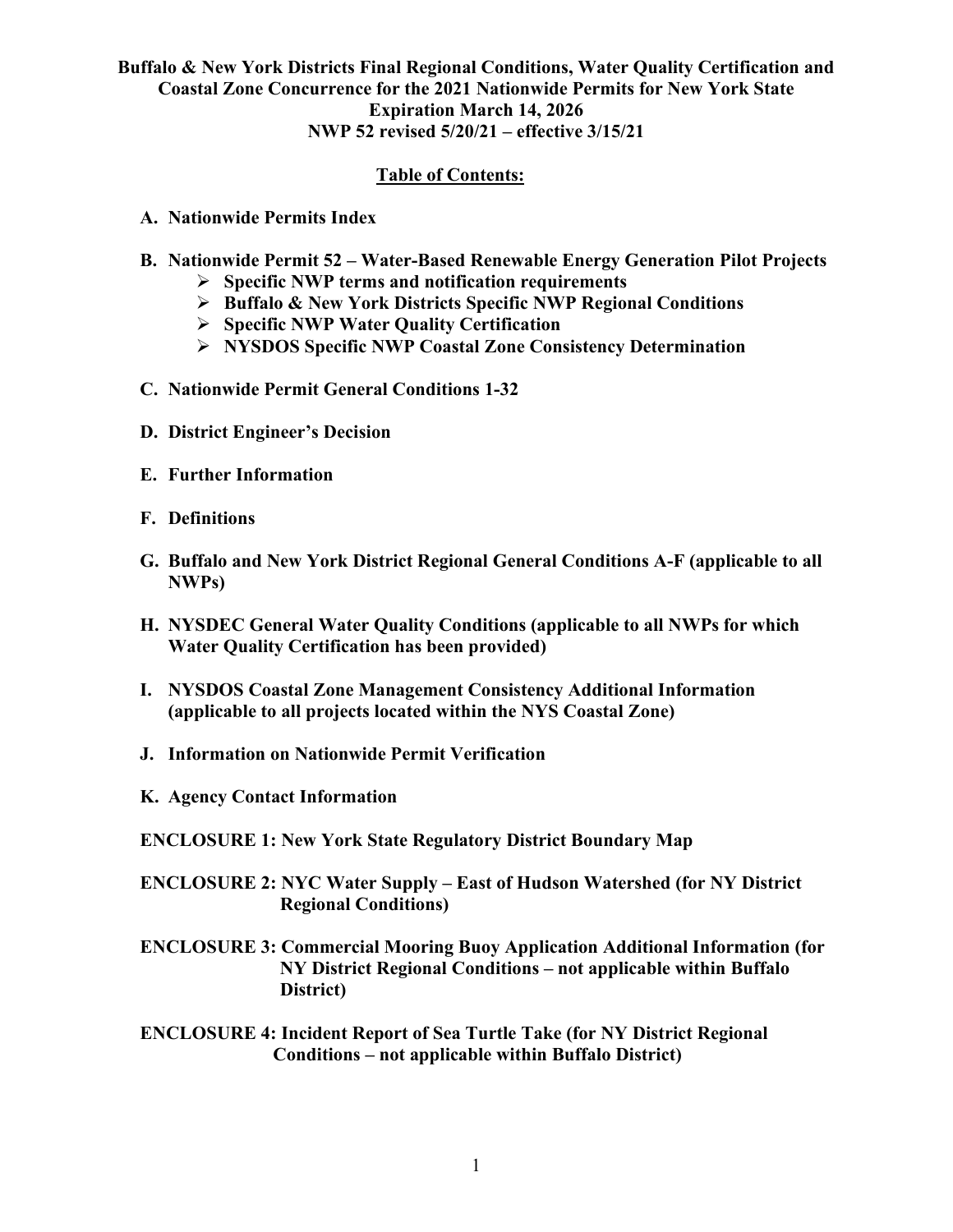#### **A. Nationwide Permits Index:**

- 12. Oil or Natural Gas Pipeline Activities
- 21. Surface Coal Mining Activities
- 29. Residential Developments
- 39. Commercial and Institutional Developments
- 40. Agricultural Activities
- 42. Recreational Facilities
- 43. Stormwater Management Facilities
- 44. Mining Activities
- 48. Commercial Shellfish Mariculture Activities
- 50. Underground Coal Mining Activities
- 51. Land-Based Renewable Energy Generation Facilities
- 52. Water-Based Renewable Energy Generation Pilot Projects
- 55. Seaweed Mariculture Activities
- 56. Finfish Mariculture Activities
- 57. Electric Utility Line and Telecommunications Activities
- 58. Utility Line Activities for Water and Other Substances

#### **B. Nationwide Permits**

**52. Water-Based Renewable Energy Generation Pilot Projects.** Structures and work in navigable waters of the United States and discharges of dredged or fill material into waters of the United States for the construction, expansion, modification, or removal of water-based wind, water-based solar, wave energy, or hydrokinetic renewable energy generation pilot projects and their attendant features. Attendant features may include, but are not limited to, land-based collection and distribution facilities, control facilities, roads, parking lots, and stormwater management facilities.

For the purposes of this NWP, the term "pilot project" means an experimental project where the water-based renewable energy generation units will be monitored to collect information on their performance and environmental effects at the project site.

The discharge must not cause the loss of greater than  $1/2$ -acre of waters of the United States. The placement of a transmission line on the bed of a navigable water of the United States from the renewable energy generation unit(s) to a land-based collection and distribution facility is considered a structure under Section 10 of the Rivers and Harbors Act of 1899 (see 33 CFR 322.2(b)), and the placement of the transmission line on the bed of a navigable water of the United States is not a loss of waters of the United States for the purposes of applying the 1/2-acre limit.

For each single and complete project, no more than 10 generation units (e.g., wind turbines, wave energy devices, or hydrokinetic devices) are authorized. For floating solar panels in navigable waters of the United States, each single and complete project cannot exceed 1/2-acre in water surface area covered by the floating solar panels.

This NWP does not authorize activities in coral reefs. Structures in an anchorage area established by the U.S. Coast Guard must comply with the requirements in 33 CFR 322.5(l)(2). Structures may not be placed in established danger zones or restricted areas designated in 33 CFR part 334, Federal navigation channels, shipping safety fairways or traffic separation schemes established by the U.S. Coast Guard (see 33 CFR 322.5(l)(1)), or EPA or Corps designated open water dredged material disposal areas.

Upon completion of the pilot project, the generation units, transmission lines, and other structures or fills associated with the pilot project must be removed to the maximum extent practicable unless they are authorized by a separate Department of the Army authorization, such as another NWP, an individual permit, or a regional general permit. Completion of the pilot project will be identified as the date of expiration of the Federal Energy Regulatory Commission (FERC) license, or the expiration date of the NWP authorization if no FERC license is required.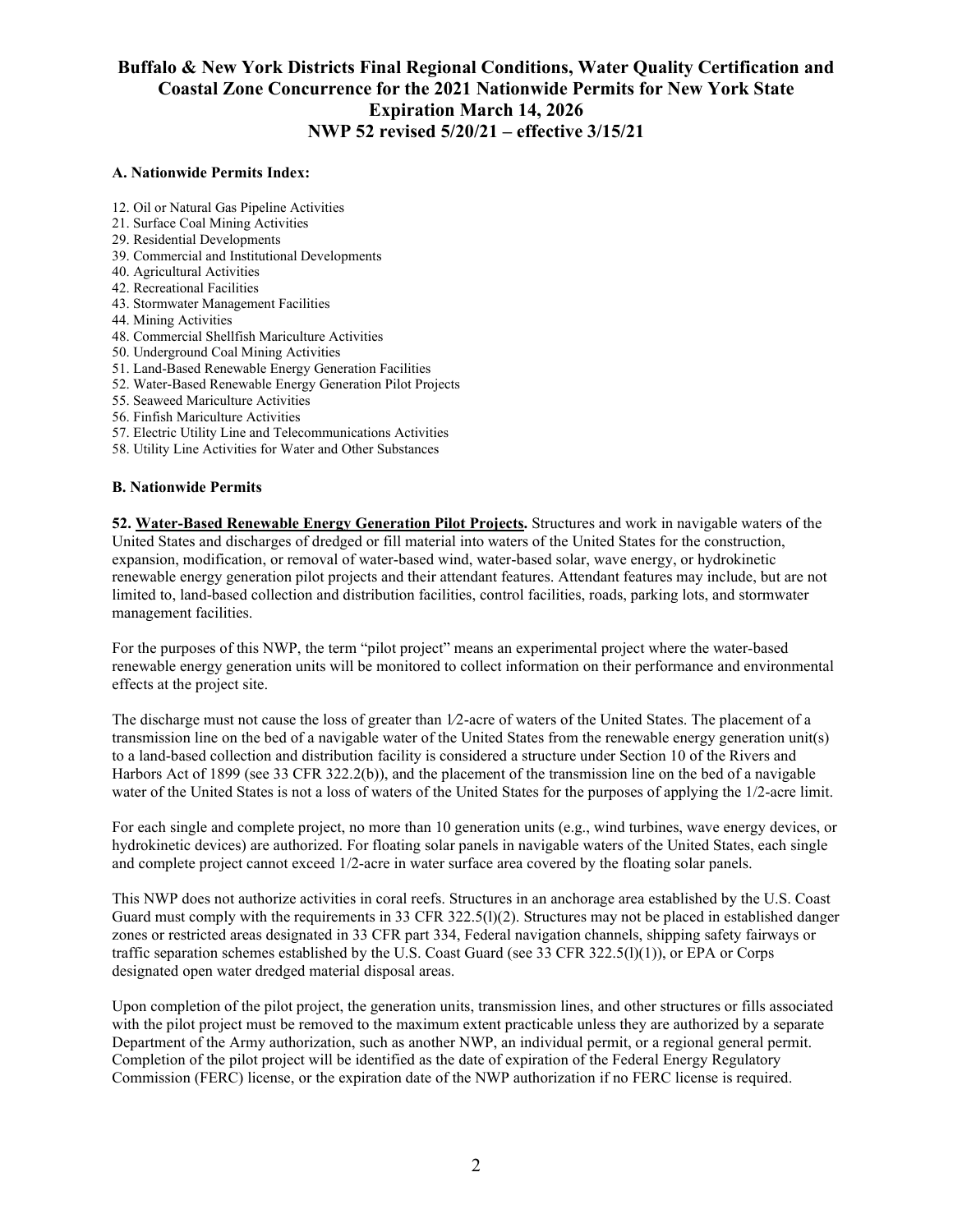**Notification:** The permittee must submit a pre-construction notification to the district engineer prior to commencing the activity. (See general condition 32.) (Authorities: Sections 10 and 404)

**Note 1:** Electric utility lines constructed to transfer the energy from the land-based collection facility to a distribution system, regional grid, or other facility are generally considered to be linear projects and each separate and distant crossing of a waterbody is eligible for treatment as a separate single and complete linear project. Those electric utility lines may be authorized by NWP 57 or another Department of the Army authorization.

**Note 2:** An activity that is located on an existing locally or federally maintained U.S. Army Corps of Engineers project requires separate review and/or approval from the Corps under 33 U.S.C. 408.

**Note 3:** If the pilot project generation units, including any transmission lines, are placed in navigable waters of the United States (i.e., section 10 waters) within the coastal United States, the Great Lakes, and United States territories, copies of the NWP verification will be sent by the Corps to the National Oceanic and Atmospheric Administration, National Ocean Service, for charting the generation units and associated transmission line(s) to protect navigation.

**Note 4:** Hydrokinetic renewable energy generation projects that require authorization by the Federal Energy Regulatory Commission under the Federal Power Act of 1920 do not require separate authorization from the Corps under section 10 of the Rivers and Harbors Act of 1899.

**Note 5:** For any activity that involves the construction of a wind energy generating structure, solar tower, or overhead transmission line, a copy of the PCN and NWP verification will be provided by the Corps to the Department of Defense Siting Clearinghouse, which will evaluate potential effects on military activities.

#### **Permit-specific Regional Condition (Buffalo and New York Districts):**

a. This NWP may not be used in New York State for work or discharges associated with wind or solar energy generation projects.

#### **New York District Only Permit-specific Regional Conditions:**

b. Within Essential Fish Habitat (EFH) or within areas supporting anadromous fish migration and spawning, as discussed in Section G-E.8. below, the applicant shall include anadromous fish information in the required Pre-Construction Notification (PCN) for USACE coordination with the National Marine Fisheries Service.

Note: For further clarification of danger zones and restricted areas, please refer to 33 CFR Part 334.

#### **Section 401 Water Quality Certification (WQC):**

The WQC has been denied for this NWP by all certifying authorities as follows:

i. New York State Department of Public Services (NYSDPS) for activities that relate to the construction and operation of major natural gas or electric transmission facilities undertaken pursuant to New York State Public Service Law (PSL) Article VII.

ii. New York State Office of Renewable Energy Siting (NYSORES) for activities that relate to the construction and operation of major renewable electric generating facilities undertaken pursuant to New York State Executive Law Article 6, Section 94-C.

iii. New York State Board on Electric Generation Siting and the Environment (Siting Board) for activities that relate to new and repowered or modified major electric generating facilities of 25 megawatts or more undertaken pursuant to PSL Article 10.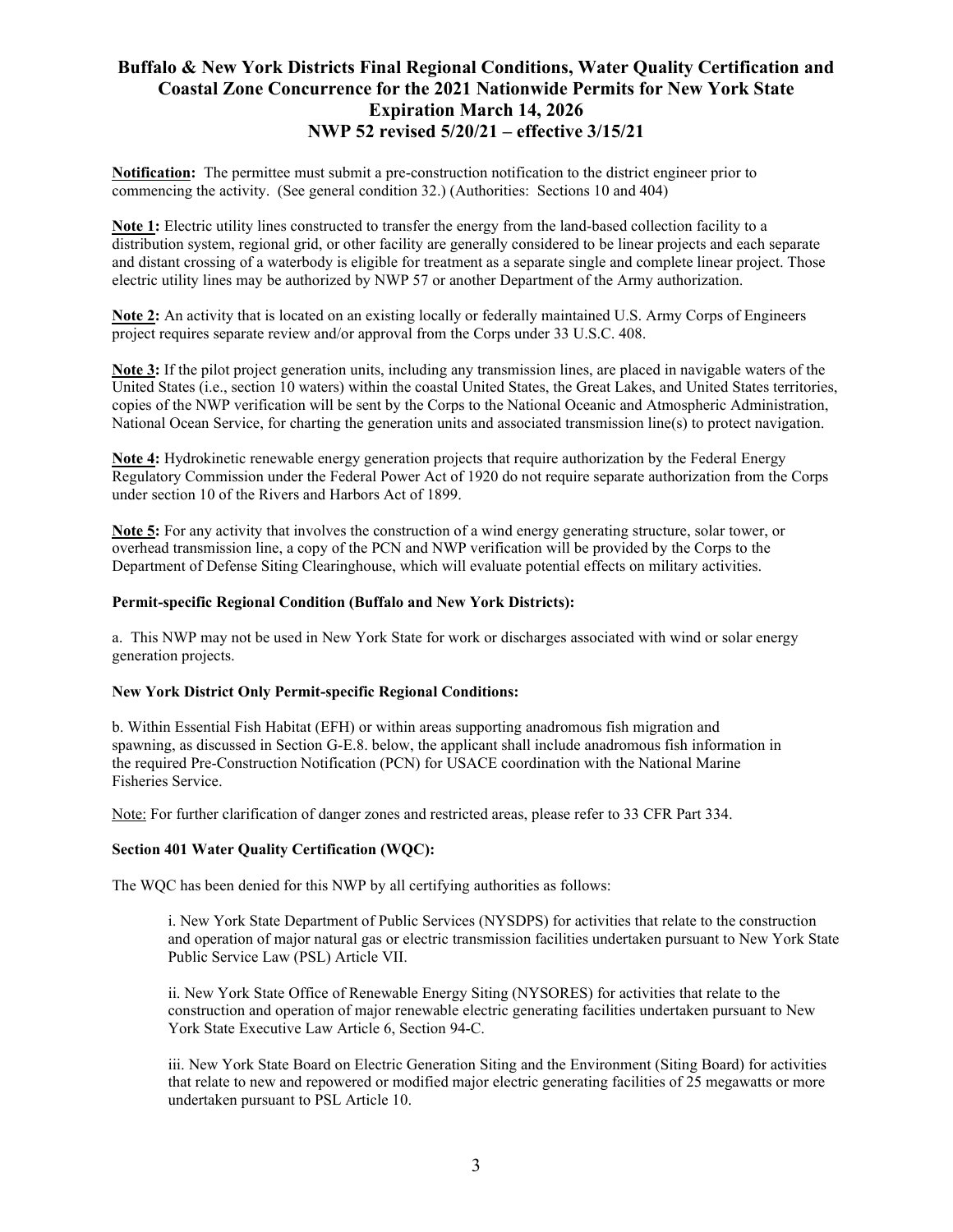iv. U.S. Environmental Protection Agency (USEPA), as the certifying agency for the seven federally recognized Indian Nations in New York (Cayuga Nation, Onondaga Nation, Oneida Nation of Indians, Seneca Nation of Indians, Shinnecock Indian Nation, Tonawanda Seneca Nation, and Tuscarora Nation) for all activities occurring on these tribal lands.

v. Saint Regis Mohawk Tribe for all activities occurring on Saint Regis Mohawk Tribal land.

vi. New York State Department of Environmental Conservation (NYSDEC) for those activities not covered above in i. through v.

Any party proposing to conduct the activities authorized by this NWP must apply for and obtain an individual WQC or waiver thereof from the appropriate certifying authority. Refer to Section K below for agency contact information.

### **New York State Department of State Coastal Zone Management Consistency Determination:**

Pursuant to 15 CFR Parts 930.41 and 930.43, the New York State Department of State (NYSDOS) objected to the USACE' consistency determination for this NWP anywhere in the New York coastal area. Activities authorized pursuant to this Nationwide Permit shall be submitted to NYSDOS for review by the applicant. NYSDOS will review the proposed activities pursuant to 15 CFR Part 930 Subpart D. NYSDOS concurrence with an applicant's consistency certification shall not be presumed unless NYSDOS fails to concur with or object to an applicant's consistency certification within six (6) months of commencement of NYSDOS' review of an applicant's consistency certification and all necessary data and information in accordance with 15 CFR § 930.62 or § 930.63. See Section I below for further information.

### **C. Nationwide Permit General Conditions**

Note: To qualify for NWP authorization, the prospective permittee must comply with the following general conditions, as applicable, in addition to any regional or case-specific conditions imposed by the division engineer or district engineer. Prospective permittees should contact the appropriate Corps district office to determine if regional conditions have been imposed on an NWP. Prospective permittees should also contact the appropriate Corps district office to determine the status of Clean Water Act Section 401 water quality certification and/or Coastal Zone Management Act consistency for an NWP. Every person who may wish to obtain permit authorization under one or more NWPs, or who is currently relying on an existing or prior permit authorization under one or more NWPs, has been and is on notice that all of the provisions of 33 CFR 330.1 through 330.6 apply to every NWP authorization. Note especially 33 CFR 330.5 relating to the modification, suspension, or revocation of any NWP authorization.

**1. Navigation.** (a) No activity may cause more than a minimal adverse effect on navigation.

(b) Any safety lights and signals prescribed by the U.S. Coast Guard, through regulations or otherwise, must be installed and maintained at the permittee's expense on authorized facilities in navigable waters of the United States.

(c) The permittee understands and agrees that, if future operations by the United States require the removal, relocation, or other alteration, of the structure or work herein authorized, or if, in the opinion of the Secretary of the Army or his or her authorized representative, said structure or work shall cause unreasonable obstruction to the free navigation of the navigable waters, the permittee will be required, upon due notice from the Corps of Engineers, to remove, relocate, or alter the structural work or obstructions caused thereby, without expense to the United States. No claim shall be made against the United States on account of any such removal or alteration.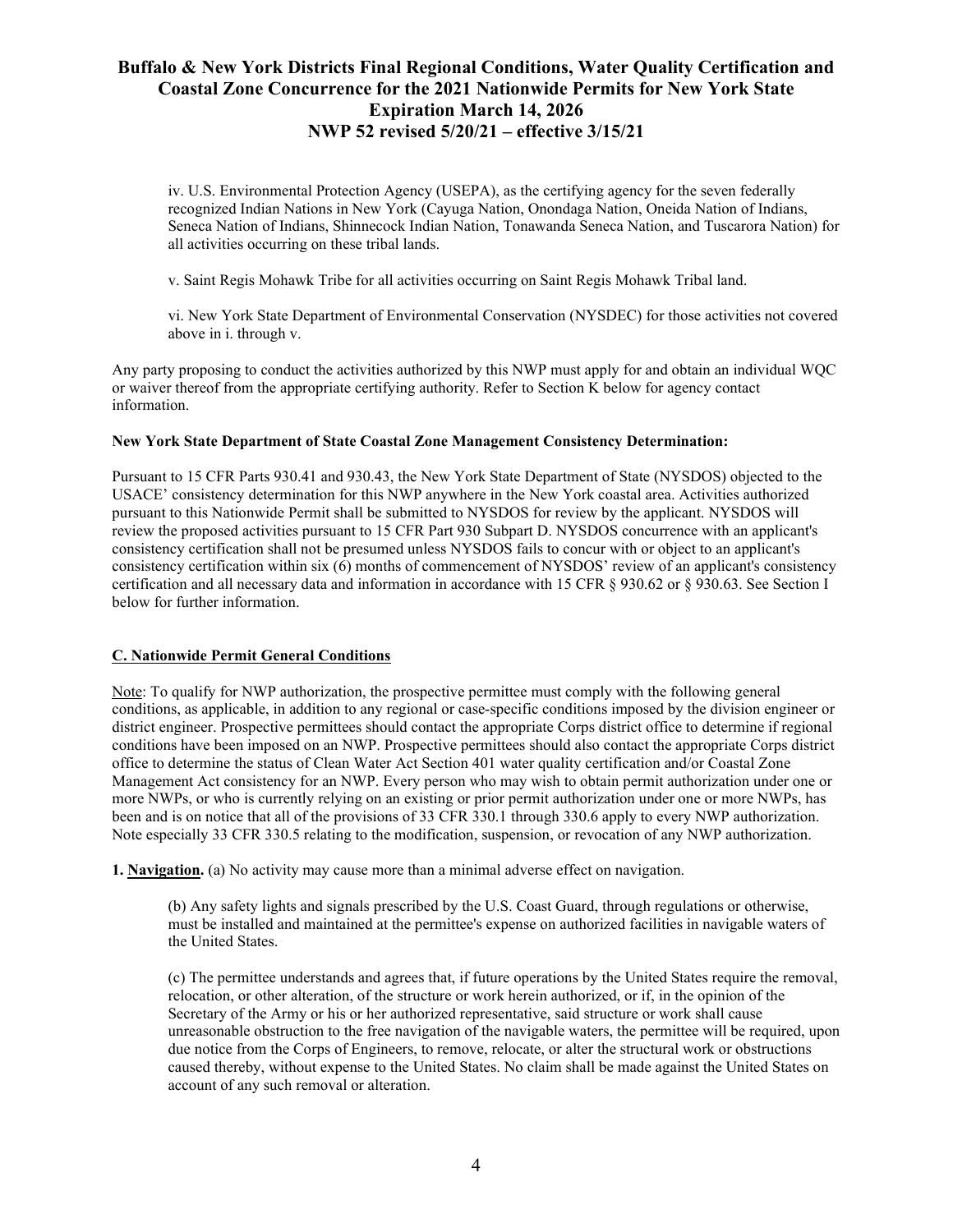**2. Aquatic Life Movements.** No activity may substantially disrupt the necessary life cycle movements of those species of aquatic life indigenous to the waterbody, including those species that normally migrate through the area, unless the activity's primary purpose is to impound water. All permanent and temporary crossings of waterbodies shall be suitably culverted, bridged, or otherwise designed and constructed to maintain low flows to sustain the movement of those aquatic species. If a bottomless culvert cannot be used, then the crossing should be designed and constructed to minimize adverse effects to aquatic life movements.

**3. Spawning Areas.** Activities in spawning areas during spawning seasons must be avoided to the maximum extent practicable. Activities that result in the physical destruction (e.g., through excavation, fill, or downstream smothering by substantial turbidity) of an important spawning area are not authorized.

**4. Migratory Bird Breeding Areas.** Activities in waters of the United States that serve as breeding areas for migratory birds must be avoided to the maximum extent practicable.

**5. Shellfish Beds.** No activity may occur in areas of concentrated shellfish populations, unless the activity is directly related to a shellfish harvesting activity authorized by NWPs 4 and 48, or is a shellfish seeding or habitat restoration activity authorized by NWP 27.

**6. Suitable Material.** No activity may use unsuitable material (e.g., trash, debris, car bodies, asphalt, etc.). Material used for construction or discharged must be free from toxic pollutants in toxic amounts (see section 307 of the Clean Water Act).

**7. Water Supply Intakes.** No activity may occur in the proximity of a public water supply intake, except where the activity is for the repair or improvement of public water supply intake structures or adjacent bank stabilization.

**8. Adverse Effects From Impoundments.** If the activity creates an impoundment of water, adverse effects to the aquatic system due to accelerating the passage of water, and/or restricting its flow must be minimized to the maximum extent practicable.

**9. Management of Water Flows.** To the maximum extent practicable, the pre-construction course, condition, capacity, and location of open waters must be maintained for each activity, including stream channelization, storm water management activities, and temporary and permanent road crossings, except as provided below. The activity must be constructed to withstand expected high flows. The activity must not restrict or impede the passage of normal or high flows, unless the primary purpose of the activity is to impound water or manage high flows. The activity may alter the pre-construction course, condition, capacity, and location of open waters if it benefits the aquatic environment (e.g., stream restoration or relocation activities).

**10. Fills Within 100-Year Floodplains.** The activity must comply with applicable FEMA-approved state or local floodplain management requirements.

**11. Equipment.** Heavy equipment working in wetlands or mudflats must be placed on mats, or other measures must be taken to minimize soil disturbance.

**12. Soil Erosion and Sediment Controls.** Appropriate soil erosion and sediment controls must be used and maintained in effective operating condition during construction, and all exposed soil and other fills, as well as any work below the ordinary high water mark or high tide line, must be permanently stabilized at the earliest practicable date. Permittees are encouraged to perform work within waters of the United States during periods of low-flow or no-flow, or during low tides.

**13. Removal of Temporary Structures and Fills.** Temporary structures must be removed, to the maximum extent practicable, after their use has been discontinued. Temporary fills must be removed in their entirety and the affected areas returned to pre-construction elevations. The affected areas must be revegetated, as appropriate.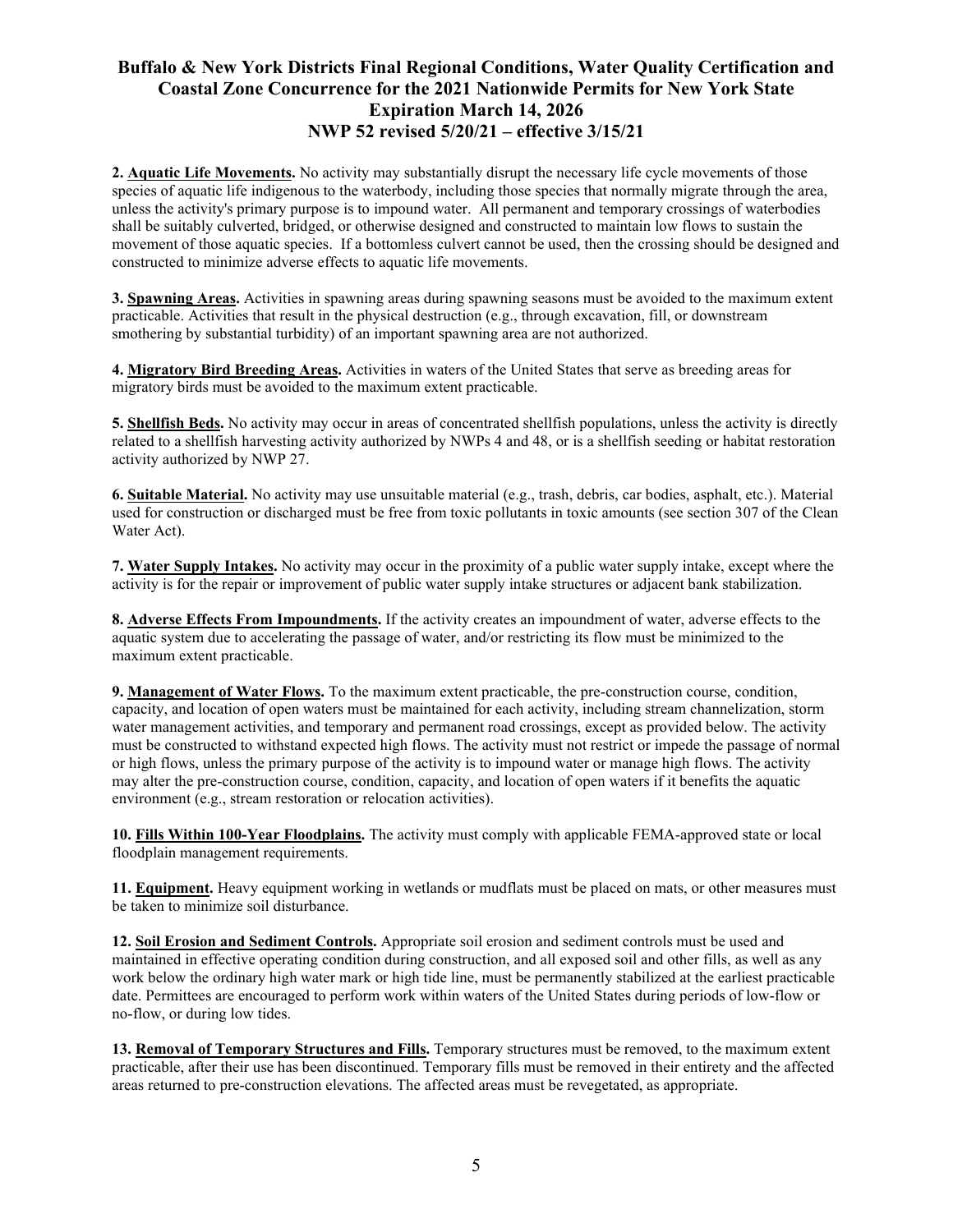**14. Proper Maintenance.** Any authorized structure or fill shall be properly maintained, including maintenance to ensure public safety and compliance with applicable NWP general conditions, as well as any activity-specific conditions added by the district engineer to an NWP authorization.

**15. Single and Complete Project.** The activity must be a single and complete project. The same NWP cannot be used more than once for the same single and complete project.

**16. Wild and Scenic Rivers.** (a) No NWP activity may occur in a component of the National Wild and Scenic River System, or in a river officially designated by Congress as a "study river" for possible inclusion in the system while the river is in an official study status, unless the appropriate Federal agency with direct management responsibility for such river, has determined in writing that the proposed activity will not adversely affect the Wild and Scenic River designation or study status.

(b) If a proposed NWP activity will occur in a component of the National Wild and Scenic River System, or in a river officially designated by Congress as a "study river" for possible inclusion in the system while the river is in an official study status, the permittee must submit a pre-construction notification (see general condition 32). The district engineer will coordinate the PCN with the Federal agency with direct management responsibility for that river. Permittees shall not begin the NWP activity until notified by the district engineer that the Federal agency with direct management responsibility for that river has determined in writing that the proposed NWP activity will not adversely affect the Wild and Scenic River designation or study status.

(c) Information on Wild and Scenic Rivers may be obtained from the appropriate Federal land management agency responsible for the designated Wild and Scenic River or study river (e.g., National Park Service, U.S. Forest Service, Bureau of Land Management, U.S. Fish and Wildlife Service). Information on these rivers is also available at: http://www.rivers.gov/.

**17. Tribal Rights.** No activity or its operation may impair reserved tribal rights, including, but not limited to, reserved water rights and treaty fishing and hunting rights.

**18. Endangered Species.** (a) No activity is authorized under any NWP which is likely to directly or indirectly jeopardize the continued existence of a threatened or endangered species or a species proposed for such designation, as identified under the Federal Endangered Species Act (ESA), or which will directly or indirectly destroy or adversely modify designated critical habitat or critical habitat proposed for such designation. No activity is authorized under any NWP which "may affect" a listed species or critical habitat, unless ESA section 7 consultation addressing the consequences of the proposed activity on listed species or critical habitat has been completed. See 50 CFR 402.02 for the definition of "effects of the action" for the purposes of ESA section 7 consultation, as well as 50 CFR 402.17, which provides further explanation under ESA section 7 regarding "activities that are reasonably certain to occur" and "consequences caused by the proposed action."

(b) Federal agencies should follow their own procedures for complying with the requirements of the ESA (see 33 CFR 330.4(f)(1)). If pre-construction notification is required for the proposed activity, the Federal permittee must provide the district engineer with the appropriate documentation to demonstrate compliance with those requirements. The district engineer will verify that the appropriate documentation has been submitted. If the appropriate documentation has not been submitted, additional ESA section 7 consultation may be necessary for the activity and the respective federal agency would be responsible for fulfilling its obligation under section 7 of the ESA.

(c) Non-federal permittees must submit a pre-construction notification to the district engineer if any listed species (or species proposed for listing) or designated critical habitat (or critical habitat proposed such designation) might be affected or is in the vicinity of the activity, or if the activity is located in designated critical habitat or critical habitat proposed for such designation, and shall not begin work on the activity until notified by the district engineer that the requirements of the ESA have been satisfied and that the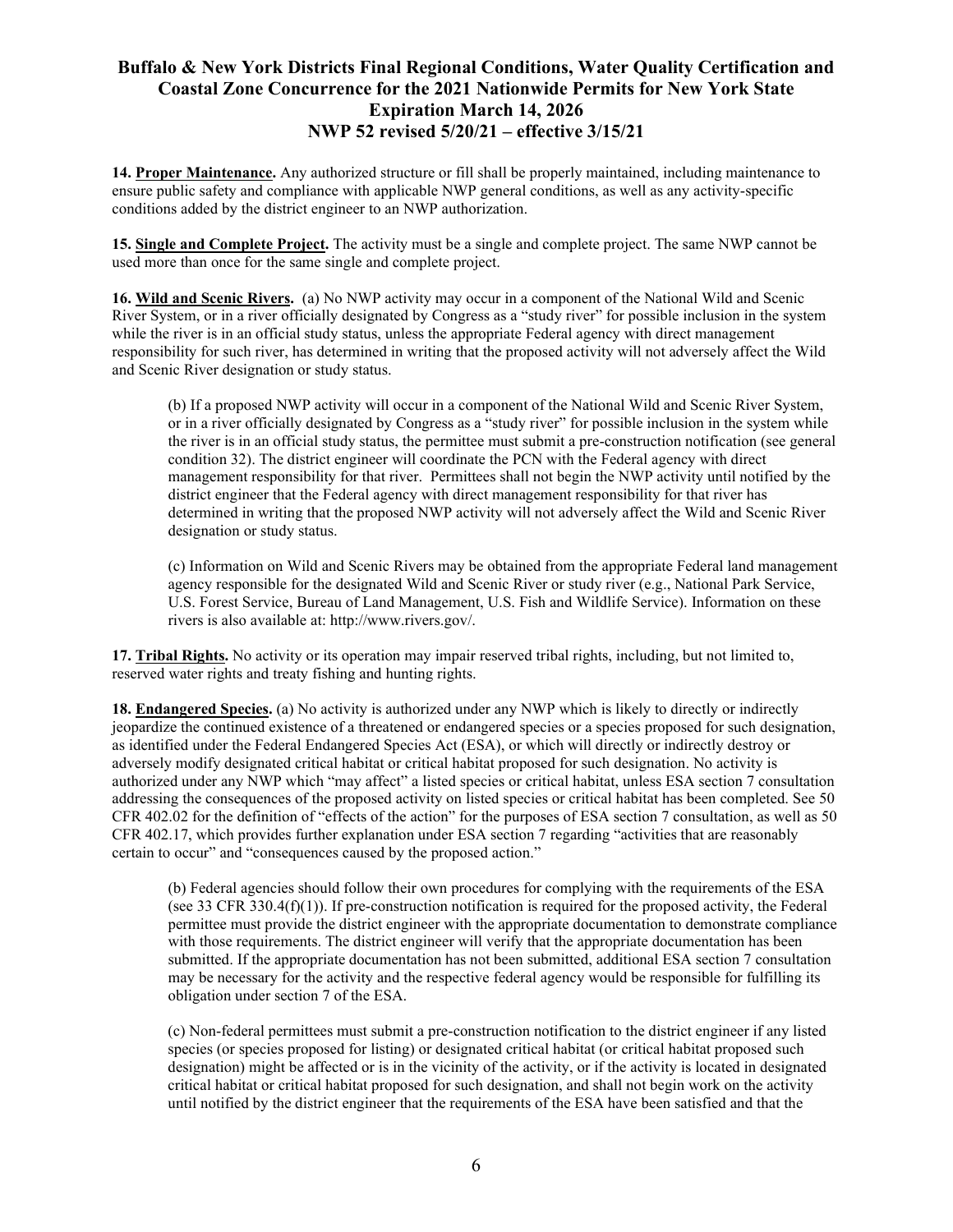activity is authorized. For activities that might affect Federally-listed endangered or threatened species (or species proposed for listing) or designated critical habitat (or critical habitat proposed for such designation), the pre-construction notification must include the name(s) of the endangered or threatened species (or species proposed for listing) that might be affected by the proposed activity or that utilize the designated critical habitat (or critical habitat proposed for such designation) that might be affected by the proposed activity. The district engineer will determine whether the proposed activity "may affect" or will have "no effect" to listed species and designated critical habitat and will notify the non-Federal applicant of the Corps' determination within 45 days of receipt of a complete pre-construction notification. For activities where the non-Federal applicant has identified listed species (or species proposed for listing) or designated critical habitat (or critical habitat proposed for such designation) that might be affected or is in the vicinity of the activity, and has so notified the Corps, the applicant shall not begin work until the Corps has provided notification that the proposed activity will have "no effect" on listed species (or species proposed for listing or designated critical habitat (or critical habitat proposed for such designation), or until ESA section 7 consultation or conference has been completed. If the non-Federal applicant has not heard back from the Corps within 45 days, the applicant must still wait for notification from the Corps.

(d) As a result of formal or informal consultation or conference with the FWS or NMFS the district engineer may add species-specific permit conditions to the NWPs.

(e) Authorization of an activity by an NWP does not authorize the "take" of a threatened or endangered species as defined under the ESA. In the absence of separate authorization (e.g., an ESA Section 10 Permit, a Biological Opinion with "incidental take" provisions, etc.) from the FWS or the NMFS, the Endangered Species Act prohibits any person subject to the jurisdiction of the United States to take a listed species, where "take" means to harass, harm, pursue, hunt, shoot, wound, kill, trap, capture, or collect, or to attempt to engage in any such conduct. The word "harm" in the definition of "take'' means an act which actually kills or injures wildlife. Such an act may include significant habitat modification or degradation where it actually kills or injures wildlife by significantly impairing essential behavioral patterns, including breeding, feeding or sheltering.

(f) If the non-federal permittee has a valid ESA section  $10(a)(1)(B)$  incidental take permit with an approved Habitat Conservation Plan for a project or a group of projects that includes the proposed NWP activity, the non-federal applicant should provide a copy of that ESA section  $10(a)(1)(B)$  permit with the PCN required by paragraph (c) of this general condition. The district engineer will coordinate with the agency that issued the ESA section  $10(a)(1)(B)$  permit to determine whether the proposed NWP activity and the associated incidental take were considered in the internal ESA section 7 consultation conducted for the ESA section  $10(a)(1)(B)$  permit. If that coordination results in concurrence from the agency that the proposed NWP activity and the associated incidental take were considered in the internal ESA section 7 consultation for the ESA section  $10(a)(1)(B)$  permit, the district engineer does not need to conduct a separate ESA section 7 consultation for the proposed NWP activity. The district engineer will notify the non-federal applicant within 45 days of receipt of a complete pre-construction notification whether the ESA section  $10(a)(1)(B)$ permit covers the proposed NWP activity or whether additional ESA section 7 consultation is required.

(g) Information on the location of threatened and endangered species and their critical habitat can be obtained directly from the offices of the FWS and NMFS or their world wide web pages at http://www.fws.gov/ or http://www.fws.gov/ipac and http://www.nmfs.noaa.gov/pr/species/esa/ respectively.

**19. Migratory Birds and Bald and Golden Eagles.** The permittee is responsible for ensuring that an action authorized by an NWP complies with the Migratory Bird Treaty Act and the Bald and Golden Eagle Protection Act. The permittee is responsible for contacting the appropriate local office of the U.S. Fish and Wildlife Service to determine what measures, if any, are necessary or appropriate to reduce adverse effects to migratory birds or eagles, including whether "incidental take" permits are necessary and available under the Migratory Bird Treaty Act or Bald and Golden Eagle Protection Act for a particular activity.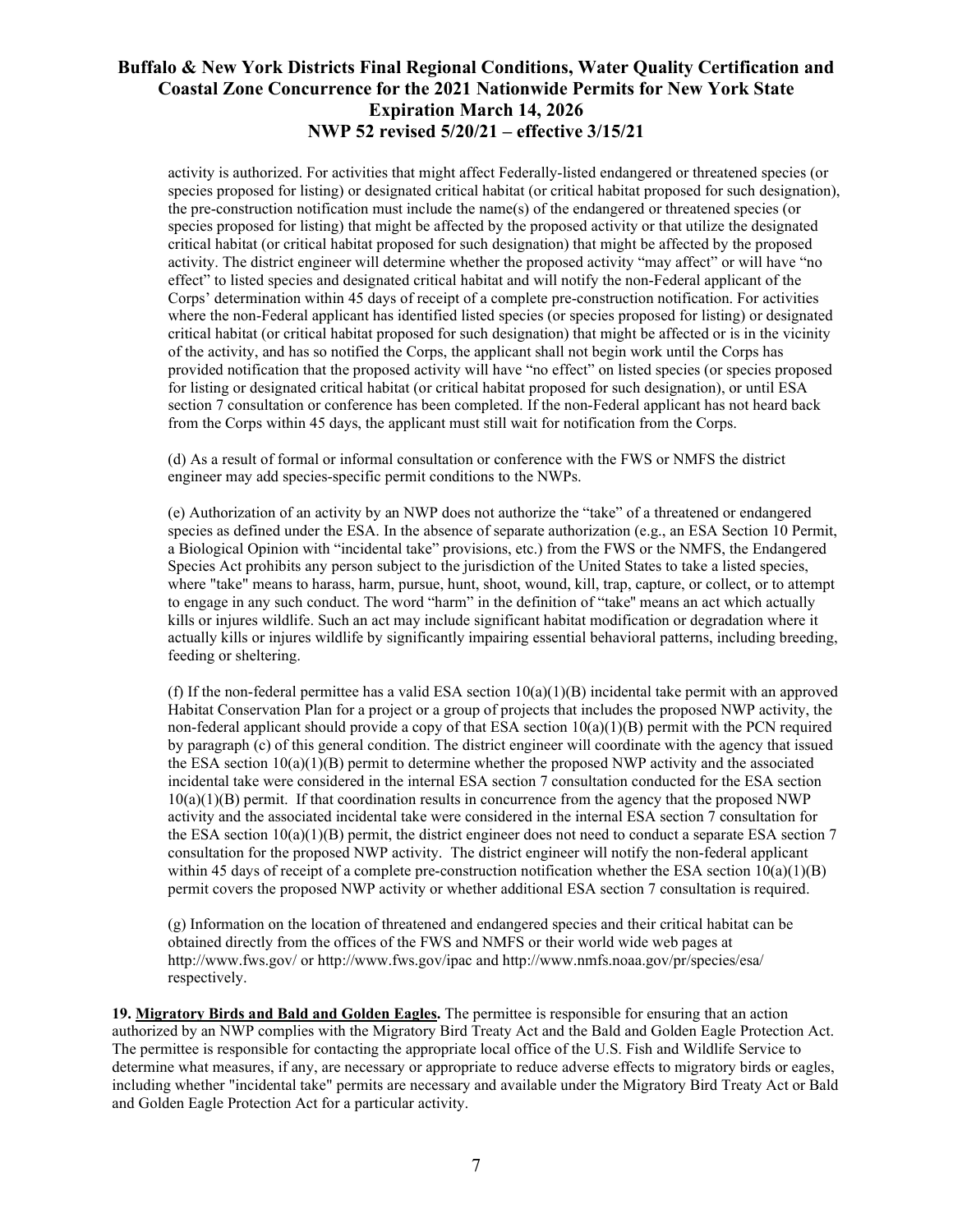**20. Historic Properties.** (a) No activity is authorized under any NWP which may have the potential to cause effects to properties listed, or eligible for listing, in the National Register of Historic Places until the requirements of Section 106 of the National Historic Preservation Act (NHPA) have been satisfied.

(b) Federal permittees should follow their own procedures for complying with the requirements of section 106 of the National Historic Preservation Act (see 33 CFR 330.4(g)(1)). If pre-construction notification is required for the proposed NWP activity, the Federal permittee must provide the district engineer with the appropriate documentation to demonstrate compliance with those requirements. The district engineer will verify that the appropriate documentation has been submitted. If the appropriate documentation is not submitted, then additional consultation under section 106 may be necessary. The respective federal agency is responsible for fulfilling its obligation to comply with section 106.

(c) Non-federal permittees must submit a pre-construction notification to the district engineer if the NWP activity might have the potential to cause effects to any historic properties listed on, determined to be eligible for listing on, or potentially eligible for listing on the National Register of Historic Places, including previously unidentified properties. For such activities, the pre-construction notification must state which historic properties might have the potential to be affected by the proposed NWP activity or include a vicinity map indicating the location of the historic properties or the potential for the presence of historic properties. Assistance regarding information on the location of, or potential for, the presence of historic properties can be sought from the State Historic Preservation Officer, Tribal Historic Preservation Officer, or designated tribal representative, as appropriate, and the National Register of Historic Places (see 33 CFR 330.4(g)). When reviewing pre-construction notifications, district engineers will comply with the current procedures for addressing the requirements of section 106 of the National Historic Preservation Act. The district engineer shall make a reasonable and good faith effort to carry out appropriate identification efforts commensurate with potential impacts, which may include background research, consultation, oral history interviews, sample field investigation, and/or field survey. Based on the information submitted in the PCN and these identification efforts, the district engineer shall determine whether the proposed NWP activity has the potential to cause effects on the historic properties. Section 106 consultation is not required when the district engineer determines that the activity does not have the potential to cause effects on historic properties (see 36 CFR 800.3(a)). Section 106 consultation is required when the district engineer determines that the activity has the potential to cause effects on historic properties. The district engineer will conduct consultation with consulting parties identified under 36 CFR 800.2(c) when he or she makes any of the following effect determinations for the purposes of section 106 of the NHPA: no historic properties affected, no adverse effect, or adverse effect.

(d) Where the non-Federal applicant has identified historic properties on which the proposed NWP activity might have the potential to cause effects and has so notified the Corps, the non-Federal applicant shall not begin the activity until notified by the district engineer either that the activity has no potential to cause effects to historic properties or that NHPA section 106 consultation has been completed. For non-federal permittees, the district engineer will notify the prospective permittee within 45 days of receipt of a complete pre-construction notification whether NHPA section 106 consultation is required. If NHPA section 106 consultation is required, the district engineer will notify the non-Federal applicant that he or she cannot begin the activity until section 106 consultation is completed. If the non-Federal applicant has not heard back from the Corps within 45 days, the applicant must still wait for notification from the Corps.

(e) Prospective permittees should be aware that section 110k of the NHPA (54 U.S.C. 306113) prevents the Corps from granting a permit or other assistance to an applicant who, with intent to avoid the requirements of section 106 of the NHPA, has intentionally significantly adversely affected a historic property to which the permit would relate, or having legal power to prevent it, allowed such significant adverse effect to occur, unless the Corps, after consultation with the Advisory Council on Historic Preservation (ACHP), determines that circumstances justify granting such assistance despite the adverse effect created or permitted by the applicant. If circumstances justify granting the assistance, the Corps is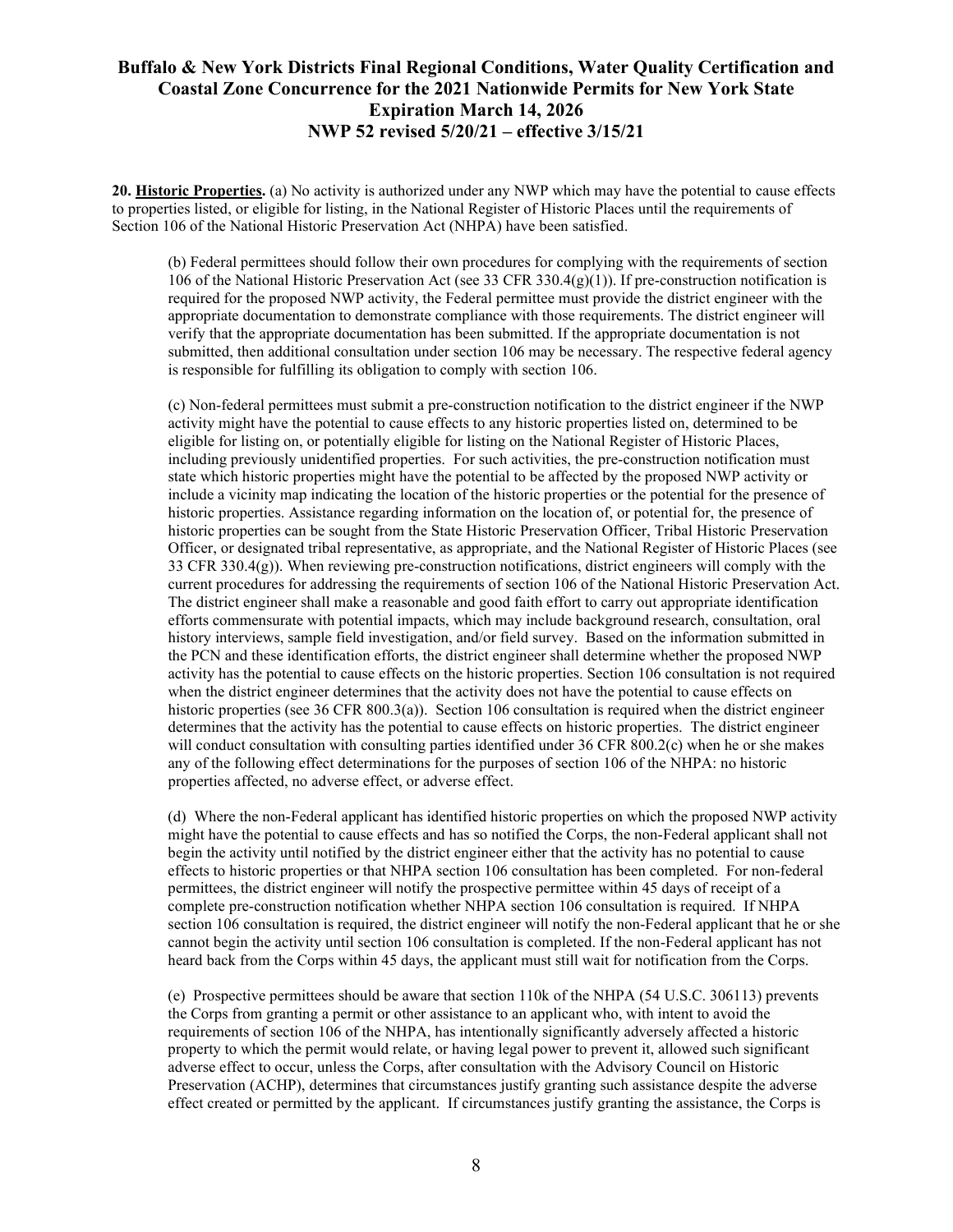required to notify the ACHP and provide documentation specifying the circumstances, the degree of damage to the integrity of any historic properties affected, and proposed mitigation. This documentation must include any views obtained from the applicant, SHPO/THPO, appropriate Indian tribes if the undertaking occurs on or affects historic properties on tribal lands or affects properties of interest to those tribes, and other parties known to have a legitimate interest in the impacts to the permitted activity on historic properties.

**21. Discovery of Previously Unknown Remains and Artifacts.** Permittees that discover any previously unknown historic, cultural or archeological remains and artifacts while accomplishing the activity authorized by an NWP, they must immediately notify the district engineer of what they have found, and to the maximum extent practicable, avoid construction activities that may affect the remains and artifacts until the required coordination has been completed. The district engineer will initiate the Federal, Tribal, and state coordination required to determine if the items or remains warrant a recovery effort or if the site is eligible for listing in the National Register of Historic Places.

**22. Designated Critical Resource Waters.** Critical resource waters include, NOAA-managed marine sanctuaries and marine monuments, and National Estuarine Research Reserves. The district engineer may designate, after notice and opportunity for public comment, additional waters officially designated by a state as having particular environmental or ecological significance, such as outstanding national resource waters or state natural heritage sites. The district engineer may also designate additional critical resource waters after notice and opportunity for public comment.

(a) Discharges of dredged or fill material into waters of the United States are not authorized by NWPs 7, 12, 14, 16, 17, 21, 29, 31, 35, 39, 40, 42, 43, 44, 49, 50, 51, 52, 57 and 58 for any activity within, or directly affecting, critical resource waters, including wetlands adjacent to such waters.

(b) For NWPs 3, 8, 10, 13, 15, 18, 19, 22, 23, 25, 27, 28, 30, 33, 34, 36, 37, 38, and 54, notification is required in accordance with general condition 32, for any activity proposed by permittees in the designated critical resource waters including wetlands adjacent to those waters. The district engineer may authorize activities under these NWPs only after she or he determines that the impacts to the critical resource waters will be no more than minimal.

**23. Mitigation.** The district engineer will consider the following factors when determining appropriate and practicable mitigation necessary to ensure that the individual and cumulative adverse environmental effects are no more than minimal:

(a) The activity must be designed and constructed to avoid and minimize adverse effects, both temporary and permanent, to waters of the United States to the maximum extent practicable at the project site (i.e., on site).

(b) Mitigation in all its forms (avoiding, minimizing, rectifying, reducing, or compensating for resource losses) will be required to the extent necessary to ensure that the individual and cumulative adverse environmental effects are no more than minimal.

(c) Compensatory mitigation at a minimum one-for-one ratio will be required for all wetland losses that exceed 1/10-acre and require pre-construction notification, unless the district engineer determines in writing that either some other form of mitigation would be more environmentally appropriate or the adverse environmental effects of the proposed activity are no more than minimal, and provides an activity-specific waiver of this requirement. For wetland losses of 1/10-acre or less that require pre-construction notification, the district engineer may determine on a case-by-case basis that compensatory mitigation is required to ensure that the activity results in only minimal adverse environmental effects.

(d) Compensatory mitigation at a minimum one-for-one ratio will be required for all losses of stream bed that exceed 3/100-acre and require pre-construction notification, unless the district engineer determines in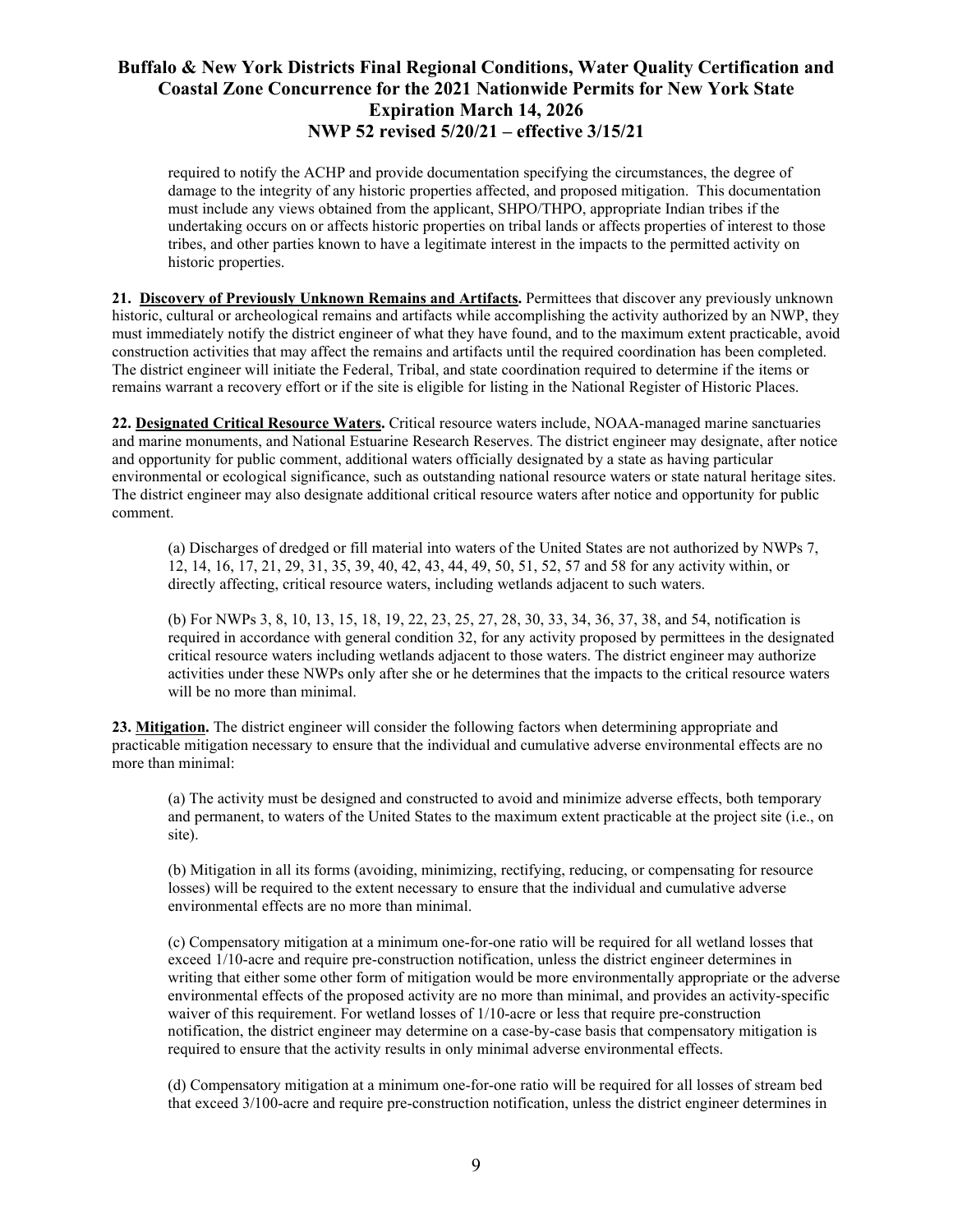writing that either some other form of mitigation would be more environmentally appropriate or the adverse environmental effects of the proposed activity are no more than minimal, and provides an activity-specific waiver of this requirement. This compensatory mitigation requirement may be satisfied through the restoration or enhancement of riparian areas next to streams in accordance with paragraph (e) of this general condition. For losses of stream bed of 3/100-acre or less that require pre-construction notification, the district engineer may determine on a case-by-case basis that compensatory mitigation is required to ensure that the activity results in only minimal adverse environmental effects. Compensatory mitigation for losses of streams should be provided, if practicable, through stream rehabilitation, enhancement, or preservation, since streams are difficult-to-replace resources (see 33 CFR 332.3(e)(3)).

(e) Compensatory mitigation plans for NWP activities in or near streams or other open waters will normally include a requirement for the restoration or enhancement, maintenance, and legal protection (e.g., conservation easements) of riparian areas next to open waters. In some cases, the restoration or maintenance/protection of riparian areas may be the only compensatory mitigation required. If restoring riparian areas involves planting vegetation, only native species should be planted. The width of the required riparian area will address documented water quality or aquatic habitat loss concerns. Normally, the riparian area will be 25 to 50 feet wide on each side of the stream, but the district engineer may require slightly wider riparian areas to address documented water quality or habitat loss concerns. If it is not possible to restore or maintain/protect a riparian area on both sides of a stream, or if the waterbody is a lake or coastal waters, then restoring or maintaining/protecting a riparian area along a single bank or shoreline may be sufficient. Where both wetlands and open waters exist on the project site, the district engineer will determine the appropriate compensatory mitigation (e.g., riparian areas and/or wetlands compensation) based on what is best for the aquatic environment on a watershed basis. In cases where riparian areas are determined to be the most appropriate form of minimization or compensatory mitigation, the district engineer may waive or reduce the requirement to provide wetland compensatory mitigation for wetland losses.

(f) Compensatory mitigation projects provided to offset losses of aquatic resources must comply with the applicable provisions of 33 CFR part 332.

(1) The prospective permittee is responsible for proposing an appropriate compensatory mitigation option if compensatory mitigation is necessary to ensure that the activity results in no more than minimal adverse environmental effects. For the NWPs, the preferred mechanism for providing compensatory mitigation is mitigation bank credits or in-lieu fee program credits (see 33 CFR 332.3(b)(2) and (3)). However, if an appropriate number and type of mitigation bank or in-lieu credits are not available at the time the PCN is submitted to the district engineer, the district engineer may approve the use of permittee-responsible mitigation.

(2) The amount of compensatory mitigation required by the district engineer must be sufficient to ensure that the authorized activity results in no more than minimal individual and cumulative adverse environmental effects (see 33 CFR 330.1(e)(3)). (See also 33 CFR 332.3(f).)

(3) Since the likelihood of success is greater and the impacts to potentially valuable uplands are reduced, aquatic resource restoration should be the first compensatory mitigation option considered for permittee-responsible mitigation.

(4) If permittee-responsible mitigation is the proposed option, the prospective permittee is responsible for submitting a mitigation plan. A conceptual or detailed mitigation plan may be used by the district engineer to make the decision on the NWP verification request, but a final mitigation plan that addresses the applicable requirements of 33 CFR 332.4(c)(2) through (14) must be approved by the district engineer before the permittee begins work in waters of the United States, unless the district engineer determines that prior approval of the final mitigation plan is not practicable or not necessary to ensure timely completion of the required compensatory mitigation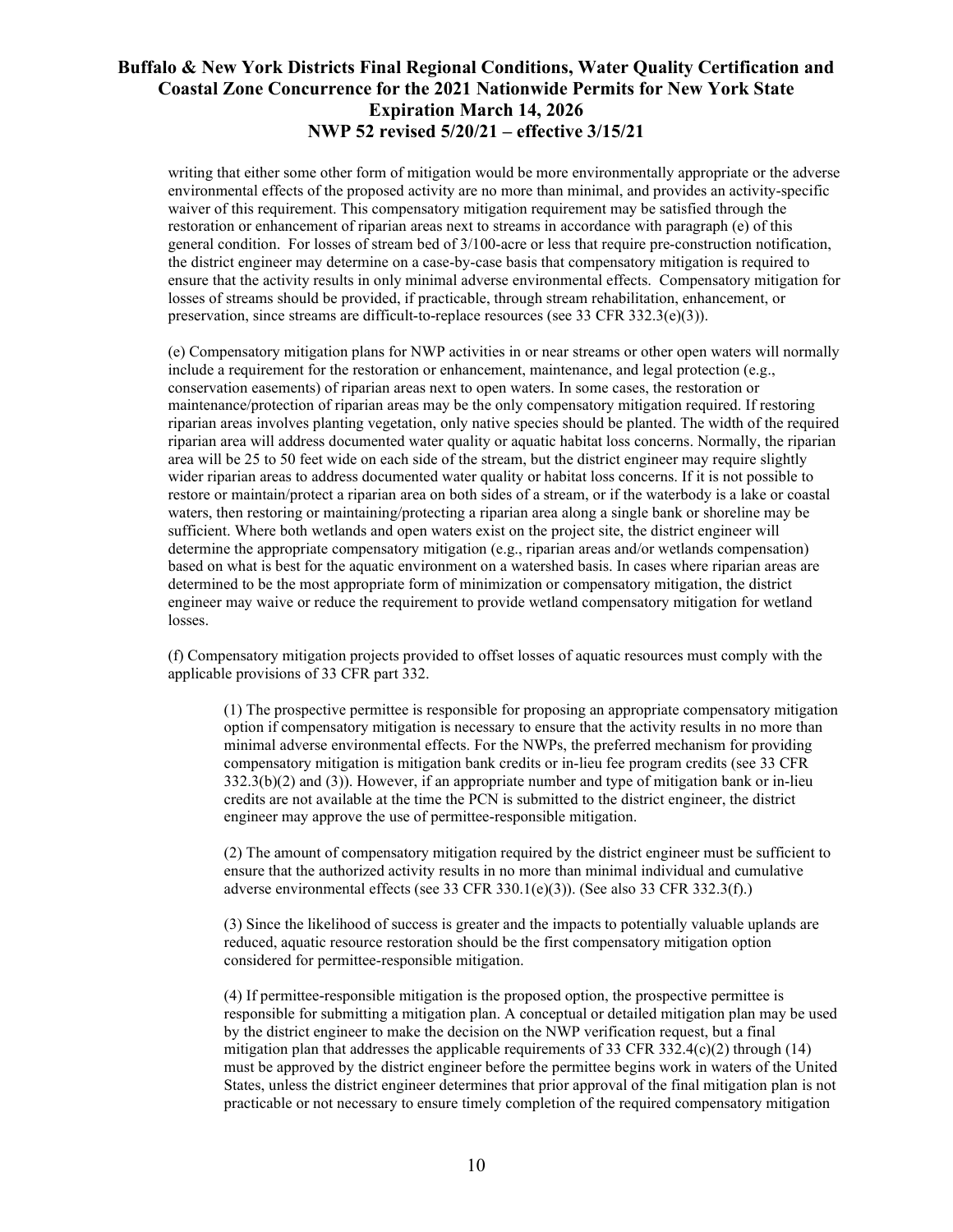(see 33 CFR 332.3( $k$ )(3)). If permittee-responsible mitigation is the proposed option, and the proposed compensatory mitigation site is located on land in which another federal agency holds an easement, the district engineer will coordinate with that federal agency to determine if proposed compensatory mitigation project is compatible with the terms of the easement.

(5) If mitigation bank or in-lieu fee program credits are the proposed option, the mitigation plan needs to address only the baseline conditions at the impact site and the number of credits to be provided (see 33 CFR 332.4(c)(1)(ii)).

(6) Compensatory mitigation requirements (e.g., resource type and amount to be provided as compensatory mitigation, site protection, ecological performance standards, monitoring requirements) may be addressed through conditions added to the NWP authorization, instead of components of a compensatory mitigation plan (see 33 CFR 332.4(c)(1)(ii)).

(g) Compensatory mitigation will not be used to increase the acreage losses allowed by the acreage limits of the NWPs. For example, if an NWP has an acreage limit of 1/2-acre, it cannot be used to authorize any NWP activity resulting in the loss of greater than 1/2-acre of waters of the United States, even if compensatory mitigation is provided that replaces or restores some of the lost waters. However, compensatory mitigation can and should be used, as necessary, to ensure that an NWP activity already meeting the established acreage limits also satisfies the no more than minimal impact requirement for the NWPs.

(h) Permittees may propose the use of mitigation banks, in-lieu fee programs, or permittee-responsible mitigation. When developing a compensatory mitigation proposal, the permittee must consider appropriate and practicable options consistent with the framework at 33 CFR 332.3(b). For activities resulting in the loss of marine or estuarine resources, permittee-responsible mitigation may be environmentally preferable if there are no mitigation banks or in-lieu fee programs in the area that have marine or estuarine credits available for sale or transfer to the permittee. For permittee-responsible mitigation, the special conditions of the NWP verification must clearly indicate the party or parties responsible for the implementation and performance of the compensatory mitigation project, and, if required, its long-term management.

(i) Where certain functions and services of waters of the United States are permanently adversely affected by a regulated activity, such as discharges of dredged or fill material into waters of the United States that will convert a forested or scrub-shrub wetland to a herbaceous wetland in a permanently maintained utility line right-of-way, mitigation may be required to reduce the adverse environmental effects of the activity to the no more than minimal level.

**24. Safety of Impoundment Structures.** To ensure that all impoundment structures are safely designed, the district engineer may require non-Federal applicants to demonstrate that the structures comply with established state or federal, dam safety criteria or have been designed by qualified persons. The district engineer may also require documentation that the design has been independently reviewed by similarly qualified persons, and appropriate modifications made to ensure safety.

**25. Water Quality.** (a) Where the certifying authority (state, authorized tribe, or EPA, as appropriate) has not previously certified compliance of an NWP with CWA section 401, a CWA section 401 water quality certification for the proposed discharge must be obtained or waived (see 33 CFR 330.4(c)). If the permittee cannot comply with all of the conditions of a water quality certification previously issued by certifying authority for the issuance of the NWP, then the permittee must obtain a water quality certification or waiver for the proposed discharge in order for the activity to be authorized by an NWP.

(b) If the NWP activity requires pre-construction notification and the certifying authority has not previously certified compliance of an NWP with CWA section 401, the proposed discharge is not authorized by an NWP until water quality certification is obtained or waived. If the certifying authority issues a water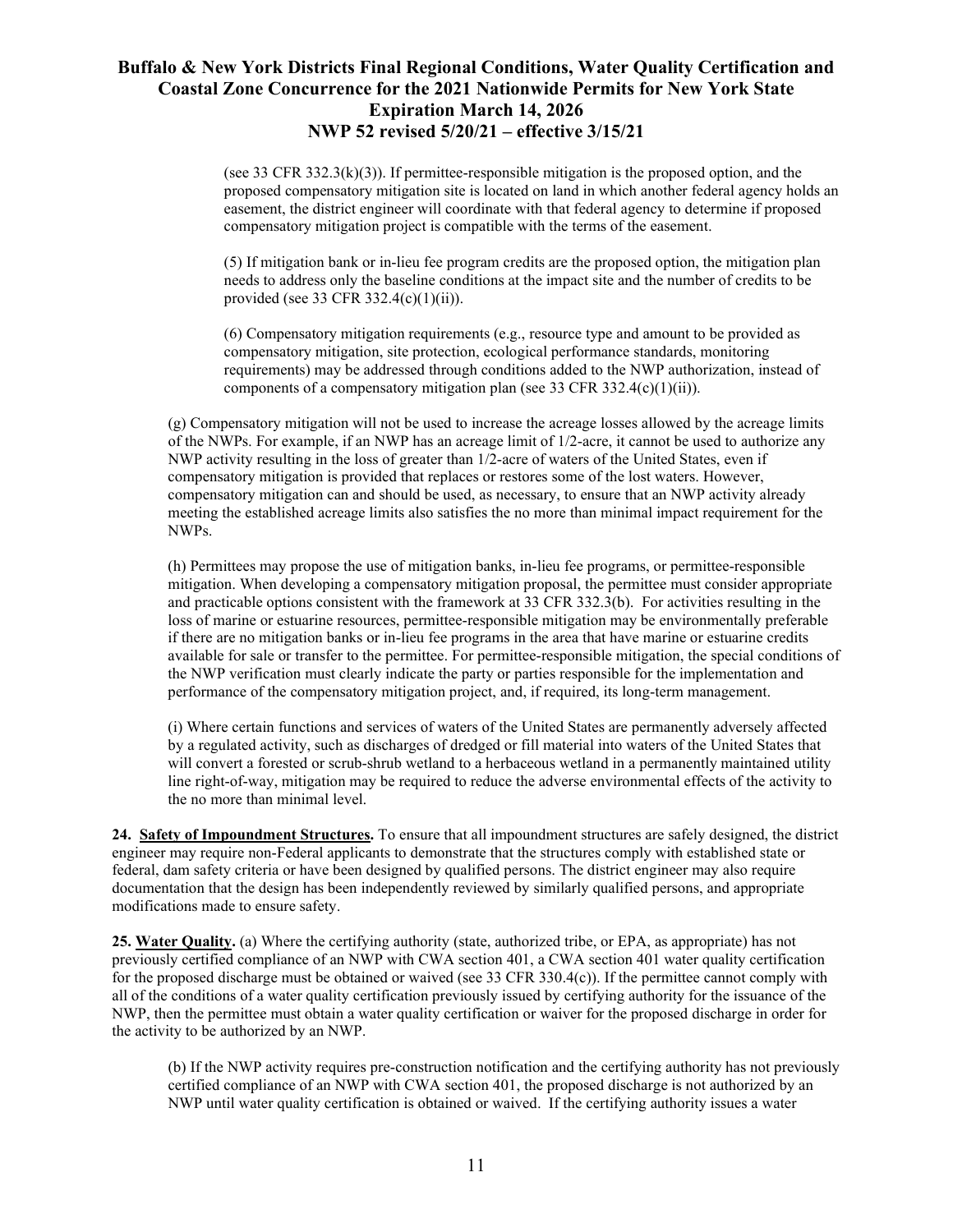quality certification for the proposed discharge, the permittee must submit a copy of the certification to the district engineer. The discharge is not authorized by an NWP until the district engineer has notified the permittee that the water quality certification requirement has been satisfied by the issuance of a water quality certification or a waiver.

(c) The district engineer or certifying authority may require additional water quality management measures to ensure that the authorized activity does not result in more than minimal degradation of water quality.

**26. Coastal Zone Management.** In coastal states where an NWP has not previously received a state coastal zone management consistency concurrence, an individual state coastal zone management consistency concurrence must be obtained, or a presumption of concurrence must occur (see 33 CFR 330.4(d)). If the permittee cannot comply with all of the conditions of a coastal zone management consistency concurrence previously issued by the state, then the permittee must obtain an individual coastal zone management consistency concurrence or presumption of concurrence in order for the activity to be authorized by an NWP. The district engineer or a state may require additional measures to ensure that the authorized activity is consistent with state coastal zone management requirements.

**27. Regional and Case-By-Case Conditions.** The activity must comply with any regional conditions that may have been added by the Division Engineer (see 33 CFR 330.4(e)) and with any case specific conditions added by the Corps or by the state, Indian Tribe, or U.S. EPA in its CWA section 401 Water Quality Certification, or by the state in its Coastal Zone Management Act consistency determination.

**28. Use of Multiple Nationwide Permits.** The use of more than one NWP for a single and complete project is authorized, subject to the following restrictions:

(a) If only one of the NWPs used to authorize the single and complete project has a specified acreage limit, the acreage loss of waters of the United States cannot exceed the acreage limit of the NWP with the highest specified acreage limit. For example, if a road crossing over tidal waters is constructed under NWP 14, with associated bank stabilization authorized by NWP 13, the maximum acreage loss of waters of the United States for the total project cannot exceed 1⁄3-acre.

(b) If one or more of the NWPs used to authorize the single and complete project has specified acreage limits, the acreage loss of waters of the United States authorized by those NWPs cannot exceed their respective specified acreage limits. For example, if a commercial development is constructed under NWP 39, and the single and complete project includes the filling of an upland ditch authorized by NWP 46, the maximum acreage loss of waters of the United States for the commercial development under NWP 39 cannot exceed 1/2-acre, and the total acreage loss of waters of United States due to the NWP 39 and 46 activities cannot exceed 1 acre.

**29. Transfer of Nationwide Permit Verifications.** If the permittee sells the property associated with a nationwide permit verification, the permittee may transfer the nationwide permit verification to the new owner by submitting a letter to the appropriate Corps district office to validate the transfer. A copy of the nationwide permit verification must be attached to the letter, and the letter must contain the following statement and signature:

"When the structures or work authorized by this nationwide permit are still in existence at the time the property is transferred, the terms and conditions of this nationwide permit, including any special conditions, will continue to be binding on the new owner(s) of the property. To validate the transfer of this nationwide permit and the associated liabilities associated with compliance with its terms and conditions, have the transferee sign and date below."

\_\_\_\_\_\_\_\_\_\_\_\_\_\_\_\_\_\_\_\_\_\_\_\_\_\_\_\_\_\_\_\_\_\_\_\_\_\_\_\_\_\_\_\_\_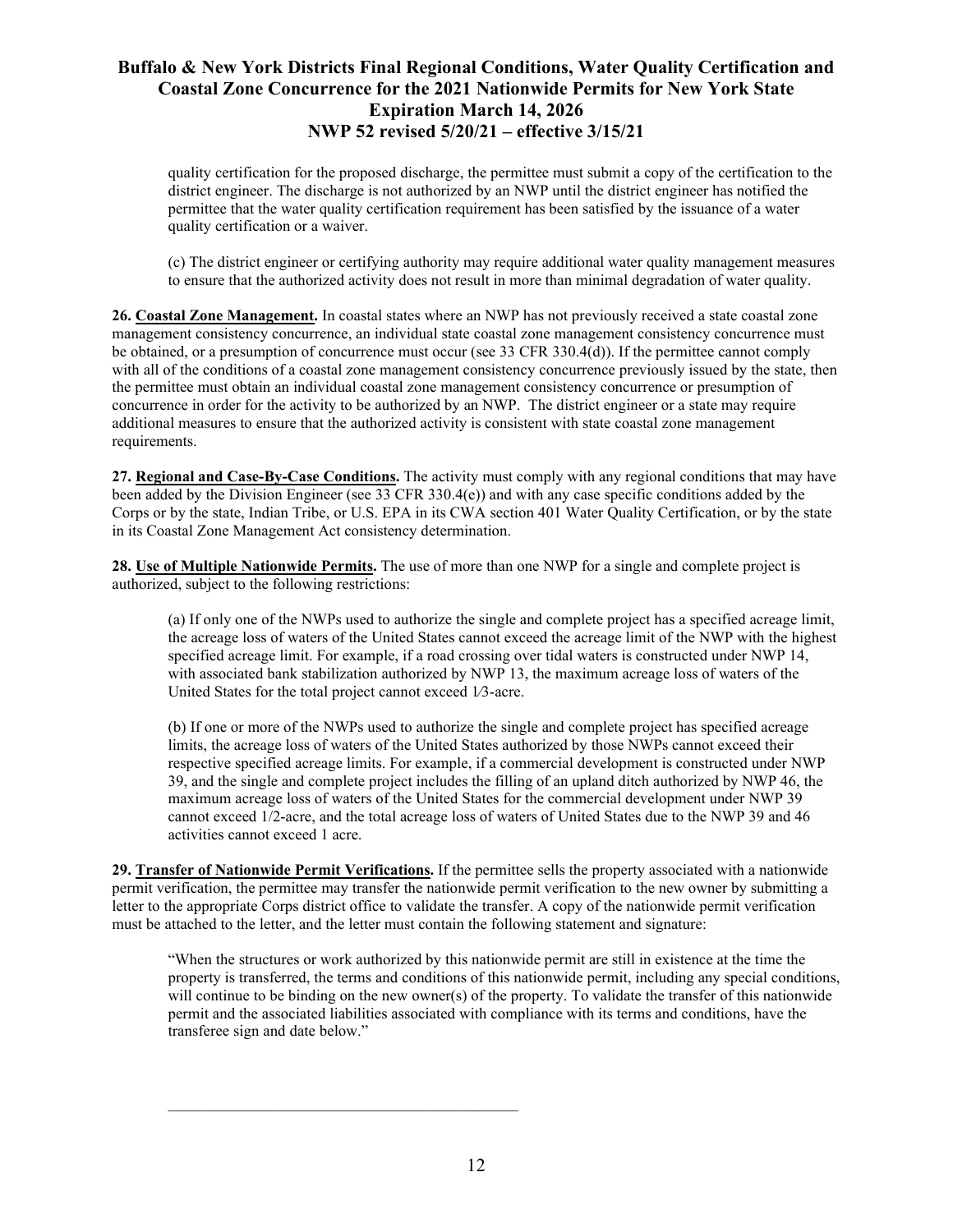(Transferee)

 $\mathcal{L}_\text{max}$  and  $\mathcal{L}_\text{max}$  and  $\mathcal{L}_\text{max}$  and  $\mathcal{L}_\text{max}$  and  $\mathcal{L}_\text{max}$ (Date)

**30. Compliance Certification.** Each permittee who receives an NWP verification letter from the Corps must provide a signed certification documenting completion of the authorized activity and implementation of any required compensatory mitigation. The success of any required permittee-responsible mitigation, including the achievement of ecological performance standards, will be addressed separately by the district engineer. The Corps will provide the permittee the certification document with the NWP verification letter. The certification document will include:

(a) A statement that the authorized activity was done in accordance with the NWP authorization, including any general, regional, or activity-specific conditions;

(b) A statement that the implementation of any required compensatory mitigation was completed in accordance with the permit conditions. If credits from a mitigation bank or in-lieu fee program are used to satisfy the compensatory mitigation requirements, the certification must include the documentation required by 33 CFR 332.3(l)(3) to confirm that the permittee secured the appropriate number and resource type of credits; and

(c) The signature of the permittee certifying the completion of the activity and mitigation.

The completed certification document must be submitted to the district engineer within 30 days of completion of the authorized activity or the implementation of any required compensatory mitigation, whichever occurs later.

**31. Activities Affecting Structures or Works Built by the United States.** If an NWP activity also requires review by, or permission from, the Corps pursuant to 33 U.S.C. 408 because it will alter or temporarily or permanently occupy or use a U.S. Army Corps of Engineers (USACE) federally authorized Civil Works project (a "USACE project"), the prospective permittee must submit a pre-construction notification. See paragraph (b)(10) of general condition 32. An activity that requires section 408 permission and/or review is not authorized by an NWP until the appropriate Corps office issues the section 408 permission or completes its review to alter, occupy, or use the USACE project, and the district engineer issues a written NWP verification.

### **32. Pre-Construction Notification.**

(a) Timing. Where required by the terms of the NWP, the prospective permittee must notify the district engineer by submitting a pre-construction notification (PCN) as early as possible. The district engineer must determine if the PCN is complete within 30 calendar days of the date of receipt and, if the PCN is determined to be incomplete, notify the prospective permittee within that 30 day period to request the additional information necessary to make the PCN complete. The request must specify the information needed to make the PCN complete. As a general rule, district engineers will request additional information necessary to make the PCN complete only once. However, if the prospective permittee does not provide all of the requested information, then the district engineer will notify the prospective permittee that the PCN is still incomplete and the PCN review process will not commence until all of the requested information has been received by the district engineer. The prospective permittee shall not begin the activity until either:

(1) He or she is notified in writing by the district engineer that the activity may proceed under the NWP with any special conditions imposed by the district or division engineer; or

(2) 45 calendar days have passed from the district engineer's receipt of the complete PCN and the prospective permittee has not received written notice from the district or division engineer. However, if the permittee was required to notify the Corps pursuant to general condition 18 that listed species or critical habitat might be affected or are in the vicinity of the activity, or to notify the Corps pursuant to general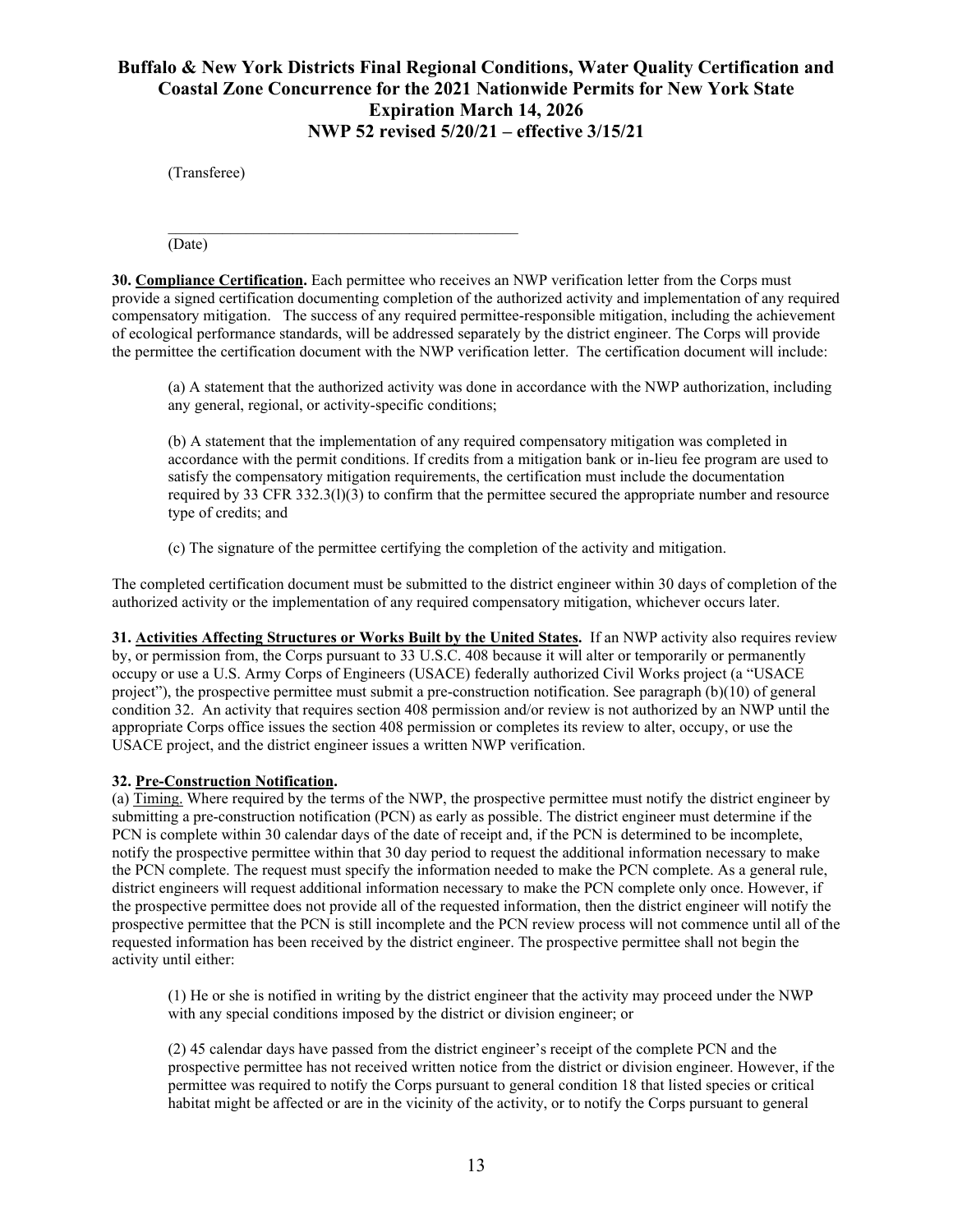condition 20 that the activity might have the potential to cause effects to historic properties, the permittee cannot begin the activity until receiving written notification from the Corps that there is "no effect" on listed species or "no potential to cause effects" on historic properties, or that any consultation required under Section 7 of the Endangered Species Act (see 33 CFR 330.4(f)) and/or section 106 of the National Historic Preservation Act (see 33 CFR 330.4(g)) has been completed. If the proposed activity requires a written waiver to exceed specified limits of an NWP, the permittee may not begin the activity until the district engineer issues the waiver. If the district or division engineer notifies the permittee in writing that an individual permit is required within 45 calendar days of receipt of a complete PCN, the permittee cannot begin the activity until an individual permit has been obtained. Subsequently, the permittee's right to proceed under the NWP may be modified, suspended, or revoked only in accordance with the procedure set forth in 33 CFR 330.5(d)(2).

- (b) Contents of Pre-Construction Notification: The PCN must be in writing and include the following information:
	- (1) Name, address and telephone numbers of the prospective permittee;
	- (2) Location of the proposed activity;
	- (3) Identify the specific NWP or NWP(s) the prospective permittee wants to use to authorize the proposed activity;

(4) (i) A description of the proposed activity; the activity's purpose; direct and indirect adverse environmental effects the activity would cause, including the anticipated amount of loss of wetlands, other special aquatic sites, and other waters expected to result from the NWP activity, in acres, linear feet, or other appropriate unit of measure; a description of any proposed mitigation measures intended to reduce the adverse environmental effects caused by the proposed activity; and any other NWP(s), regional general permit(s), or individual permit(s) used or intended to be used to authorize any part of the proposed project or any related activity, including other separate and distant crossings for linear projects that require Department of the Army authorization but do not require pre-construction notification. The description of the proposed activity and any proposed mitigation measures should be sufficiently detailed to allow the district engineer to determine that the adverse environmental effects of the activity will be no more than minimal and to determine the need for compensatory mitigation or other mitigation measures.

(ii) For linear projects where one or more single and complete crossings require pre-construction notification, the PCN must include the quantity of anticipated losses of wetlands, other special aquatic sites, and other waters for each single and complete crossing of those wetlands, other special aquatic sites, and other waters (including those single and complete crossings authorized by an NWP but do not require PCNs). This information will be used by the district engineer to evaluate the cumulative adverse environmental effects of the proposed linear project, and does not change those non-PCN NWP activities into NWP PCNs.

(iii) Sketches should be provided when necessary to show that the activity complies with the terms of the NWP. (Sketches usually clarify the activity and when provided results in a quicker decision. Sketches should contain sufficient detail to provide an illustrative description of the proposed activity (e.g., a conceptual plan), but do not need to be detailed engineering plans);

(5) The PCN must include a delineation of wetlands, other special aquatic sites, and other waters, such as lakes and ponds, and perennial and intermittent streams, on the project site. Wetland delineations must be prepared in accordance with the current method required by the Corps. The permittee may ask the Corps to delineate the special aquatic sites and other waters on the project site, but there may be a delay if the Corps does the delineation, especially if the project site is large or contains many wetlands, other special aquatic sites, and other waters. Furthermore, the 45-day period will not start until the delineation has been submitted to or completed by the Corps, as appropriate;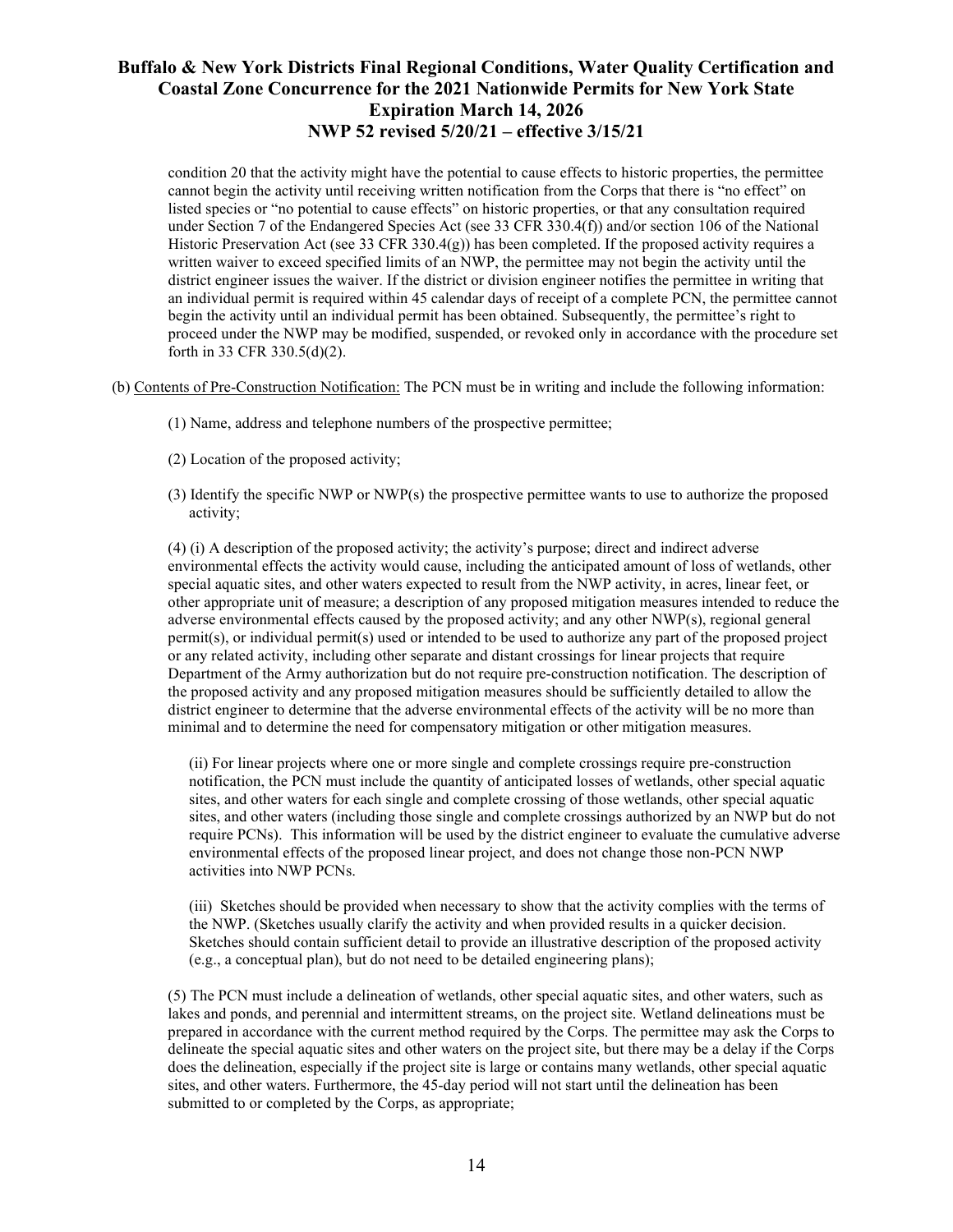(6) If the proposed activity will result in the loss of greater than 1/10-acre of wetlands or 3/100-acre of stream bed and a PCN is required, the prospective permittee must submit a statement describing how the mitigation requirement will be satisfied, or explaining why the adverse environmental effects are no more than minimal and why compensatory mitigation should not be required. As an alternative, the prospective permittee may submit a conceptual or detailed mitigation plan.

(7) For non-federal permittees, if any listed species (or species proposed for listing) or designated critical habitat (or critical habitat proposed for such designation) might be affected or is in the vicinity of the activity, or if the activity is located in designated critical habitat (or critical habitat proposed for such designation), the PCN must include the name(s) of those endangered or threatened species (or species proposed for listing) that might be affected by the proposed activity or utilize the designated critical habitat (or critical habitat proposed for such designation) that might be affected by the proposed activity. For NWP activities that require pre-construction notification, Federal permittees must provide documentation demonstrating compliance with the Endangered Species Act;

(8) For non-federal permittees, if the NWP activity might have the potential to cause effects to a historic property listed on, determined to be eligible for listing on, or potentially eligible for listing on, the National Register of Historic Places, the PCN must state which historic property might have the potential to be affected by the proposed activity or include a vicinity map indicating the location of the historic property. For NWP activities that require pre-construction notification, Federal permittees must provide documentation demonstrating compliance with section 106 of the National Historic Preservation Act;

(9) For an activity that will occur in a component of the National Wild and Scenic River System, or in a river officially designated by Congress as a "study river" for possible inclusion in the system while the river is in an official study status, the PCN must identify the Wild and Scenic River or the "study river" (see general condition 16); and

(10) For an NWP activity that requires permission from, or review by, the Corps pursuant to 33 U.S.C. 408 because it will alter or temporarily or permanently occupy or use a U.S. Army Corps of Engineers federally authorized civil works project, the pre-construction notification must include a statement confirming that the project proponent has submitted a written request for section 408 permission from, or review by, the Corps office having jurisdiction over that USACE project.

(c) Form of Pre-Construction Notification: The nationwide permit pre-construction notification form (Form ENG 6082) should be used for NWP PCNs. A letter containing the required information may also be used. Applicants may provide electronic files of PCNs and supporting materials if the district engineer has established tools and procedures for electronic submittals.

#### (d) Agency Coordination:

(1) The district engineer will consider any comments from Federal and state agencies concerning the proposed activity's compliance with the terms and conditions of the NWPs and the need for mitigation to reduce the activity's adverse environmental effects so that they are no more than minimal.

(2) Agency coordination is required for: (i) all NWP activities that require pre-construction notification and result in the loss of greater than 1/2-acre of waters of the United States; (ii) NWP 13 activities in excess of 500 linear feet, fills greater than one cubic yard per running foot, or involve discharges of dredged or fill material into special aquatic sites; and (iii) NWP 54 activities in excess of 500 linear feet, or that extend into the waterbody more than 30 feet from the mean low water line in tidal waters or the ordinary high water mark in the Great Lakes.

(3) When agency coordination is required, the district engineer will immediately provide (e.g., via e-mail, facsimile transmission, overnight mail, or other expeditious manner) a copy of the complete PCN to the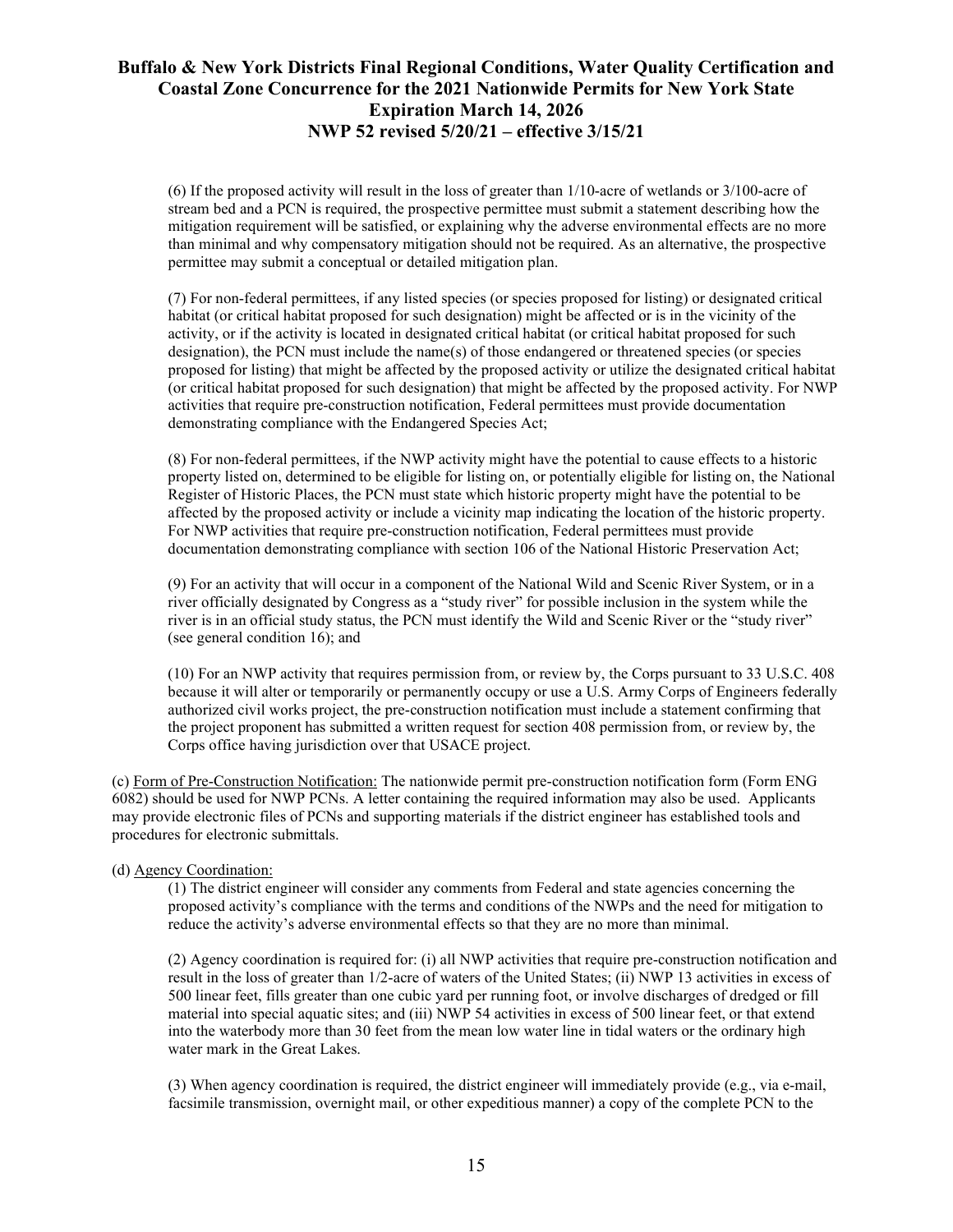appropriate Federal or state offices (FWS, state natural resource or water quality agency, EPA, and, if appropriate, the NMFS). With the exception of NWP 37, these agencies will have 10 calendar days from the date the material is transmitted to notify the district engineer via telephone, facsimile transmission, or email that they intend to provide substantive, site-specific comments. The comments must explain why the agency believes the adverse environmental effects will be more than minimal. If so contacted by an agency, the district engineer will wait an additional 15 calendar days before making a decision on the preconstruction notification. The district engineer will fully consider agency comments received within the specified time frame concerning the proposed activity's compliance with the terms and conditions of the NWPs, including the need for mitigation to ensure that the net adverse environmental effects of the proposed activity are no more than minimal. The district engineer will provide no response to the resource agency, except as provided below. The district engineer will indicate in the administrative record associated with each pre-construction notification that the resource agencies' concerns were considered. For NWP 37, the emergency watershed protection and rehabilitation activity may proceed immediately in cases where there is an unacceptable hazard to life or a significant loss of property or economic hardship will occur. The district engineer will consider any comments received to decide whether the NWP 37 authorization should be modified, suspended, or revoked in accordance with the procedures at 33 CFR 330.5.

(4) In cases of where the prospective permittee is not a Federal agency, the district engineer will provide a response to NMFS within 30 calendar days of receipt of any Essential Fish Habitat conservation recommendations, as required by section 305(b)(4)(B) of the Magnuson-Stevens Fishery Conservation and Management Act.

(5) Applicants are encouraged to provide the Corps with either electronic files or multiple copies of preconstruction notifications to expedite agency coordination.

#### **D. District Engineer's Decision**

1. In reviewing the PCN for the proposed activity, the district engineer will determine whether the activity authorized by the NWP will result in more than minimal individual or cumulative adverse environmental effects or may be contrary to the public interest. If a project proponent requests authorization by a specific NWP, the district engineer should issue the NWP verification for that activity if it meets the terms and conditions of that NWP, unless he or she determines, after considering mitigation, that the proposed activity will result in more than minimal individual and cumulative adverse effects on the aquatic environment and other aspects of the public interest and exercises discretionary authority to require an individual permit for the proposed activity. For a linear project, this determination will include an evaluation of the single and complete crossings of waters of the United States that require PCNs to determine whether they individually satisfy the terms and conditions of the NWP(s), as well as the cumulative effects caused by all of the crossings of waters of the United States authorized by an NWP. If an applicant requests a waiver of an applicable limit, as provided for in NWPs 13, 36, or 54, the district engineer will only grant the waiver upon a written determination that the NWP activity will result in only minimal individual and cumulative adverse environmental effects.

2. When making minimal adverse environmental effects determinations the district engineer will consider the direct and indirect effects caused by the NWP activity. He or she will also consider the cumulative adverse environmental effects caused by activities authorized by an NWP and whether those cumulative adverse environmental effects are no more than minimal. The district engineer will also consider site specific factors, such as the environmental setting in the vicinity of the NWP activity, the type of resource that will be affected by the NWP activity, the functions provided by the aquatic resources that will be affected by the NWP activity, the degree or magnitude to which the aquatic resources perform those functions, the extent that aquatic resource functions will be lost as a result of the NWP activity (e.g., partial or complete loss), the duration of the adverse effects (temporary or permanent), the importance of the aquatic resource functions to the region (e.g., watershed or ecoregion), and mitigation required by the district engineer. If an appropriate functional or condition assessment method is available and practicable to use, that assessment method may be used by the district engineer to assist in the minimal adverse environmental effects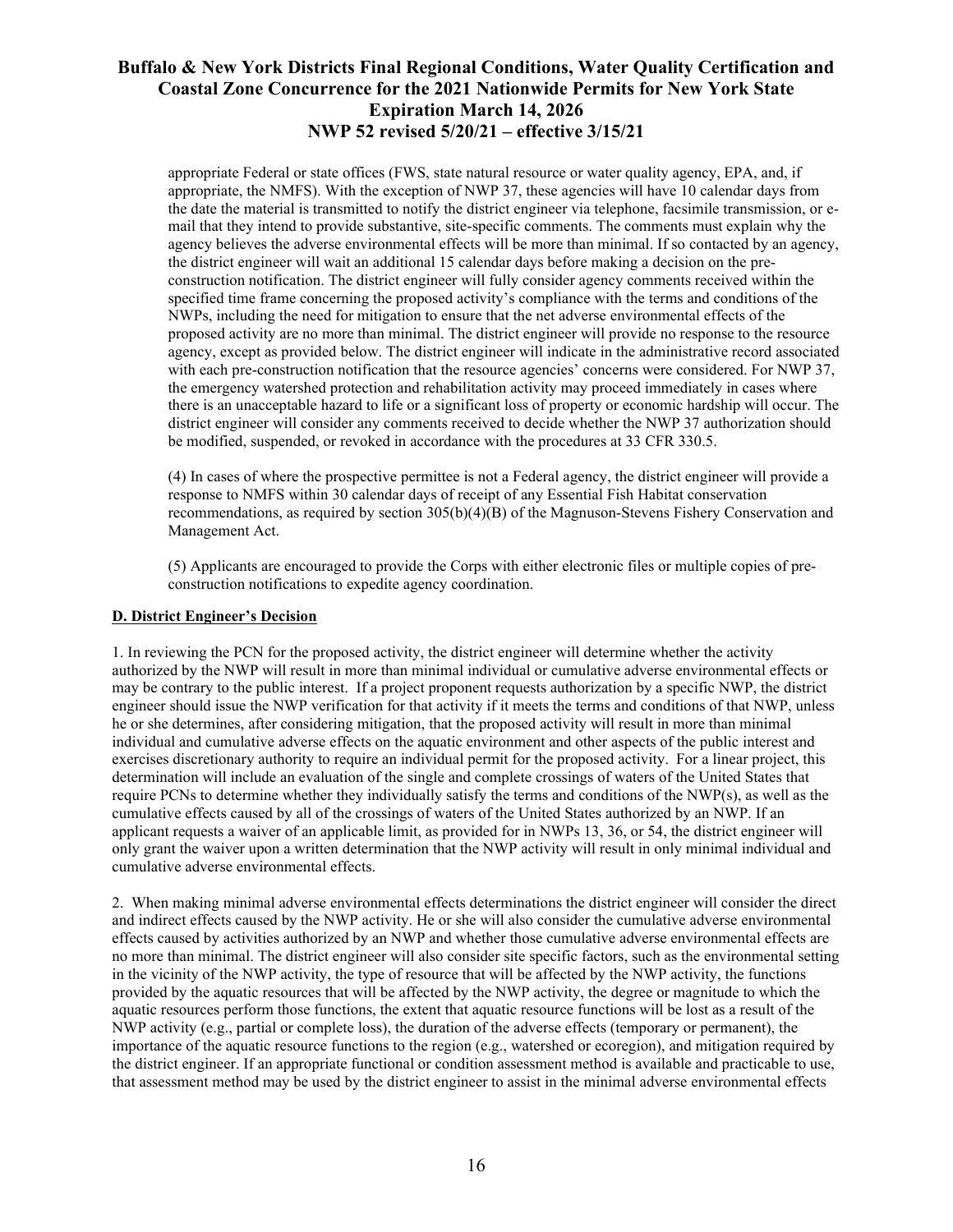determination. The district engineer may add case-specific special conditions to the NWP authorization to address site-specific environmental concerns.

3. If the proposed activity requires a PCN and will result in a loss of greater than 1/10-acre of wetlands or 3/100-acre of stream bed, the prospective permittee should submit a mitigation proposal with the PCN. Applicants may also propose compensatory mitigation for NWP activities with smaller impacts, or for impacts to other types of waters. The district engineer will consider any proposed compensatory mitigation or other mitigation measures the applicant has included in the proposal in determining whether the net adverse environmental effects of the proposed activity are no more than minimal. The compensatory mitigation proposal may be either conceptual or detailed. If the district engineer determines that the activity complies with the terms and conditions of the NWP and that the adverse environmental effects are no more than minimal, after considering mitigation, the district engineer will notify the permittee and include any activity-specific conditions in the NWP verification the district engineer deems necessary. Conditions for compensatory mitigation requirements must comply with the appropriate provisions at 33 CFR 332.3(k). The district engineer must approve the final mitigation plan before the permittee commences work in waters of the United States, unless the district engineer determines that prior approval of the final mitigation plan is not practicable or not necessary to ensure timely completion of the required compensatory mitigation. If the prospective permittee elects to submit a compensatory mitigation plan with the PCN, the district engineer will expeditiously review the proposed compensatory mitigation plan. The district engineer must review the proposed compensatory mitigation plan within 45 calendar days of receiving a complete PCN and determine whether the proposed mitigation would ensure that the NWP activity results in no more than minimal adverse environmental effects. If the net adverse environmental effects of the NWP activity (after consideration of the mitigation proposal) are determined by the district engineer to be no more than minimal, the district engineer will provide a timely written response to the applicant. The response will state that the NWP activity can proceed under the terms and conditions of the NWP, including any activity-specific conditions added to the NWP authorization by the district engineer.

4. If the district engineer determines that the adverse environmental effects of the proposed activity are more than minimal, then the district engineer will notify the applicant either: (a) that the activity does not qualify for authorization under the NWP and instruct the applicant on the procedures to seek authorization under an individual permit; (b) that the activity is authorized under the NWP subject to the applicant's submission of a mitigation plan that would reduce the adverse environmental effects so that they are no more than minimal; or (c) that the activity is authorized under the NWP with specific modifications or conditions. Where the district engineer determines that mitigation is required to ensure no more than minimal adverse environmental effects, the activity will be authorized within the 45-day PCN period (unless additional time is required to comply with general conditions 18, 20, and/or 31), with activity-specific conditions that state the mitigation requirements. The authorization will include the necessary conceptual or detailed mitigation plan or a requirement that the applicant submit a mitigation plan that would reduce the adverse environmental effects so that they are no more than minimal. When compensatory mitigation is required, no work in waters of the United States may occur until the district engineer has approved a specific mitigation plan or has determined that prior approval of a final mitigation plan is not practicable or not necessary to ensure timely completion of the required compensatory mitigation.

### **E. Further Information**

- 1. District engineers have authority to determine if an activity complies with the terms and conditions of an NWP.
- 2. NWPs do not obviate the need to obtain other federal, state, or local permits, approvals, or authorizations required by law.
- 3. NWPs do not grant any property rights or exclusive privileges.
- 4. NWPs do not authorize any injury to the property or rights of others.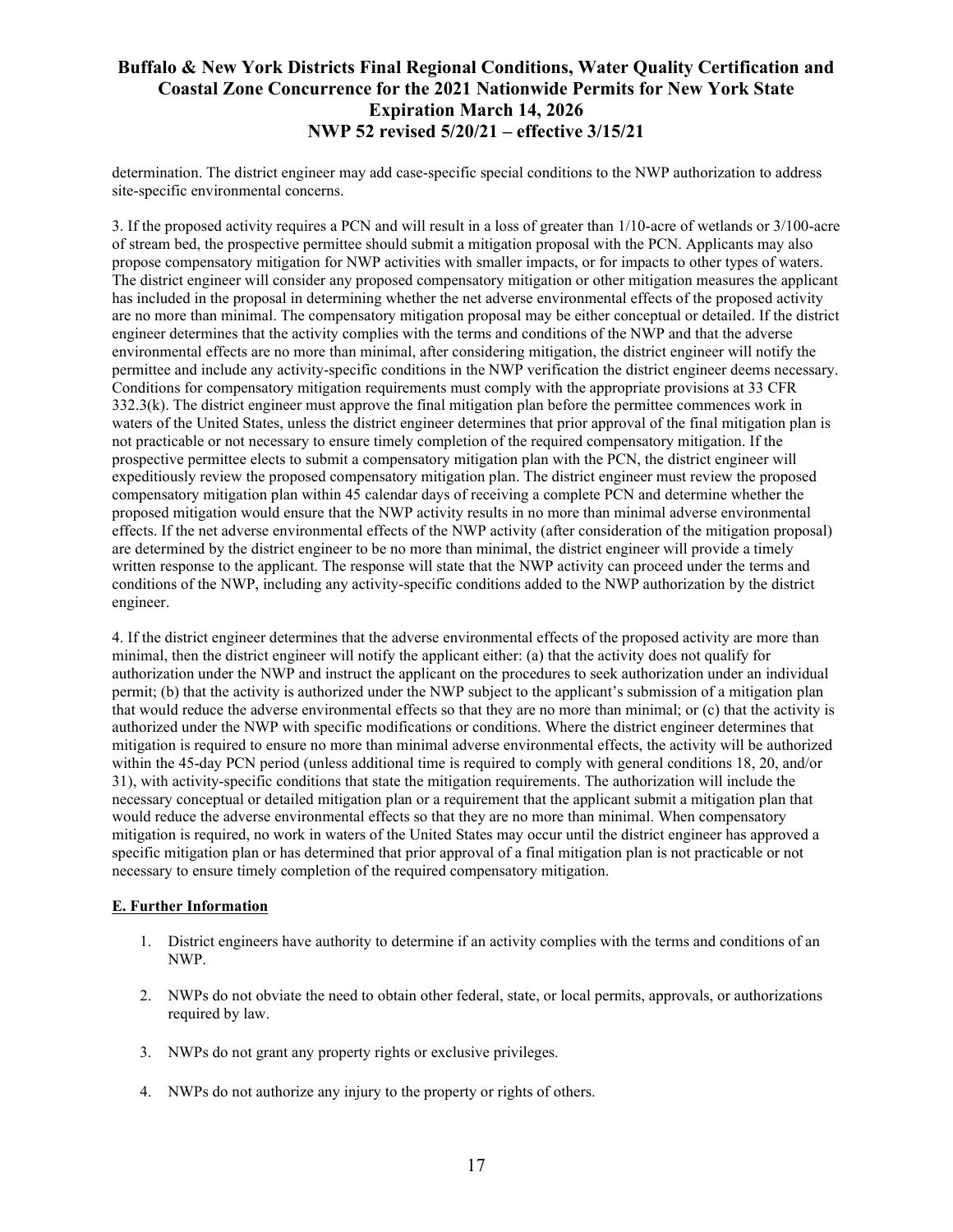5. NWPs do not authorize interference with any existing or proposed Federal project (see general condition 31).

### **F. Definitions**

Best management practices (BMPs): Policies, practices, procedures, or structures implemented to mitigate the adverse environmental effects on surface water quality resulting from development. BMPs are categorized as structural or non-structural.

Compensatory mitigation: The restoration (re-establishment or rehabilitation), establishment (creation), enhancement, and/or in certain circumstances preservation of aquatic resources for the purposes of offsetting unavoidable adverse impacts which remain after all appropriate and practicable avoidance and minimization has been achieved.

Currently serviceable: Useable as is or with some maintenance, but not so degraded as to essentially require reconstruction.

Direct effects: Effects that are caused by the activity and occur at the same time and place.

Discharge: The term "discharge" means any discharge of dredged or fill material into waters of the United States.

Ecological reference: A model used to plan and design an aquatic habitat and riparian area restoration, enhancement, or establishment activity under NWP 27. An ecological reference may be based on the structure, functions, and dynamics of an aquatic habitat type or a riparian area type that currently exists in the region where the proposed NWP 27 activity is located. Alternatively, an ecological reference may be based on a conceptual model for the aquatic habitat type or riparian area type to be restored, enhanced, or established as a result of the proposed NWP 27 activity. An ecological reference takes into account the range of variation of the aquatic habitat type or riparian area type in the region.

Enhancement: The manipulation of the physical, chemical, or biological characteristics of an aquatic resource to heighten, intensify, or improve a specific aquatic resource function(s). Enhancement results in the gain of selected aquatic resource function(s), but may also lead to a decline in other aquatic resource function(s). Enhancement does not result in a gain in aquatic resource area.

Establishment (creation): The manipulation of the physical, chemical, or biological characteristics present to develop an aquatic resource that did not previously exist at an upland site. Establishment results in a gain in aquatic resource area.

High Tide Line: The line of intersection of the land with the water's surface at the maximum height reached by a rising tide. The high tide line may be determined, in the absence of actual data, by a line of oil or scum along shore objects, a more or less continuous deposit of fine shell or debris on the foreshore or berm, other physical markings or characteristics, vegetation lines, tidal gages, or other suitable means that delineate the general height reached by a rising tide. The line encompasses spring high tides and other high tides that occur with periodic frequency but does not include storm surges in which there is a departure from the normal or predicted reach of the tide due to the piling up of water against a coast by strong winds such as those accompanying a hurricane or other intense storm.

Historic Property: Any prehistoric or historic district, site (including archaeological site), building, structure, or other object included in, or eligible for inclusion in, the National Register of Historic Places maintained by the Secretary of the Interior. This term includes artifacts, records, and remains that are related to and located within such properties. The term includes properties of traditional religious and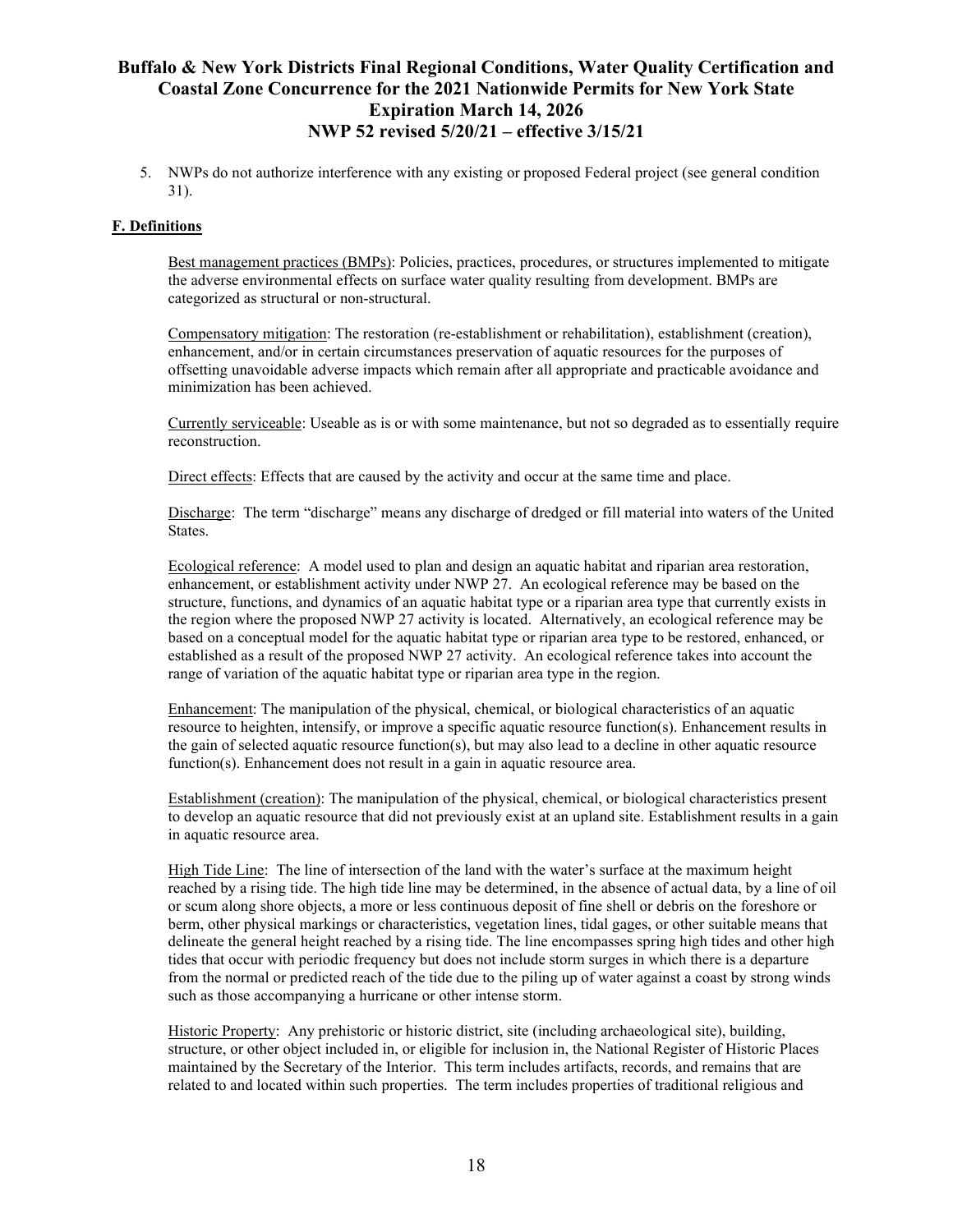cultural importance to an Indian tribe or Native Hawaiian organization and that meet the National Register criteria (36 CFR part 60).

Independent utility: A test to determine what constitutes a single and complete non-linear project in the Corps Regulatory Program. A project is considered to have independent utility if it would be constructed absent the construction of other projects in the project area. Portions of a multi-phase project that depend upon other phases of the project do not have independent utility. Phases of a project that would be constructed even if the other phases were not built can be considered as separate single and complete projects with independent utility.

Indirect effects: Effects that are caused by the activity and are later in time or farther removed in distance, but are still reasonably foreseeable.

Loss of waters of the United States: Waters of the United States that are permanently adversely affected by filling, flooding, excavation, or drainage because of the regulated activity. The loss of stream bed includes the acres of stream bed that are permanently adversely affected by filling or excavation because of the regulated activity. Permanent adverse effects include permanent discharges of dredged or fill material that change an aquatic area to dry land, increase the bottom elevation of a waterbody, or change the use of a waterbody. The acreage of loss of waters of the United States is a threshold measurement of the impact to jurisdictional waters or wetlands for determining whether a project may qualify for an NWP; it is not a net threshold that is calculated after considering compensatory mitigation that may be used to offset losses of aquatic functions and services. Waters of the United States temporarily filled, flooded, excavated, or drained, but restored to pre-construction contours and elevations after construction, are not included in the measurement of loss of waters of the United States. Impacts resulting from activities that do not require Department of the Army authorization, such as activities eligible for exemptions under section 404(f) of the Clean Water Act, are not considered when calculating the loss of waters of the United States.

Navigable waters: Waters subject to section 10 of the Rivers and Harbors Act of 1899. These waters are defined at 33 CFR part 329.

Non-tidal wetland: A non-tidal wetland is a wetland that is not subject to the ebb and flow of tidal waters. Non-tidal wetlands contiguous to tidal waters are located landward of the high tide line (i.e., spring high tide line).

Open water: For purposes of the NWPs, an open water is any area that in a year with normal patterns of precipitation has water flowing or standing above ground to the extent that an ordinary high water mark can be determined. Aquatic vegetation within the area of flowing or standing water is either non-emergent, sparse, or absent. Vegetated shallows are considered to be open waters. Examples of "open waters" include rivers, streams, lakes, and ponds.

Ordinary High Water Mark: The term ordinary high water mark means that line on the shore established by the fluctuations of water and indicated by physical characteristics such as a clear, natural line impressed on the bank, shelving, changes in the character of soil, destruction of terrestrial vegetation, the presence of litter and debris, or other appropriate means that consider the characteristics of the surrounding areas.

Perennial stream: A perennial stream has surface water flowing continuously year-round during a typical year.

Practicable: Available and capable of being done after taking into consideration cost, existing technology, and logistics in light of overall project purposes.

Pre-construction notification: A request submitted by the project proponent to the Corps for confirmation that a particular activity is authorized by nationwide permit. The request may be a permit application, letter,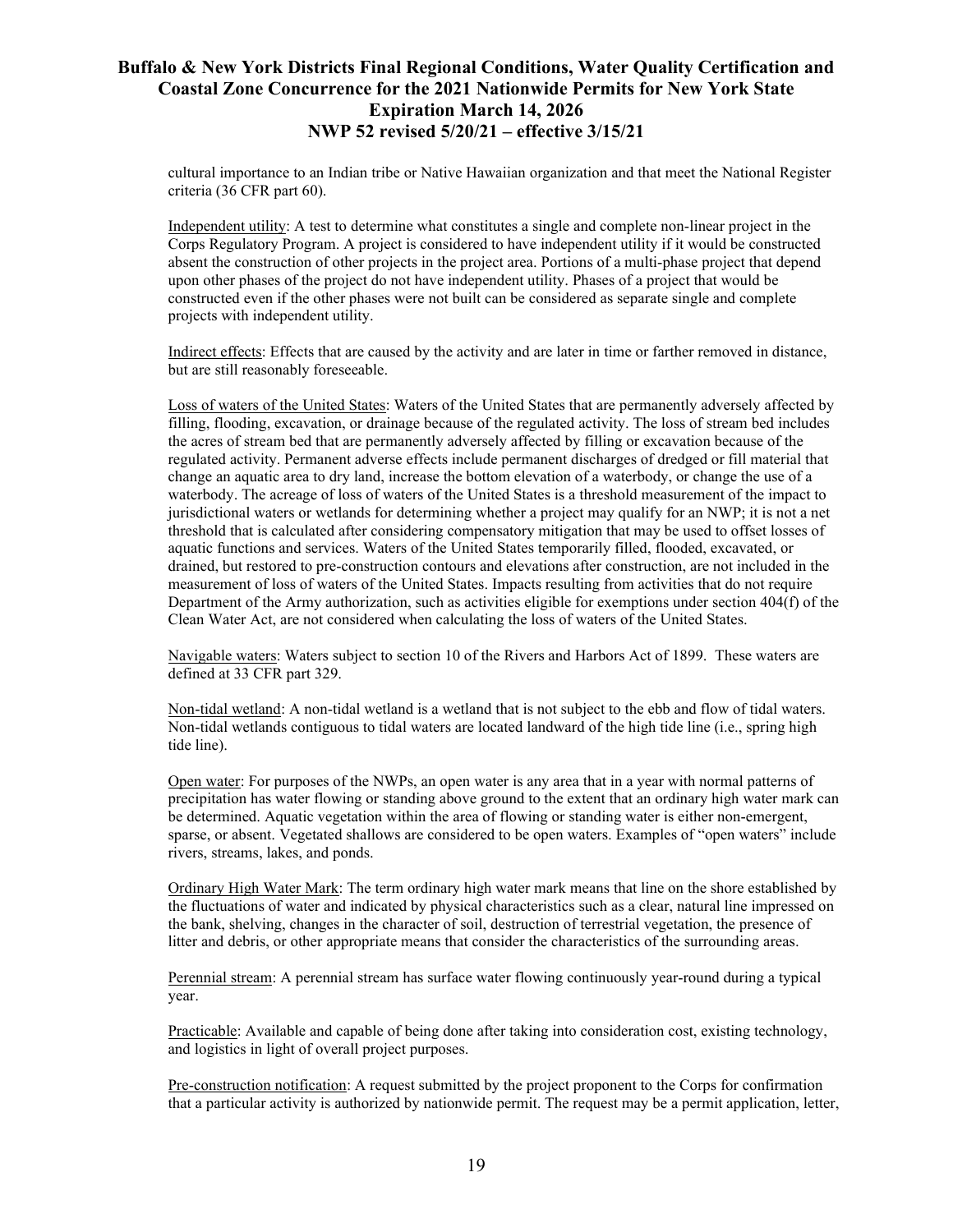or similar document that includes information about the proposed work and its anticipated environmental effects. Pre-construction notification may be required by the terms and conditions of a nationwide permit, or by regional conditions. A pre-construction notification may be voluntarily submitted in cases where preconstruction notification is not required and the project proponent wants confirmation that the activity is authorized by nationwide permit.

Preservation: The removal of a threat to, or preventing the decline of, aquatic resources by an action in or near those aquatic resources. This term includes activities commonly associated with the protection and maintenance of aquatic resources through the implementation of appropriate legal and physical mechanisms. Preservation does not result in a gain of aquatic resource area or functions.

Re-establishment: The manipulation of the physical, chemical, or biological characteristics of a site with the goal of returning natural/historic functions to a former aquatic resource. Re-establishment results in rebuilding a former aquatic resource and results in a gain in aquatic resource area and functions.

Rehabilitation: The manipulation of the physical, chemical, or biological characteristics of a site with the goal of repairing natural/historic functions to a degraded aquatic resource. Rehabilitation results in a gain in aquatic resource function, but does not result in a gain in aquatic resource area.

Restoration: The manipulation of the physical, chemical, or biological characteristics of a site with the goal of returning natural/historic functions to a former or degraded aquatic resource. For the purpose of tracking net gains in aquatic resource area, restoration is divided into two categories: re-establishment and rehabilitation.

Riffle and pool complex: Riffle and pool complexes are special aquatic sites under the  $404(b)(1)$ Guidelines. Riffle and pool complexes sometimes characterize steep gradient sections of streams. Such stream sections are recognizable by their hydraulic characteristics. The rapid movement of water over a course substrate in riffles results in a rough flow, a turbulent surface, and high dissolved oxygen levels in the water. Pools are deeper areas associated with riffles. A slower stream velocity, a streaming flow, a smooth surface, and a finer substrate characterize pools.

Riparian areas: Riparian areas are lands next to streams, lakes, and estuarine-marine shorelines. Riparian areas are transitional between terrestrial and aquatic ecosystems, through which surface and subsurface hydrology connects riverine, lacustrine, estuarine, and marine waters with their adjacent wetlands, nonwetland waters, or uplands. Riparian areas provide a variety of ecological functions and services and help improve or maintain local water quality. (See general condition 23.)

Shellfish seeding: The placement of shellfish seed and/or suitable substrate to increase shellfish production. Shellfish seed consists of immature individual shellfish or individual shellfish attached to shells or shell fragments (i.e., spat on shell). Suitable substrate may consist of shellfish shells, shell fragments, or other appropriate materials placed into waters for shellfish habitat.

Single and complete linear project: A linear project is a project constructed for the purpose of getting people, goods, or services from a point of origin to a terminal point, which often involves multiple crossings of one or more waterbodies at separate and distant locations. The term "single and complete project" is defined as that portion of the total linear project proposed or accomplished by one owner/developer or partnership or other association of owners/developers that includes all crossings of a single water of the United States (i.e., a single waterbody) at a specific location. For linear projects crossing a single or multiple waterbodies several times at separate and distant locations, each crossing is considered a single and complete project for purposes of NWP authorization. However, individual channels in a braided stream or river, or individual arms of a large, irregularly shaped wetland or lake, etc., are not separate waterbodies, and crossings of such features cannot be considered separately.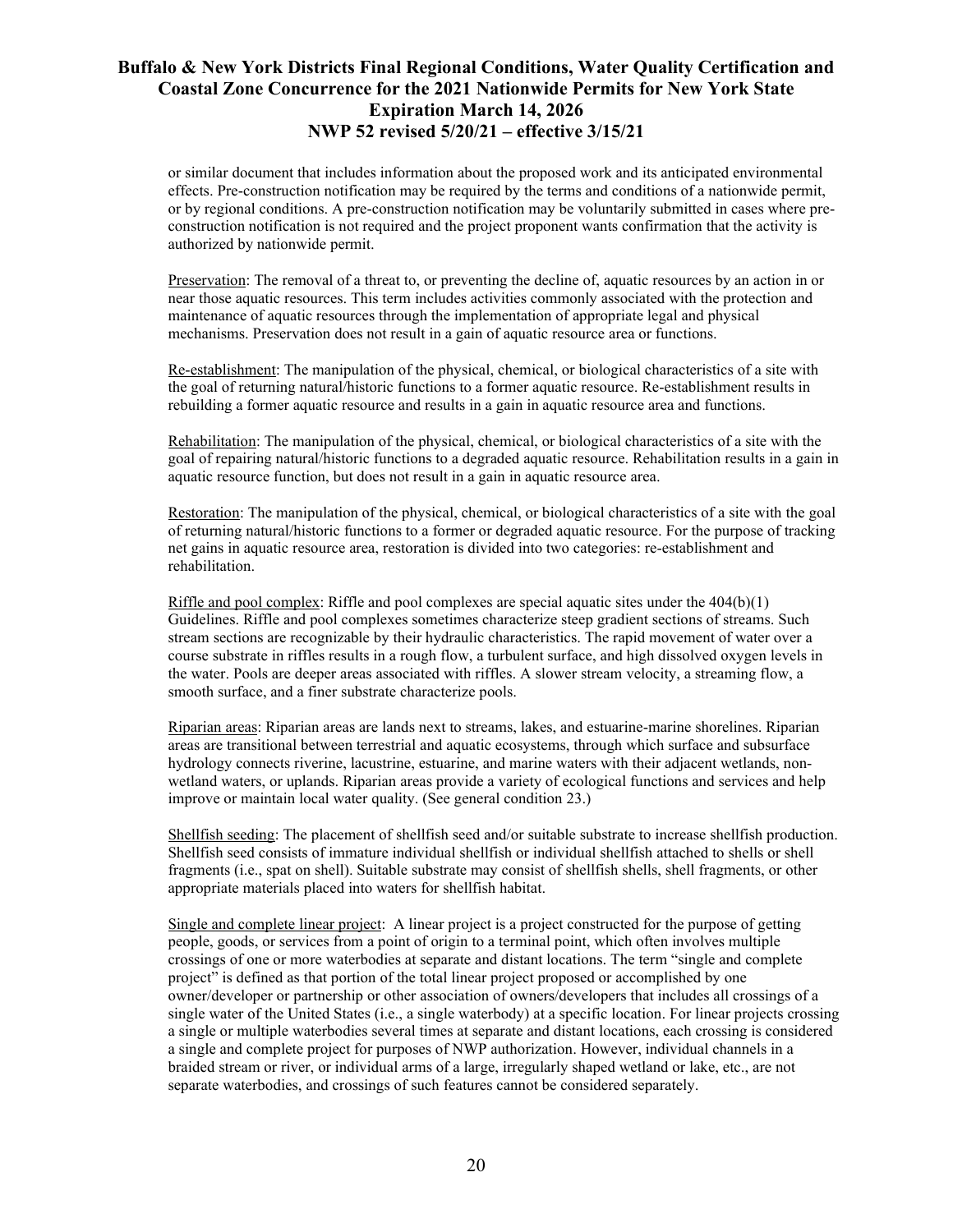Single and complete non-linear project: For non-linear projects, the term "single and complete project" is defined at 33 CFR 330.2(i) as the total project proposed or accomplished by one owner/developer or partnership or other association of owners/developers. A single and complete non-linear project must have independent utility (see definition of "independent utility"). Single and complete non-linear projects may not be "piecemealed" to avoid the limits in an NWP authorization.

Stormwater management: Stormwater management is the mechanism for controlling stormwater runoff for the purposes of reducing downstream erosion, water quality degradation, and flooding and mitigating the adverse effects of changes in land use on the aquatic environment.

Stormwater management facilities: Stormwater management facilities are those facilities, including but not limited to, stormwater retention and detention ponds and best management practices, which retain water for a period of time to control runoff and/or improve the quality (i.e., by reducing the concentration of nutrients, sediments, hazardous substances and other pollutants) of stormwater runoff.

Stream bed: The substrate of the stream channel between the ordinary high water marks. The substrate may be bedrock or inorganic particles that range in size from clay to boulders. Wetlands contiguous to the stream bed, but outside of the ordinary high water marks, are not considered part of the stream bed.

Stream channelization: The manipulation of a stream's course, condition, capacity, or location that causes more than minimal interruption of normal stream processes. A channelized jurisdictional stream remains a water of the United States.

Structure: An object that is arranged in a definite pattern of organization. Examples of structures include, without limitation, any pier, boat dock, boat ramp, wharf, dolphin, weir, boom, breakwater, bulkhead, revetment, riprap, jetty, artificial island, artificial reef, permanent mooring structure, power transmission line, permanently moored floating vessel, piling, aid to navigation, or any other manmade obstacle or obstruction.

Tidal wetland: A tidal wetland is a jurisdictional wetland that is inundated by tidal waters. Tidal waters rise and fall in a predictable and measurable rhythm or cycle due to the gravitational pulls of the moon and sun. Tidal waters end where the rise and fall of the water surface can no longer be practically measured in a predictable rhythm due to masking by other waters, wind, or other effects. Tidal wetlands are located channelward of the high tide line.

Tribal lands: Any lands title to which is either: 1) held in trust by the United States for the benefit of any Indian tribe or individual; or 2) held by any Indian tribe or individual subject to restrictions by the United States against alienation.

Tribal rights: Those rights legally accruing to a tribe or tribes by virtue of inherent sovereign authority, unextinguished aboriginal title, treaty, statute, judicial decisions, executive order or agreement, and that give rise to legally enforceable remedies.

Vegetated shallows: Vegetated shallows are special aquatic sites under the 404(b)(1) Guidelines. They are areas that are permanently inundated and under normal circumstances have rooted aquatic vegetation, such as seagrasses in marine and estuarine systems and a variety of vascular rooted plants in freshwater systems.

Waterbody: For purposes of the NWPs, a waterbody is a "water of the United States." If a wetland is adjacent to a waterbody determined to be a water of the United States, that waterbody and any adjacent wetlands are considered together as a single aquatic unit (see 33 CFR 328.4(c)(2)).

### **G. Buffalo and New York District General Regional Conditions**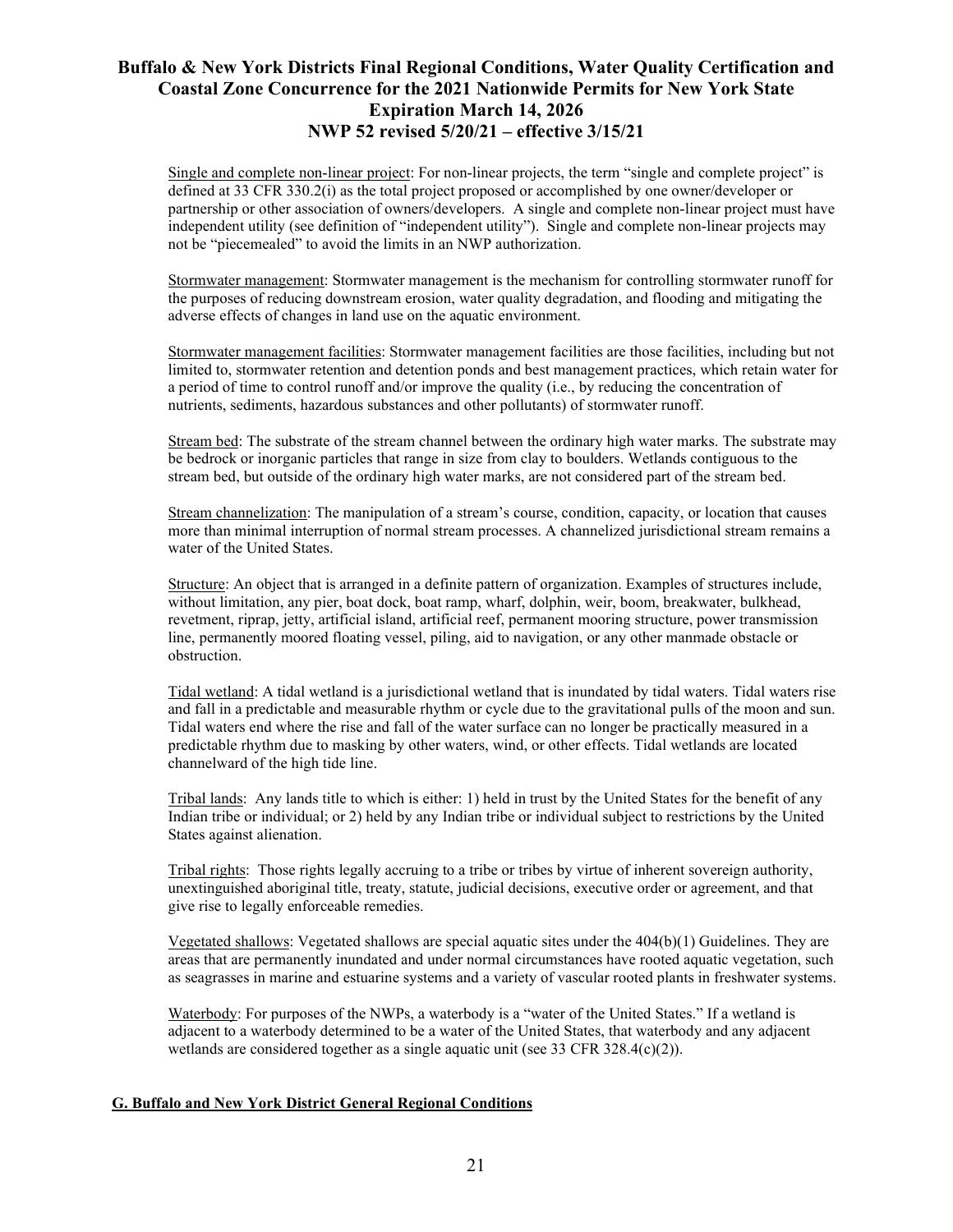#### **These conditions apply to ALL Nationwide Permits.**

**G-A. Construction Best Management Practices (BMPs):** Unless specifically approved otherwise through issuance of a variance by the District Engineer, the following BMPs must be implemented to the maximum degree practicable, to minimize erosion, migration of sediments, and adverse environmental impacts. Note that at a minimum, all erosion and sediment control and stormwater management practices must be designed, installed and maintained throughout the entire construction project in accordance with the latest version of the *New York Standards and Specifications for Erosion and Sediment Control* and the *New York State Stormwater Management Design Manual*. These documents are available at[: http://www.d](http://www.dec.ny.gov/chemical/29066.html)ec.ny.gov/chemical/29066.html and <http://www.dec.ny.gov/chemical/29072.html>, respectively. Prior to the discharge of any dredged or fill material into waters of the United States, including wetlands, authorized by NWP, the permittee must install and maintain erosion and sedimentation controls in and/or adjacent to wetlands or other waters of the United States.

1. All synthetic erosion control features (e.g., silt fencing, netting, mats), which are intended for temporary use during construction, shall be completely removed and properly disposed of after their initial purpose has been served. Only natural fiber materials, which will degrade over time, may be abandoned in place.

2. Materials resulting from trench excavation for utility line installation or ditch reshaping activities which are temporarily sidecast or stockpiled into waters of the United States must be backfilled or removed to an upland area within 30 days of the date of deposition. Note: Upland options shall be utilized prior to temporary placement within waters of the U.S., unless it can be demonstrated that it would not be practicable or if the impacts of complying with this upland option requirement would result in more adverse impacts to the aquatic environment.

3. For trenching activities in wetlands the applicant shall install impermeable trench dams or trench breakers at the wetland boundaries and every 100 feet within wetland areas to prevent inadvertent drainage of wetlands or other waters of the United States.

4. Dry stream crossing methods (e.g., diversion, dam and pump, flume, bore) shall be utilized for culvert or other pipe, or utility installations to reduce downstream impacts from turbidity and sedimentation. This may require piping or pumping the stream flow around the work area and the use of cofferdams.

5. No in-stream work shall occur during periods of high flow, except for work that occurs in dewatered areas behind temporary diversions, cofferdams, or causeways.

6. Construction access and staging areas shall be by means that avoid or minimize impacts to aquatic sites (e.g. use of upland areas for access & staging, floating barges, mats, etc.). Discharges of fill material associated with the construction of temporary access roads, staging areas and work pads in wetlands shall be placed on filter fabric. All temporary fills shall be removed upon completion of the work and the disturbed area restored to pre-construction contours, elevations and wetland conditions, including cover type. All vegetation utilized in the restoration activity shall consist of native species.

7. All return flow from dredged material disposal areas shall not result in an increase in turbidity in the receiving water body that will cause a substantial visible contrast to natural conditions. (See NWP #16)

8. For activities involving the placement of concrete into waters of the U.S., the permittee must employ watertight forms. The forms shall be dewatered prior to the placement of the concrete. The use of tremie concrete is allowed, provided that it complies with New York State water quality standards.

9. New stormwater management facilities shall be located outside of waters of the U.S. A variance of this requirement may be requested with the submission of a PCN. The PCN must include justification which demonstrates that avoidance and minimization efforts have been met.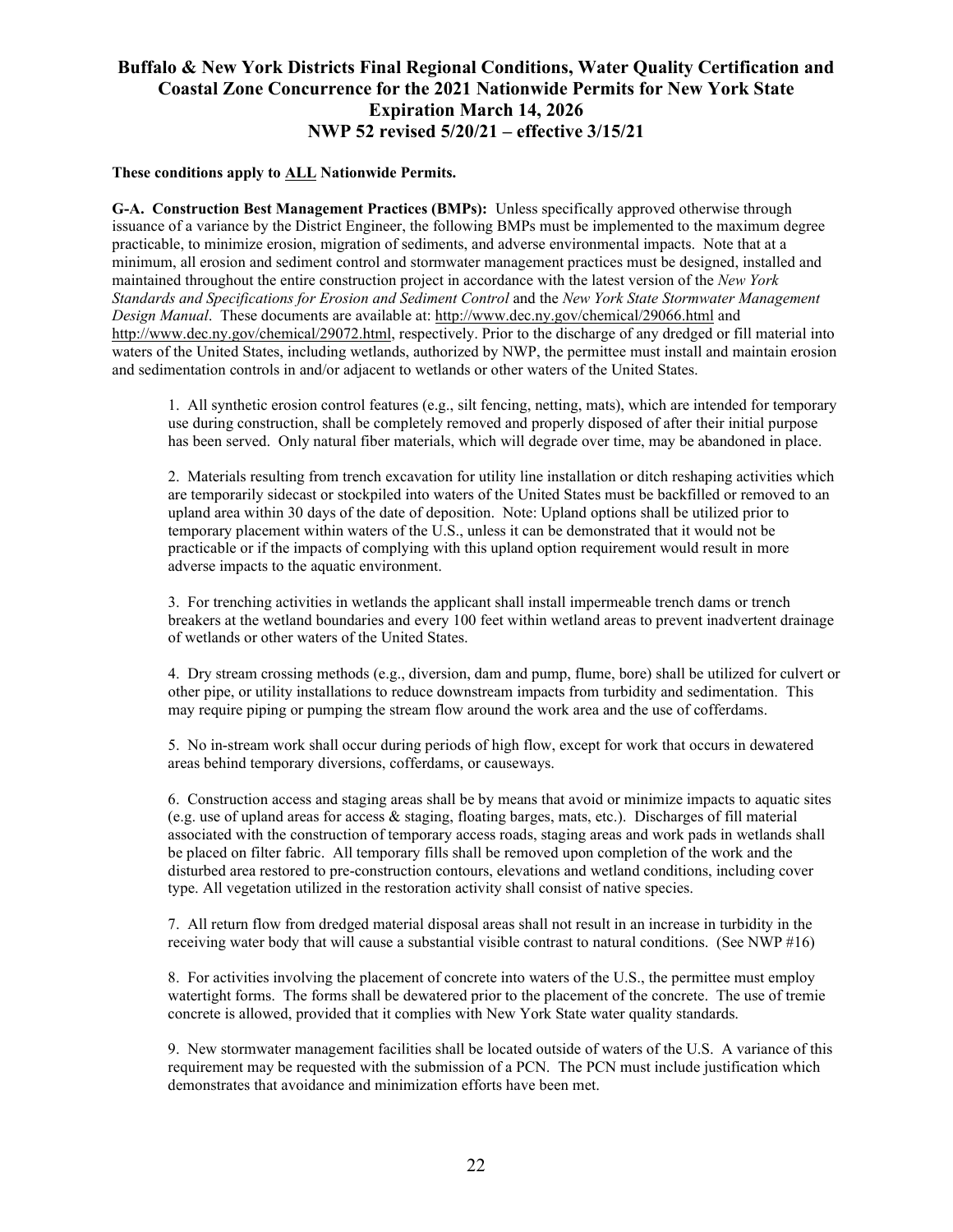10. To the maximum extent practicable, the placement of fill in wetlands must be designed to maintain pre-construction surface water flows/conditions between remaining on or off-site waters and to prevent draining of the wetland or permanent hydrologic alteration. This may require the use of culverts and/or other measures. Furthermore, the activity must not restrict or impede the passage of normal or expected high flows (unless the primary purpose of the fill is to impound waters). The activity may alter the preconstruction flows/conditions if it can be shown that it benefits the aquatic environment (i.e. wetland restoration and/or enhancement).

11. Stone aprons and scour protection placed in streams shall not extend higher than the stream bed in order to create a uniform grade and shall be filled with native stream bed material and supplemented with similarly sized material, if needed, to fill interstitial spaces to maintain water flow on the surface of the stream bed.

### **G-B. CULVERTS**

1. **ALL NEW OR REPLACEMENT CULVERTS IN STREAMS**, to the extent they are regulated, shall be constructed/installed in accordance with the following, in order to ensure compliance with NWP General Condition #2 – Aquatic Life Movement and #9 – Management of Water Flows:

a. Size: Bank-full flows shall be accommodated through maintenance of the existing bank-full channel cross sectional dimensions within a single culvert. Bank-full width is generally considered to be the top width at the stage where a stream begins to overtop its banks and spread into the floodplain. A bottomless culvert or bridge must be used to span the stream channel where practicable. If the stream cannot be spanned, the culvert width shall be minimum of 1.25 times width of the stream channel at the ordinary high water, which is generally equivalent to the width of the channel during the 2-year design storm.

b. Depth: To maintain low flow and aquatic life movement within culverts with a bottom, the culvert invert, including end sections, must be embedded. Specifically, the culvert must be installed with its bottom buried below the grade of the stream bed, as measured at the average low point, to a depth of a minimum of 20 percent of the culvert vertical rise (height) throughout the length of the culvert. (Note: When not practicable to do so due to small culvert size, it is acceptable to allow natural deposition to cover the interior of the culvert bed following placement of the culvert invert to the 20% depth.)

c. The dimension, pattern, and profile of the stream above and below the stream crossing shall not be permanently modified by changing the width or depth of the stream channel.

d. The culvert bed slope shall remain consistent with the slope of the adjacent stream channel.

Note 1: Use of the requirements alone will not satisfy the need for proper engineering and design. In particular, appropriate engineering is required to ensure structures are sized and designed to provide adequate capacity (to pass various flood flows) and stability (bed, bed forms, footings and abutments, both upstream and downstream). It is the permittee's responsibility to ensure the structure is appropriately designed.

Note 2: This condition does not apply to temporary culverts used for construction access that are in place for less than one construction season. However, compliance with General Conditions #2 and #9 still applies.

Note 3: For further guidance on identification of the Ordinary High Water mark, please see Regulatory Guidance Letter 05-05 available at: [https://www.usace.army.mil/Missions/Civil-Works/Regulatory-Program-and-](https://www.usace.army.mil/Missions/Civil-Works/Regulatory-Program-and-Permits/Guidance-Letters/)[Permits/Guidance-Letters/.](https://www.usace.army.mil/Missions/Civil-Works/Regulatory-Program-and-Permits/Guidance-Letters/)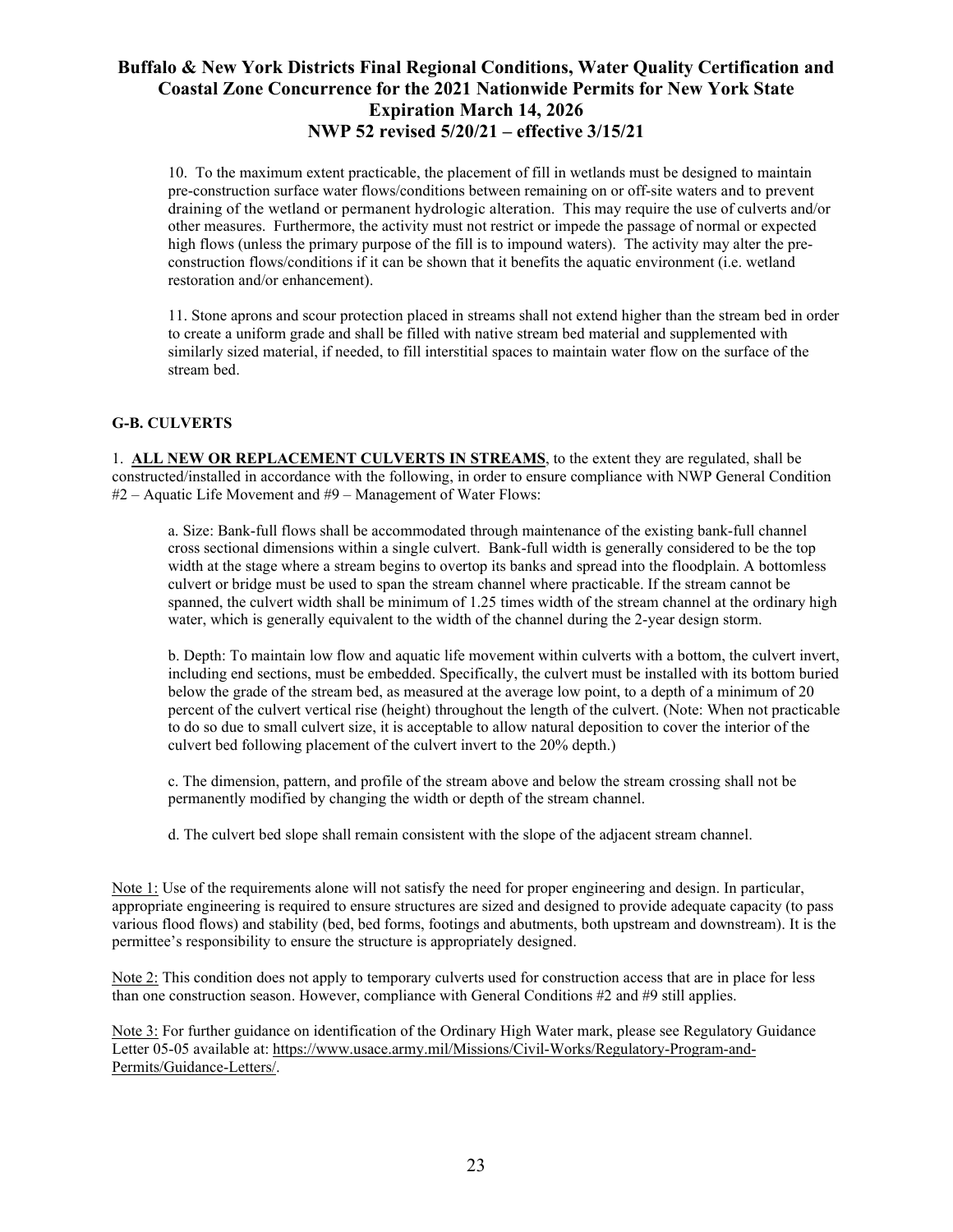

### **Pre-Construction Notification (PCN) Requirements:**

A PCN is required for projects that do not meet all of the above requirements. In addition to the PCN requirements of General Condition #32, the PCN must include the following information:

- i. A statement indicating which of the above requirements will not be met by the proposed project;
- ii. Information as to why the use of such structures or measures would not be practicable;
- iii. A brief description of the stream discussing:
	- Site specific information (i.e. stream bed slope, type and size of stream bed material, stream type, existing natural or manmade barriers, etc.) assessed to determine appropriate culvert design and to ensure management of water flows and aquatic life movement.
	- Evaluation of the replacement for its impacts on: downstream flooding, upstream and downstream habitat (in-stream habitat, wetlands), potential for erosion and headcutting, and stream stability.
	- Flow/storm event the proposed culvert is designed to pass (2-year, 50-year, etc.)
- iv. Cross sections of the stream used to calculate the stream bed low point and ordinary high water width, consisting of:
	- Stream channel cross sections shall be taken at proximal locations to the crossing location to determine the average of the lowest points in elevation of the stream bed and the average width at ordinary high water.
		- o For new crossing locations, the average values from at least three measurements (project location and straight sections of the stream upstream and downstream) shall be used.
		- o For replacement of an existing structure, the average values from at least two cross sections (straight sections of the stream upstream and downstream from the existing structure representative of the natural channel) shall be used. Note: sections should not be taken in the immediate vicinity of the structure as the channel width may be affected by the structure and not provide an accurate representation of the natural channel.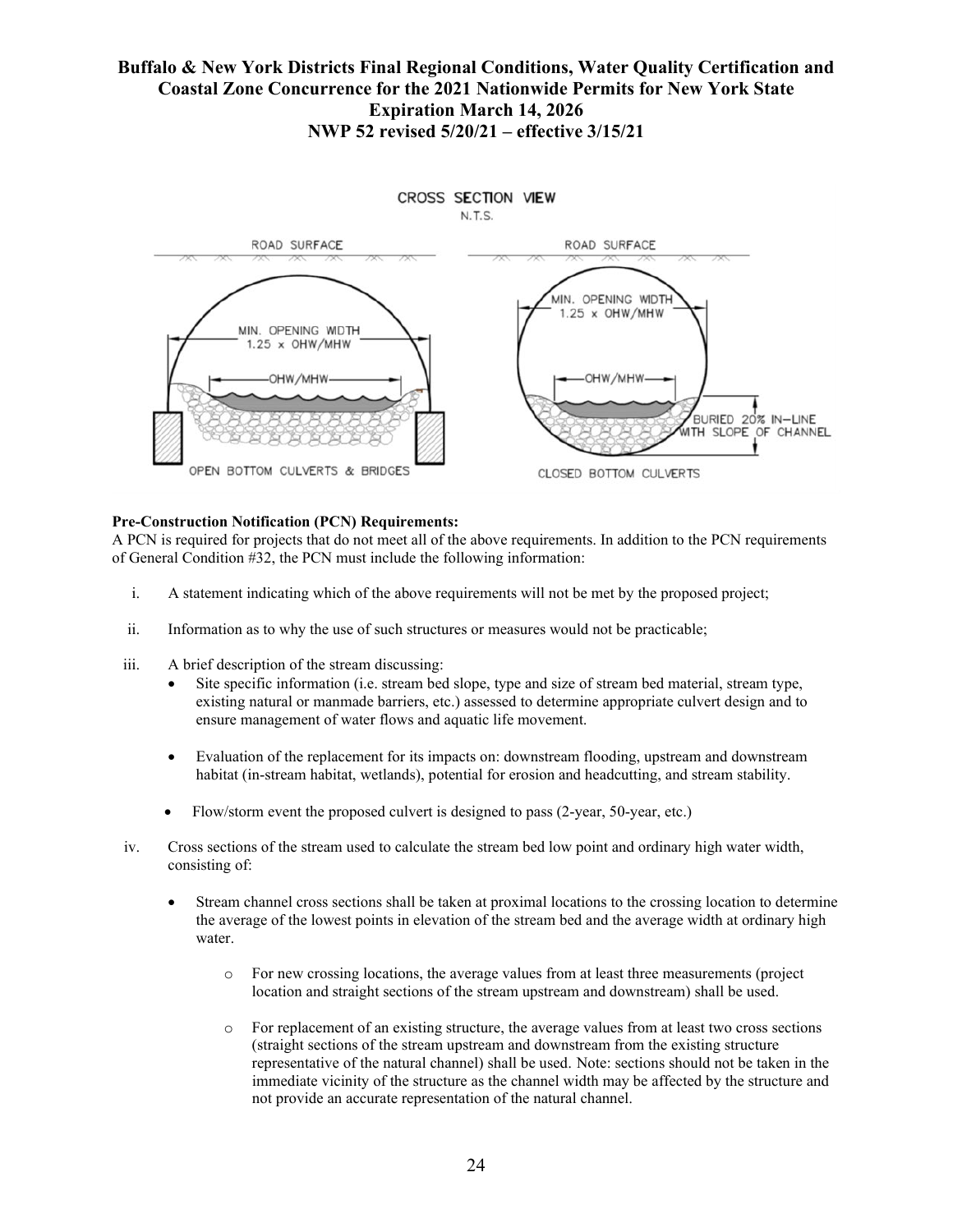- This average low point shall be used to ensure low flow is maintained through the culvert and from which all embedment depths are measured.
- If the above cross section method was not practicable to use, an alternative method may be utilized. The PCN shall include justification for the method used including the data used and an explanation as to how it provides an equivalent measure.
- v. An evaluation of the effects the crossing would have on aquatic life movement and/or water flows; and
- vi. Mitigation measures that will be employed to minimize these effects. Mitigation measures may include, but are not limited to baffles, weirs, roughened channels, and grade control structures

A variance of the requirement(s) will be issued by the Corps if it can be demonstrated that the proposal would meet General Conditions #2 & #9 and would result in a less environmentally damaging practicable alternative (e.g. If compliance with any of the requirement(s) would result in detrimental impacts to the aquatic system then an alternate design should be proposed and a variance request submitted which outlines how compliance with the general conditions will be met.).

**2**. **ALL CULVERT REHABILITATION PROJECTS IN STREAMS**, to the extent they are regulated, not including culvert replacement projects (See 1 above), shall be constructed in accordance with the following, in order to ensure compliance with NWP General Condition #2 – Aquatic Life Movement and #9 – Management of Water Flows:

- a. An evaluation of the existing culvert shall be conducted prior to the proposed culvert rehabilitation to determine if the existing culvert is in compliance with NWP GC  $#2$  and  $#9$ . Specifically, the culvert shall be evaluated regarding its effect upon aquatic life movements and low/ high water flow. If the above requirements in General Regional Condition B.1 (a)-(e) are met, then the culvert is considered in compliance with NWP General Conditions  $\#2 \& \# 9$ . (Potential evaluation methods to consider include: North Atlantic Aquatic Connectivity Collaborative (NAACC) (Note: Projects should not result in a reduction of the NAACC passability score by reducing passage or creating a barrier), US Forest Service Aquatic Organism Passage FishXing, etc.)
- b. A PCN is not required for projects that utilize cured-in-place pipe lining or other repair activities that do not raise the existing invert elevation such that it causes an impediment to the passage of either aquatic life movement or water flow, unless there is an existing impediment which will not be corrected by the proposed repair.
- c. A PCN is required for any culvert rehabilitation project that includes a culvert which is not in compliance with GC #2 and/or #9 (i.e. impedes aquatic life movement or water flow) and which will not be corrected by the proposed repair.
- d. A PCN is required for culvert rehabilitation projects which will involve pipe slip lining or other activities, including concrete invert paving and concrete lining that raise the existing invert elevation such that it causes an impediment to the passage of low flow or aquatic life movement. Slip lining is defined as the insertion of a smaller diameter pipe into an existing pipe by pulling pushing, or spiral winding.

### **Preconstruction Notification (PCN) Requirements:**

In addition to the PCN requirements of General Condition #32, the PCN must include the following information:

i. A summary of the evaluation required in Item a. above including average ordinary high water channel width and a discussion of the impediment(s) to aquatic life movement and/or water flow.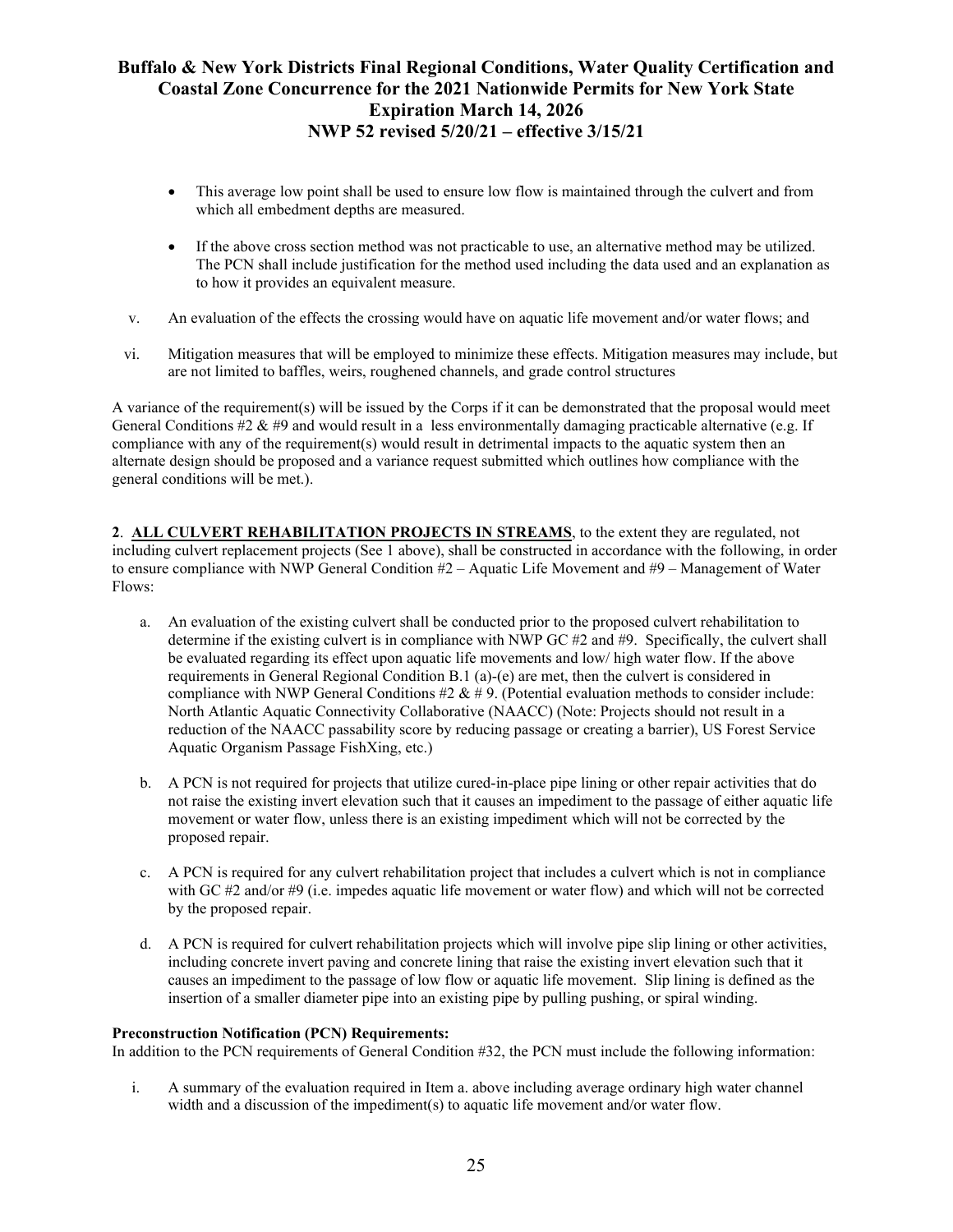ii. Information as to how the proposal will mitigate for the impediment. Mitigation measures may include, but are not limited to baffles, weirs, roughened channels, and grade control structures.

**G-C.** No regulated activity authorized by a Nationwide Permit can cause the loss of areas classified as a bog or fen in the State of New York, as determined by the Buffalo or the New York District Corps of Engineers, due to the scarcity of this habitat in New York State and the difficulty with in-kind mitigation. The Districts will utilize the following document in the classification:

Reschke, C. March 2014. *Ecological Communities of New York State. Second Edition*. New York Natural Heritage Program. New York State Department of Environmental Conservation. Latham, N.Y. This document is available at the following location: [https://www.dec.ny.gov/animals/29384.html.](https://www.dec.ny.gov/animals/29384.html)

**G-D. National Wild and Scenic Rivers (NWSR):** The Upper Delaware River has been designated as a National Wild and Scenic River from the confluence of the East and West Branches below Hancock, New York, to the existing railroad bridge immediately downstream of Cherry Island in the vicinity of Sparrow Bush, New York. Also, the portion of the Genesee River located within Letchworth Gorge State Park, beginning at the southern boundary of the park and extending downstream to the Mt. Morris Dam, was designated by Congress as a permanent Study River in the Genesee River Protection Act of 1989. In accordance with General Condition #16, no activity may occur within a NWSR, including Study Rivers, unless the National Park Service (NPS) has determined in writing that the proposed work will not adversely affect the NWSR designation or study status**.** Therefore, a PCN is required for any NWP which would impact the designated portions of the Genesee River or the Upper Delaware River, unless NPS has previously indicated the project will not adversely affect the waterway. (Note: the applicant may not commence work under any NWP until the NPS determines in writing that the project will not adversely affect the NWSR even if 45-days have passed since receipt of the PCN package.) Information regarding NWSR may be found at**:** <https://www.rivers.gov/new-york.php>

#### **G-E. For all proposals requiring a pre-construction notification (PCN), in addition to the requirements in General Condition 32, the applicant should also include: (Note: inclusion of the materials will help expedite PCN review timeline.)**

**1. New York State/USACE Joint Application Form:** The application form shall be completed and signed and shall clearly indicate that the submission is a PCN. Buffalo District:<http://www.lrb.usace.army.mil/Missions/Regulatory/Application-Forms/> New York District: <https://www.nan.usace.army.mil/Missions/Regulatory/Obtaining-a-Permit/>

**2. Drawings:** The PCN must include legible, project drawings on 8.5" x 11" paper. Full size drawings may be submitted in addition to the 8.5" x 11" plans to aid in the application review. Three types of illustrations are needed to properly depict the work to be undertaken. These illustrations or drawings are a Vicinity Map (i.e. a location map such as a USGS topographical map), a Plan View, and a Cross-Section Map. Each illustration should identify the project, the applicant, and the type of illustration (vicinity map, plan view or cross section). The Vicinity Map shall provide the location of the entire project site. In addition, each illustration should be identified with a figure or attachment number. The location map shall include the Latitude and Longitude or UTM coordinates of the project. For linear projects, the PCN shall include a map of the entire project including a delineation of all waters of the U.S. within the corridor. Aquatic resource information shall be submitted using the Cowardin Classification System mapping conventions (e.g. PFO, PEM, etc.)

**3. Color photographs:** The photos should be sufficient to accurately portray the project site, keyed to a location map and not taken when snow cover is present.

**4. Avoidance and Minimization:** The PCN should include a written narrative explaining how avoidance and minimization of temporary impacts and permanent losses of waters of the U.S. were achieved on the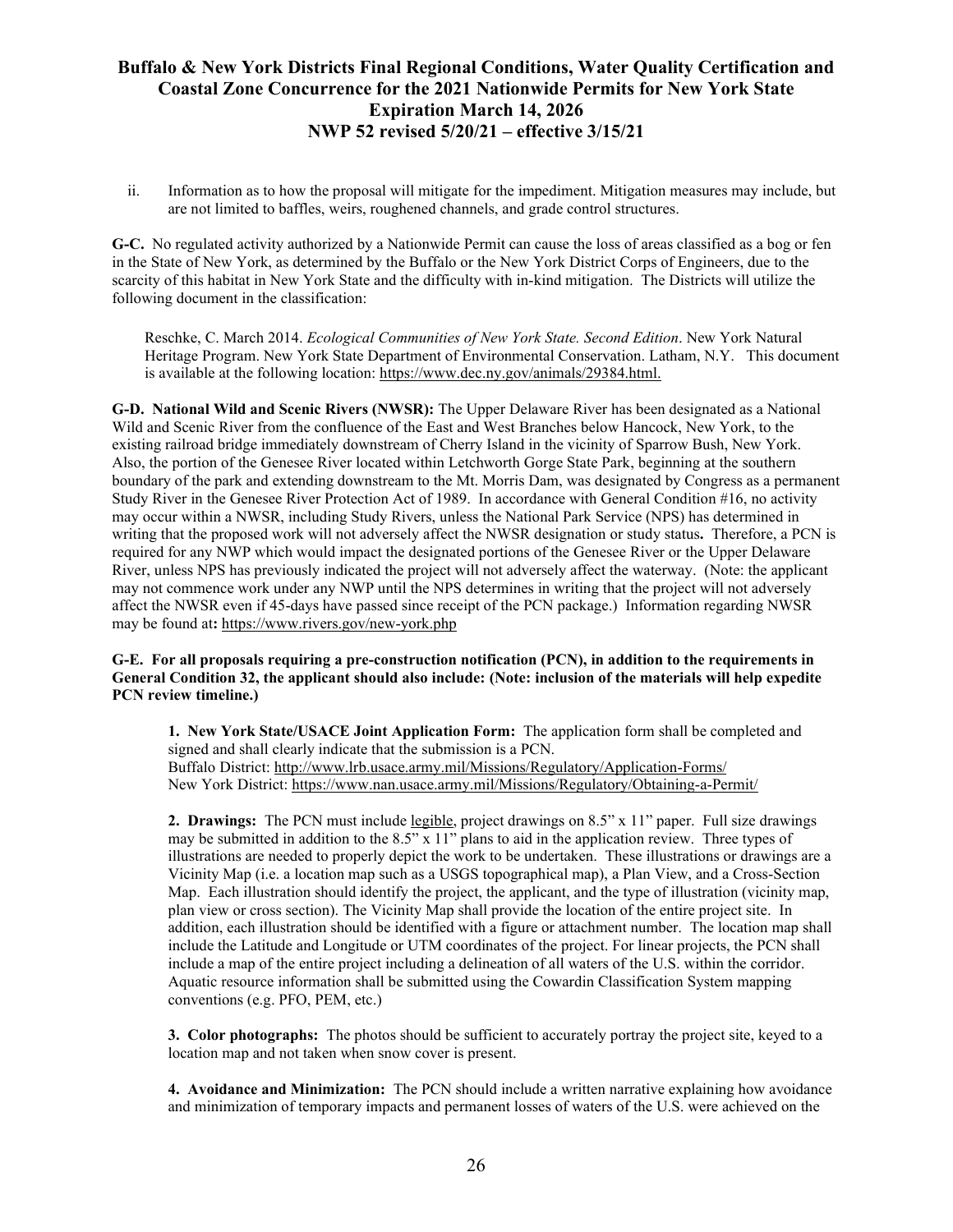project site (i.e. site redesign, reduction in scope, alternate methods, etc.). It should include a description of the proposed construction practices that would be implemented to perform the proposed work and a description of the reasonably foreseeable direct and indirect effects to waters of the U.S. from the proposed construction practices.

**5. Mitigation** (See General Conditions 23 & 32(b)(6)): The PCN should include at least a conceptual compensatory mitigation plan for all projects resulting in the loss of greater than  $1/10<sup>th</sup>$  of an acre of wetlands and/or  $3/100$ <sup>th</sup> of an acre of stream. Mitigation conceptual plans submitted with the PCN must include the following information at a minimum: proposed compensation type (bank or in-lieu fee credit, restoration, creation, preservation, etc.), location and brief discussion on factors considered for site selection (i.e. soils, water source, potential for invasive species, etc.), amount proposed per resource type and a discussion of how the proposal will compensate for aquatic resource functions and services lost as a result of the project.

Note 1: All mitigation projects must comply with the Federal Regulations on compensatory mitigation (33 CFR 332) entitled "Compensatory Mitigation for Losses of Aquatic Resources: Final Rule", dated April 10, 2008, which is available at: [https://www.usace.army.mil/Missions/Civil-Works/Regulatory-Program-and-](https://www.usace.army.mil/Missions/Civil-Works/Regulatory-Program-and-Permits/mitig_info/)[Permits/mitig\\_info/](https://www.usace.army.mil/Missions/Civil-Works/Regulatory-Program-and-Permits/mitig_info/) and any applicable District Guidelines.

Note 2: Although a conceptual mitigation plan may be sufficient for the purposes of a PCN submission, a detailed mitigation plan must be approved by the Corps before any jurisdictional work may occur on the project site.

Note 3: If more than 0.10 acres of designated EFH habitat (as discussed in Section G-E.8. below) would be impacted such that habitat would be lost, compensatory mitigation at a minimum ratio of 1:1 is required. A ratio of more than 1:1 may be required depending upon the ecological value of the habitat to be lost or degraded and the form of compensatory mitigation proposed to be provided.

Note 4: For additional information regarding natural stream channel design, please refer to <https://www.epa.gov/cwa-404/natural-stream-channel-design-techniques-and-review> for the Natural Stream Channel Design Techniques and Review Checklist as developed by U.S. EPA and U.S. Fish and Wildlife Service.

**6. Nationwide Rivers Inventory:** The PCN should indicate if a river segment listed within the National Park Service Nationwide Rivers Inventory (NRI) is located within the proposed project area. NRI river segments are potential candidates for inclusion in the National Wild and Scenic River System (See General Condition #16). For project areas containing a listed NRI segment, the PCN shall also include a statement as to how adverse effects to the river have been avoided or mitigated. The list is available at: [http://www.nps.gov/ncrc/programs/rtca/nri/states/ny.html.](http://www.nps.gov/ncrc/programs/rtca/nri/states/ny.html)

**7. Historic or Cultural Resources:** In accordance with General Condition 20, a PCN is required for any non-federal activity which may have the potential to cause effects to any historic properties\* listed, determined to be eligible for listing on, or potentially eligible for listing on the National Register of Historic Places (NR). Please refer to General Condition 20 for submission requirements. In addition, all PCNs should include:

- a) A written statement indicating if any such properties may be affected by the proposed project.
- b) A copy of any completed archaeology or building/structure survey reports. If a survey has not been performed, the statement shall include a list of resources checked in the determination.
- c) Copies of any available correspondence from the New York State Office of Parks, Recreation, and Historic Preservation State Historic Preservation Officer (SHPO) regarding historic properties.
- d) Copies of any available correspondence from federally recognized Indian Nations regarding historic properties that may be affected by the project.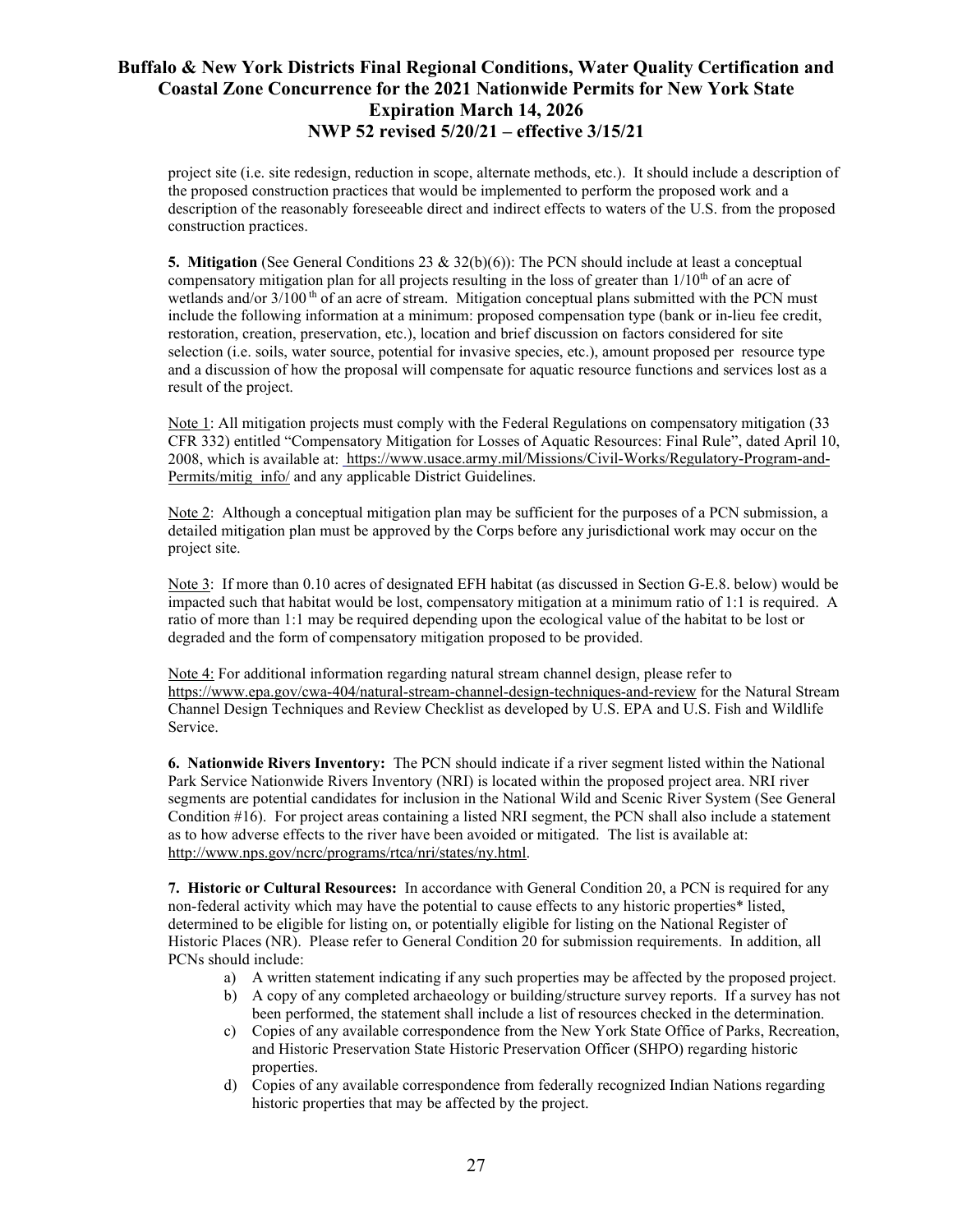- e) Projects with ground disturbance may have the potential to cause effects to buried historic properties, regardless of occurring outside SHPO designated archaeological sensitive areas. Therefore, the PCN shall indicate if the ground disturbance will occur in any areas of previously undisturbed soil. For areas with prior disturbance, the PCN shall include a brief narrative describing the disturbance and its limit (i.e. type of disturbance, size of area with current undisturbed soil, size of area with existing disturbed soils, when the disturbance occurred, an estimate on how deep the soil disturbance extends, etc.) as well as photos of the existing ground disturbance.
- f) Above ground buildings/structures that are over 50 years old and potentially affected by the project will need to be assessed to determine if they are eligible for the NR. The PCN shall: identify any structures present in the project area, which have not already been subject to SHPO review, include photos of the structures, and describe how the project would/would not affect them.
- \* see NWP definition section for further clarification

Note 1**:** Information regarding historic properties may be found at: [https://cris.parks.ny.gov.](https://cris.parks.ny.gov/) In addition, assistance regarding the determination of the presence of historic or cultural resources at or near the project site should be directed to SHPO.

Note 2**:** as stated in General Condition 20, if any listed, eligible or potentially eligible properties are present, the applicant shall not begin the activity until notified by the district engineer in writing either that the activity has no potential to cause effects or that consultation under Section 106 of the NHPA has been completed.

**8. Endangered Species and Essential Fish Habitat (EFH):** In accordance with General Condition #18, non-federal applicants must submit a PCN if any listed species or designated critical habitat might be affected or is in the vicinity of the activity (See Note 2 below), or if the activity is located in designated critical habitat. Please refer to General Condition #18 for submission requirements. In addition, all PCNs should include:

- a) a written statement and documentation concerning any Essential Fish Habitat (EFH) and any federally listed or proposed Threatened, Endangered, or Candidate (TE&C) species or designated and/or proposed critical habitat that might be affected or located in the vicinity of the project (See Note 2 below).
- b) an official TE&C species list printed within 90 days of the PCN submission, and a copy of any correspondence from the U.S. Fish and Wildlife Service (USFWS) and/or National Oceanic and Atmospheric Administration Fisheries Service (NOAA-Fisheries), regarding the potential presence of TE&C species on the project site. An applicant should use the USFWS Information for Planning and Consultation (IPAC) website (https://ecos.fws.gov/ipac) as the primary resource to determine if there may be listed Threatened or Endangered species. Information on NOAA-Fisheries (NMFS) species (both TE&C and EFH) can be found at: [https://www.greateratlantic.fisheries.noaa.gov/.](https://www.greateratlantic.fisheries.noaa.gov/) Region-specific information on NMFS species (both TE&C and EFH) can we found at: https://www.fisheries.noaa.gov/new-england-midatlantic/habitat-conservation/essential-fish-habitat-consultations-greater-atlantic-region. Regionspecific ESA information can be found at: [https://www.fisheries.noaa.gov/topic/consultations#endangered-species-act-consultations.](https://www.fisheries.noaa.gov/topic/consultations#endangered-species-act-consultations)
- c) For projects where TE&C species are listed, a discussion of potential TE&C species habitat within the project site (See USFWS T&E website for species habitat information). https://www.fws.gov/northeast/nyfo/es/section7.htm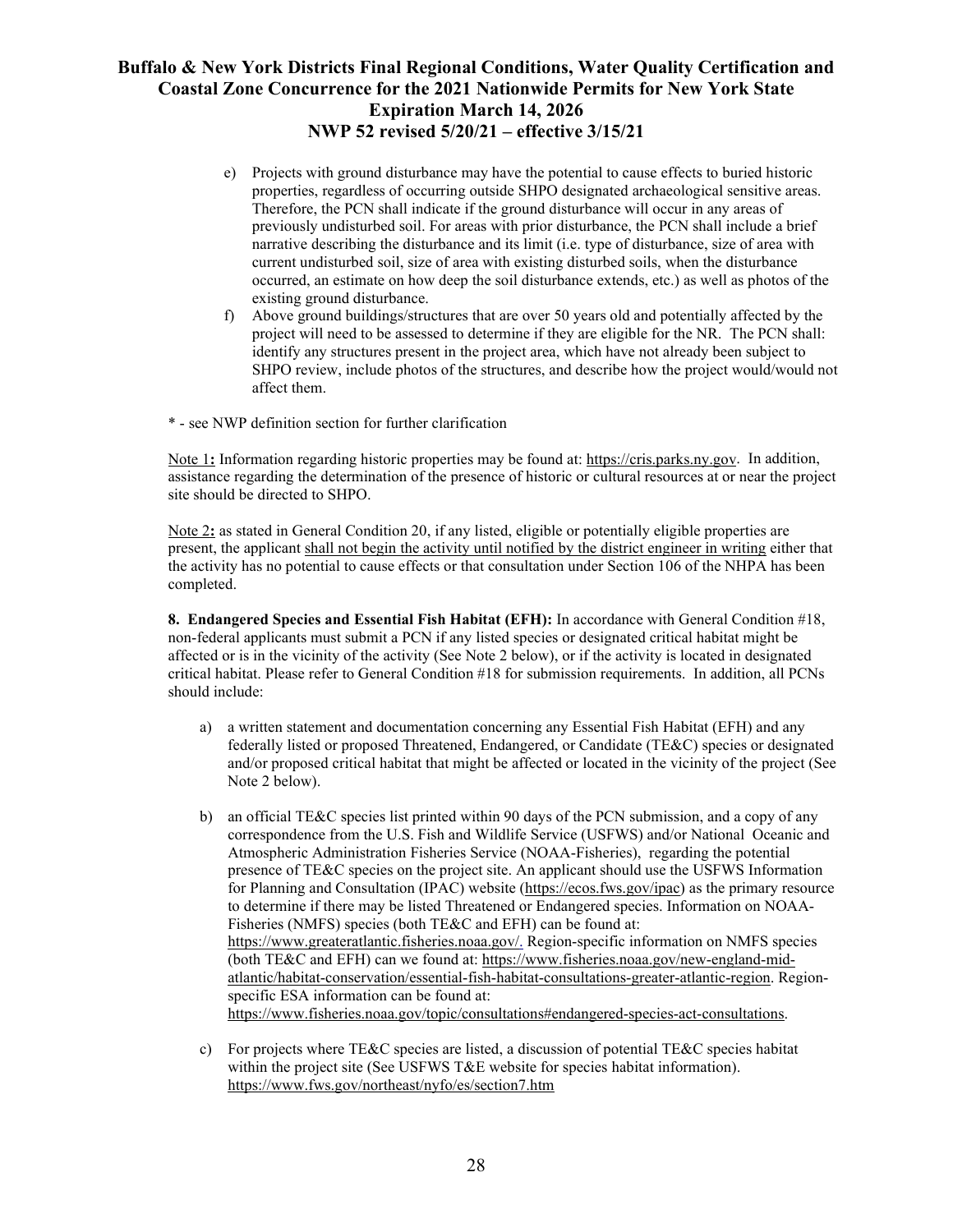- d) If there is potential habitat for any TE&C species within the project site the following, as applicable, shall be submitted:
	- i. The results of any habitat surveys and presence/absence surveys. Note: all surveys should be coordinated with the USFWS and/or NOAA-Fisheries (NMFS) prior to initiation.
	- ii. A detailed description of the proposed project, including secondary impacts and approximate proposed project construction schedule of project activities (e.g. land clearing, utilities, stormwater management).
	- iii. A description of the natural characteristics of the property and surrounding area (e.g. forested areas, freshwater wetlands, open waters, and soils) and a description of surrounding land use (residential, agricultural, or commercial).
	- iv. A description of the area to be impacted by the proposed project (including the species, typical sizes (d.b.h.) and number or acres of trees to be removed, substrate of stream, etc.).
	- v. The location of the above referenced property and extent of any project related activities or discharges clearly indicated on a copy of a USGS 7.5-minute topographic quadrangle (quad) with the name of the quad(s) and latitude/longitude clearly labeled.
	- vi. A description of conservation measures to avoid, minimize and/or mitigate impacts to listed species.

Note 1**:** There are no known TE&C species or EFH species under the jurisdiction of the NOAA-Fisheries (NMFS) within the Buffalo District. Therefore, all Buffalo District requests for information regarding the presence of TE&C species should be directed to the USFWS. In addition, no EFH review is necessary within the following New York District counties: Clinton, Essex, Franklin, Fulton, Hamilton, Montgomery, Otsego, Schenectady, Schoharie and Warren.

Note 2**:** Please refer to the following websites for further guidance and information relating to regulatory permits & TE&C species in New York, including protocols for defining 'vicinity' for the Indiana and Northern long-eared bats:

> Buffalo District: [http://www.lrb.usace.army.mil/Missions/Regulatory/Endangered-](http://www.lrb.usace.army.mil/Missions/Regulatory/Endangered-Species/Endangered-Species-New-York/)[Species/Endangered-Species-New-York/](http://www.lrb.usace.army.mil/Missions/Regulatory/Endangered-Species/Endangered-Species-New-York/)

New York District: https://www.nan.usace.army.mil/Missions/Regulatory/Nationwide-Permits/

Note 3**:** General Condition #18 is emphasized, … "For activities where the non-Federal applicant has identified listed species or critical habitat that might be affected or is in the vicinity of the activity, and has so notified the Corps, the applicant shall not begin work until the Corps has provided notification that the proposed activity will have "no effect" on listed species or critical habitat, or until ESA section 7 consultation has been completed. **If the non-Federal applicant has not heard back from the Corps within 45 days, the applicant must still wait for notification from the Corps."**

Note 4: Where a PCN is required for Essential Fish Habitat consultation, refer to the following links for the Essential Fish Habitat Assessment Worksheet and Mapper utilized to inform the preparation of the worksheet:

• EFH Assessment Worksheet[: https://www.fisheries.noaa.gov/new-england-mid](https://www.fisheries.noaa.gov/new-england-mid-atlantic/habitat-conservation/essential-fish-habitat-assessment-consultations)[atlantic/habitat-conservation/essential-fish-habitat-assessment-consultations](https://www.fisheries.noaa.gov/new-england-mid-atlantic/habitat-conservation/essential-fish-habitat-assessment-consultations)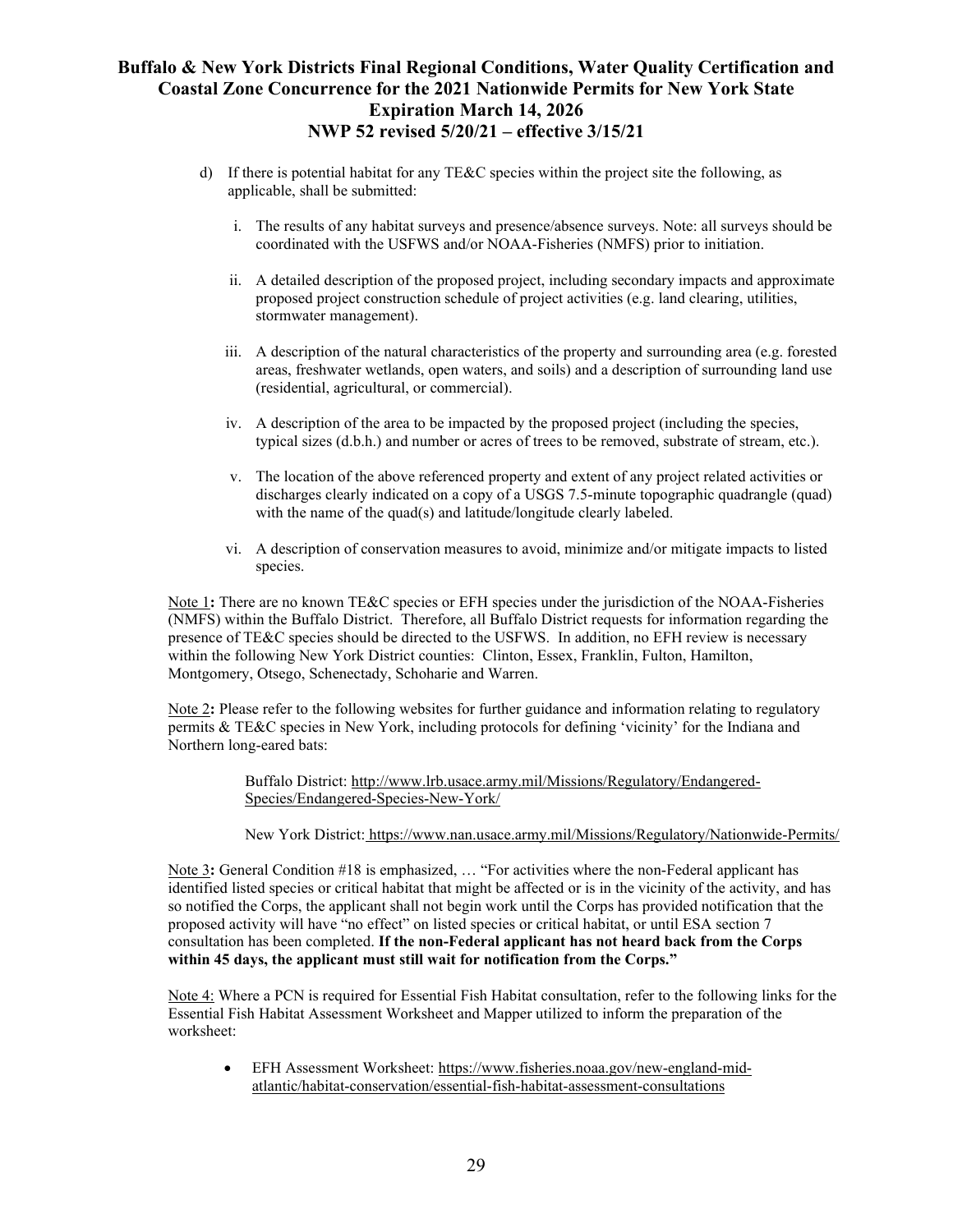• EFH Mapper:<https://www.habitat.noaa.gov/protection/efh/efhmapper/>

Note 5: Where information is required for submerged aquatic vegetation (SAV) in the permit area or within 50 feet of the proposed work, please utilize the following map data:

- NYS Department of State SAV data:<http://opdgig.dos.ny.gov/#/search/SAV>
- NYS GIS Clearinghouse (for SAV data in the Hudson River): <http://gis.ny.gov/gisdata/inventories/details.cfm?DSID=1209> and<http://gis.ny.gov/gisdata/inventories/details.cfm?DSID=1350>

#### **9. PCNs should be submitted electronically, if possible, in accordance with the instructions provided on the Districts' websites. When submitted by hard copy, without an electronic submission, then multiple copies of the PCN must be provided as follows**:

- a) One (1) additional copy of the PCN package shall be provided to USACE for coordination with Department of Defense Siting Clearinghouse (See NWP # 39, 51, 52 & 57 Notes) for:
	- i. overhead utility lines proposed under NWP #57 and<br>ii. any activity that involves the construction of a wind
	- any activity that involves the construction of a wind energy generating structure, solar tower, or overhead transmission lines proposed under NWP #39, 51 or 52
- b) Two (2) additional copies of the PCN package shall be provided to USACE when the project is located within the New York City Watershed, for coordination with the New York City Department of Environmental Protection.
- c) Five (5) additional copies of the PCN package shall be submitted to USACE for agency coordination in accordance with General Condition  $\# 32(d)(2)$  for:<br>i. All NWP activities that result in the loss of greater than 1/
	- All NWP activities that result in the loss of greater than 1/2-acre of waters of the United States,
	- ii. NWP 13 activities in excess of 500 linear feet, fills greater than one cubic yard per running foot, or involve discharges of dredged or fill material into special aquatic sites;
	- iii. NWP 54 activities in excess of 500 linear feet or that extend into the waterbody more than 30 feet from the mean low water line in tidal waters or the ordinary high water mark in the Great Lakes.

### **G-F. CRITICAL RESOURCE WATERS**

In accordance with NWP General Condition (GC) #22, certain activities in Critical Resource Waters cannot be authorized under the NWP program or would require a PCN (see GC #22 for a list of the NWP activities that are either excluded or require a PCN).

Critical Resource Waters in New York State include the following:

1. **East-of-Hudson portion of the New York City Water Supply:** This area includes portions of Dutchess, Putnam and Westchester Counties as delineated on Enclosure 2.

2. **Hudson River National Estuarine Research Reserves (NERR):** The Hudson River NERR consists of four components: Piermont Marsh, Iona Island, Tivoli Bay, and Stockport Flats.

### **H. NYSDEC General Water Quality Certification (WQC) Conditions applicable to all NWPs for which WQC has been provided are as follows:**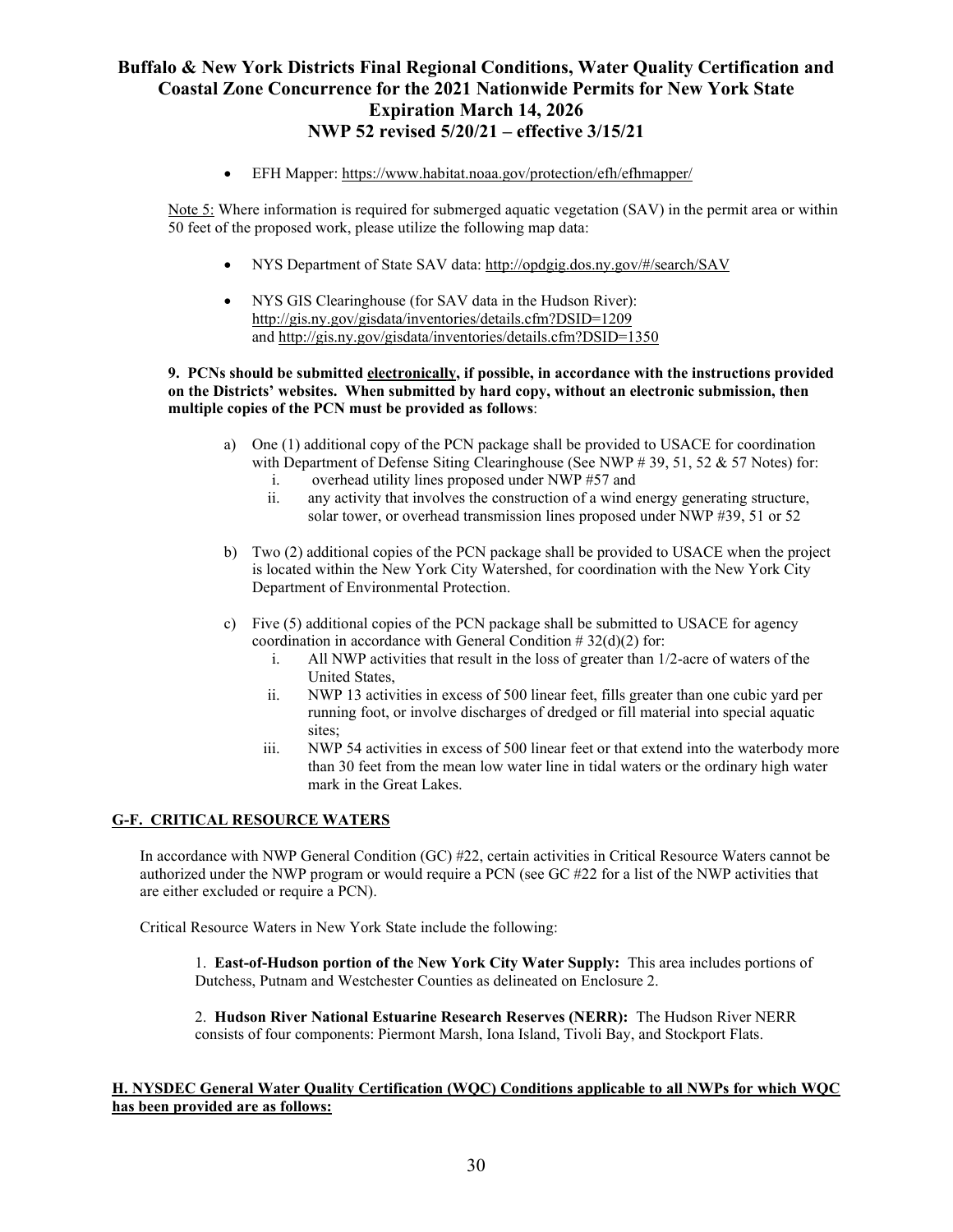1. **Non-contamination of Waters** - All necessary precautions shall be taken to preclude contamination of any waters of the United States by suspended solids, resins, sediments, fuels,solvents, lubricants, epoxy coatings, paints, concrete, leachate, inadvertent returns of drilling muds ("frac-outs") or any other environmentally deleterious materials associated with the project.

2. **Installation and Replacement of Culverts** - To be covered under this blanket Water Quality Certification, all the following criteria must be met for culvert installations and replacements:

- a) Culverts shall be designed to pass a storm event with an annual chance of 2% or less (i.e., 50-year storm event or greater) such that the water surface remains below the top of the inlet opening.
- b) All culverts with closed bottoms and culvert pipes must be appropriately embedded. Round culverts must be installed so that at least 20% of the culvert's vertical height is embedded below the existing stream bed at the outlet end of the culvert.
- c) Width of the structure must be a minimum of 1.25 times (1.25X) width of the Mean High-Water Channel.
- d) The slope of the stream bed within or under the culvert shall remain consistent with the slope of the adjacent stream channel. For slopes greater than 3%, an open bottom culvert must be used.
- e) This culvert must not be located under a roadway that provide sole access to "Critical Facilities"<sup>2</sup>.
- f) This certification does not authorize culvert rehabilitation projects that involve slip lining, invert paving, or similar treatments.
- g) This certification does authorize the rehabilitation of culverts utilizing Cure in Place Pipe Lining (CIPP) or concrete spray lining for culverts which currently meet Nationwide Permit General Condition # 2 - Aquatic Life Movements.

<sup>2</sup> Critical Facilities are defined as facilities designed for bulk storage of chemicals, petrochemicals, hazardous or toxic substances or floatable materials; hospitals, rest homes, correctional facilities, dormitories, patient care facilities; major power generation, transmission or substation facilities, except for hydroelectric facilities; major communications centers, such as civil defense centers; or major emergency service facilities, such as central fire and police stations. (See 6 NYCRR Part 502.4(a)(17).)

- 3. **Discharges and Disturbances Limits** The following discharge and disturbance limits apply to this certification:
	- For NWPs 5, 7, 13, 14, 15, 18, 19, 23, 25, 29, 31, 32, 34, 36, 37, 39, 40, 42, 45, 46, 48, 51, 57, and nonmaintenance activities under NWP 43 the following discharge limits apply:
		- a) Temporary or permanent discharges of dredged or fill material into wetlands and other waters of the United States must not exceed ¼ acre;
		- b) Temporary or permanent impacts (i.e., loss) to stream beds, lake shorelines, and ocean shorelines must not exceed 300 linear feet; and
		- c) The discharge area limit under paragraph (a) plus the equivalent stream, lake, or ocean impact area limit under paragraph (b) must not exceed 1/4 acre total.
	- For NWPs 3, 4, 6, 20, 22, 27, 30, 33, 41 and maintenance activities under NWP 43, this certification authorizes discharges and disturbances up to the limit of the respective Nationwide Permit or regional conditions, whichever is most restrictive.
	- If a project requiring coverage under two or more Nationwide Permits results in a temporary or permanent discharge or disturbance, the most restrictive threshold applies to the project.

### 4. **Bulkheads** - Activities involving bulkheads are restricted as follows:

- a) This certification does not authorize the construction of new bulkheads or vertical walls.
- b) This certification does not authorize the waterward extension of existing bulkheads, except where minimally necessary to reface the bulkhead when in-place replacement is not feasible.
- c) New toe-stone protection may not extend more than 36 inches waterward from the existing bulkhead face.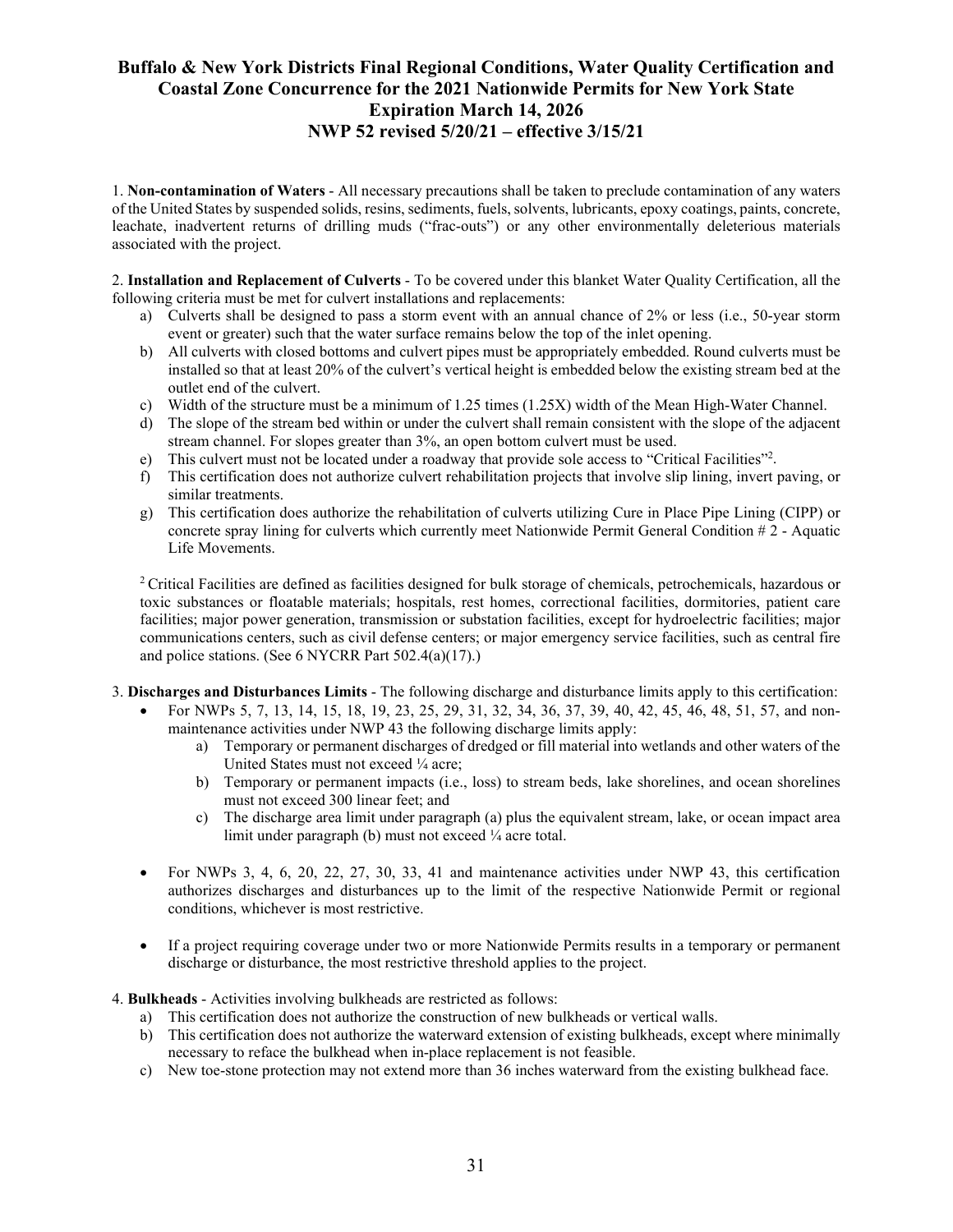5. **Maintenance of Water Levels** - This certification does not authorize any activity that results in a permanent water level alteration in waterbodies, such as draining or impounding, except for activities authorized by NWP 27.

6. **Dewatering** - Dewatering activities must be conducted in the following manner:

- a) Authorized dewatering is limited to immediate work areas that are within coffer dams or otherwise isolated from the larger waterbody or waters of the United States.
- b) Dewatering must be localized and must not drain extensive areas of a waterbody or reduce the water level such that fish and other aquatic organisms are killed, or their eggs and nests are exposed to desiccation, freezing or depredation in areas outside of the immediate work site.
- c) Cofferdams or diversions shall not be constructed in a manner that causes or exacerbates erosion of the bed or banks of a waterbody.
- d) All dewatering structures must be permanently removed, and disturbed areas must be graded and stabilized immediately following completion of work. Return flows from the dewatering structure shall be as visibly clear as the receiving waterbody.

7. **Horizontal and Directional Drilling** - For projects that involve horizontal or directional drilling, the permittee must prepare and implement a plan that addresses prevention, containment and cleanup of inadvertent drilling fluid returns or "frac-outs".

8. **Endangered or Threatened Species** - This certification does not authorize discharges likely to result in the take or taking of any species listed as endangered or threatened in 6 NYCRR Part 182.5 (a) or (b) or discharges likely to destroy or adversely modify the habitat of such listed species. To be eligible for coverage under this certification, applicants must either verify that the activity is outside of the occupied habitat of such species or, if located within the habitat of such species, obtain a determination from the NYS Department of Conservation Regional Office that the proposed activity is not likely to result in the take or taking of any species listed as endangered or threatened species listed in 6 NYCRR Part 182. Information on New York State endangered or threatened species may be obtained from the NYS Department of Environmental regional offices, the New York Natural Heritage Program in Albany, New York or on the DEC website at [https://www.dec.ny.gov/animals/38801.html.](https://www.dec.ny.gov/animals/38801.html)

9. **Rare Mollusks** - This certification does not authorize disturbances or discharges to waters of the United States that support mollusks listed as S-1 or S-2 on the New York State Natural Heritage database, unless DEC staff have determined that the project location does not contain mussels listed as S-1 or S-2 on the Natural Heritage database.

10. **Prohibition Period for In-water Work** - In-water work is prohibited in cold water trout fisheries (waterbodies classified under Article 15 of New York State Environmental Conservation Law with a "t" or "ts" designation), beginning October 1 and ending May 31.

To determine if the prohibition period is in effect for a particular water, contact the Regional Natural Resources Supervisor in the appropriate New York State Department of Environmental Conservation regional office. Water classification values can be found on the DEC's Environmental Resource Mapper available on the Department's website at https://gisservices.dec.ny.gov/gis/erm/. Work windows may be altered by the Regional Natural Resources Supervisor or their designee.

11. **Significant Coastal Fish and Wildlife Habitats** - This certification does not authorize any discharge occurring in a designated Significant Coastal Fish and Wildlife Habitat area pursuant to 19 NYCRR Part 602 (NYCRR, Title<br>19. Chapter XIII, Waterfront Revitalization of Coastal Areas and Inland Waterways). 19, Chapter XIII, Waterfront Revitalization of Coastal Areas and Inland Waterways). <https://www.dos.ny.gov/opd/programs/consistency/scfwhabitats.html>

12. **Coastal Erosion Hazard Areas** - This certification does not authorize projects that disturb greater than ¼ acre or 300 linear feet of waters of the United States within mapped Coastal Erosion Hazard Areas, as identified in New York State Environmental Conservation Law Article 34, and its implementing regulations, 6 NYCRR Part 505. <https://www.dec.ny.gov/lands/86541.html>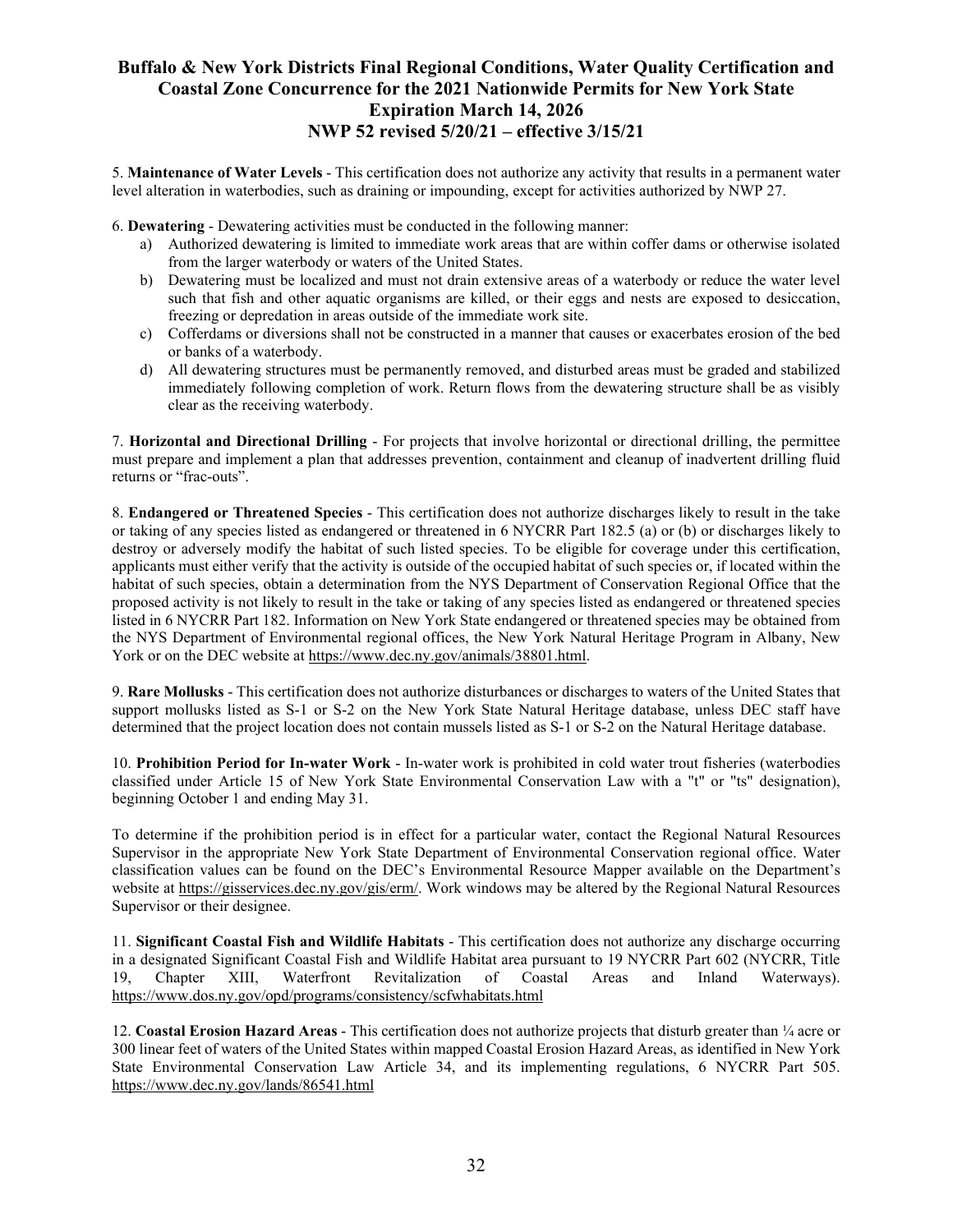13. **Wild, Scenic and Recreational Rivers** - This certification does not authorize activities in any Wild, Scenic or Recreational River pursuant to 6 NYCRR Part 666 or state designated Wild, Scenic or Recreational River corridors. <https://www.dec.ny.gov/permits/6033.html>

14. **Federal Energy Regulatory Commission** - This certification does not authorize activities regulated by the United States Federal Energy Regulatory Commission (FERC). An individual Section 401 Water Quality Certification from DEC is required for all projects regulated by FERC.

15. **Preventing the Spread of Aquatic Invasive Species** - To prevent the unintentional introduction or spread of invasive species, the permittee must ensure that all construction equipment be cleaned of mud, seeds, vegetation and other debris before entering any approved construction areas within waters of the United States. When using construction equipment, projects authorized under this Certification shall take reasonable precautions to prevent the spread of aquatic invasive species as required under the provisions in ECL § 9-1710.

16. **Utility Projects** - The following restrictions and conditions apply to activities involving utility projects:

- a) This certification does not authorize maintenance or other activities associated with hydroelectric power generation projects.
- b) This certification does not authorize the construction of substation facilities or permanent access roads in wetlands or within the Federal Emergency Management Agency mapped 100-year floodplain.
- c) Excess materials resulting from trench excavation must be permanently removed from the waters of the United States and contained so that they do not re-enter any waters of the United States.

### **I. New York State Department of State (NYSDOS) Coastal Zone Management Consistency Determination Additional Information (applicable to all NWPs located within or affecting the NYS Coastal Zone):**

Where NYSDOS has objected to the USACE consistency determination, as outlined in the specific NWP listing in Section B above, the applicant must submit a request for an individual consistency determination to NYSDOS.

Further Information:

- Unless NYSDOS issues consistency concurrence or USACE has determined that NYSDOS concurrence is presumed, NWPs are not valid within the Coastal Zone.
- $\triangleright$  All consistency concurrence determination requests must be submitted directly to NYSDOS with a copy provided to USACE with any required Preconstruction Notification submissions.
- $\triangleright$  Limits of the coastal zone and details regarding NYSDOS submission requirements, including application forms can be obtained at: <https://www.dos.ny.gov/opd/programs/consistency/index.html>
- For additional information regarding the NYSDOS Coastal Zone Management program, their application forms, and requirements, please contact NYSDOS. See Section K for NYSDOS contact information.

### **J. INFORMATION ON NATIONWIDE PERMIT VERIFICATION**

Verification of the applicability of these Nationwide Permits is valid until March 14, 2026 unless the Nationwide Permit is modified, suspended revoked, or the activity complies with any subsequent permit modification.

It is the applicant's responsibility to remain informed of changes to the Nationwide Permit program. A public notice announcing any changes will be issued when they occur and will be available for viewing at our website: http://www.lrb.usace.army.mil/Missions/Regulatory.aspx.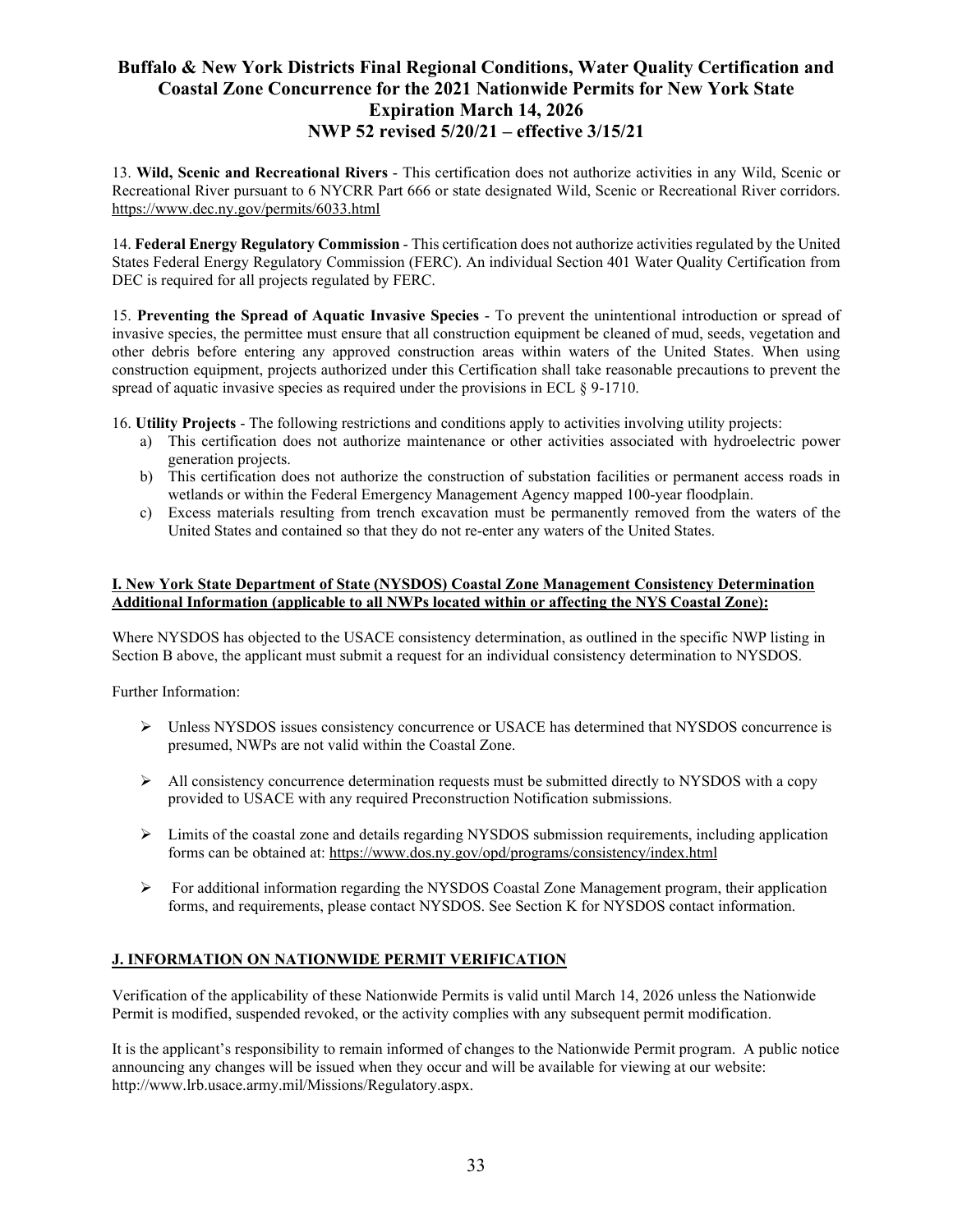Please note in accordance with 33 CFR part 330.6(b), that if you commence or are under contract to commence an activity in reliance of the permit prior to the date this Nationwide permit expires, is suspended or revoked, or is modified such that the activity no longer complies with the terms and conditions, you have twelve months from the date of permit modification, expiration, or revocation to complete the activity under the present terms and conditions of the permit, unless the permit has been subject to the provisions of discretionary authority.

Possession of this permit does not obviate you of the need to contact all appropriate state and/or local governmental officials to ensure that the project complies with their requirements.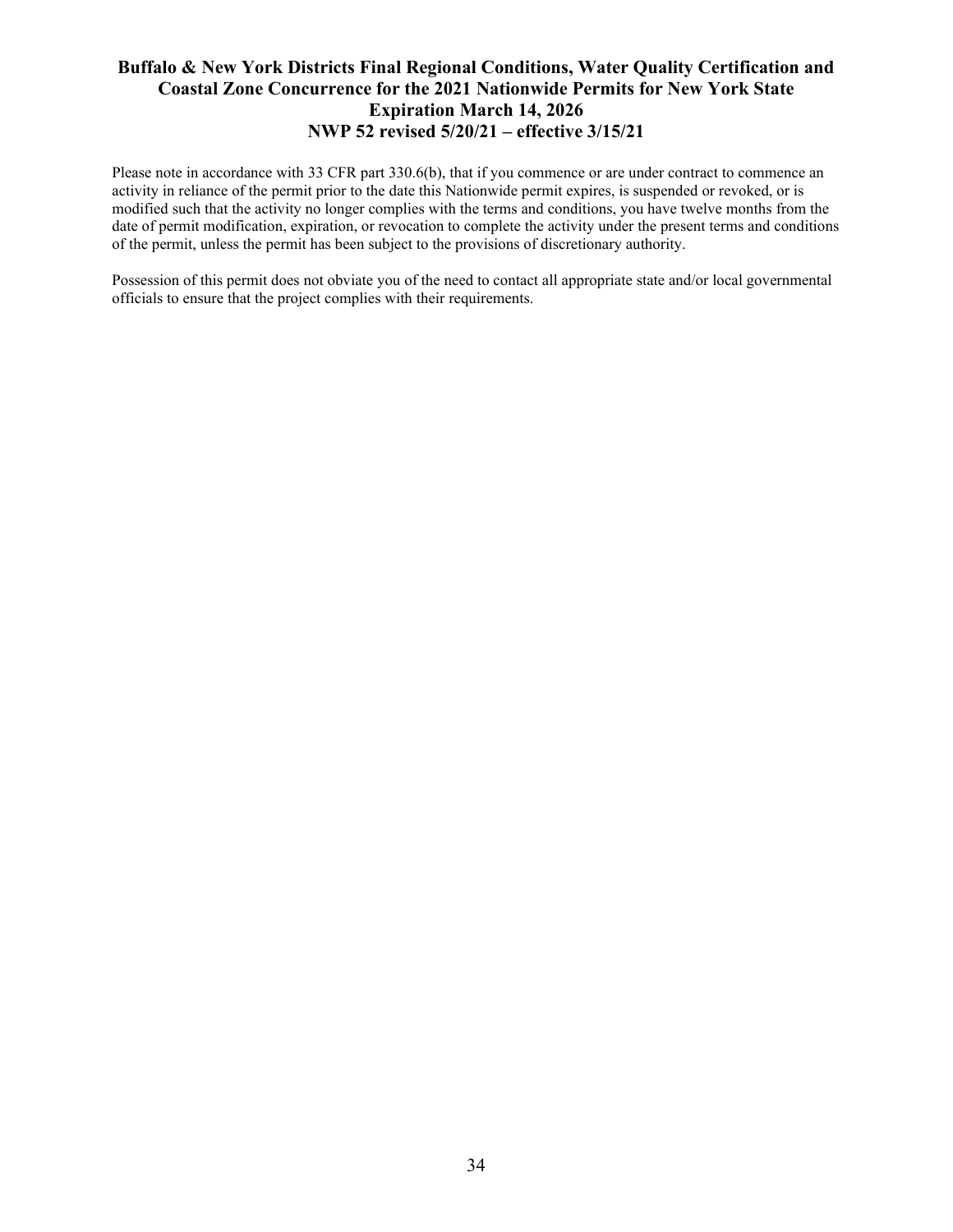### **K. AGENCY CONTACT INFORMATION**

### **NYS Board on Electric Generation Siting and the**

**Environment (Siting Board)**

Three Empire State Plaza Albany, NY 12223-1350 (518)949-0798 Email: [Houtan.moaveni@dps.ny.gov](mailto:Houtan.moaveni@dps.ny.gov) [www.dps.ny.gov/SitingBoard](http://www.dps.ny.gov/SitingBoard)

#### **NYS Department of Environmental Conservation** www.dec.ny.gov

### **NYS DEC REGION 1**

Regional Permit Administrator SUNY @ Stony Brook 50 Circle Road Stony Brook, NY 11790-3409 (631) 444-0365

### **NYS DEC REGION 2**

Regional Permit Administrator 1 Hunter's Point Plaza 47-40 21st Street Long Island City, NY 11101-5407 (718) 482-4997

### **NYS DEC REGION 3**

Regional Permit Administrator 21 South Putt Corners Road New Paltz, NY 12561-1620 (845) 256-3054

### **NYS DEC REGION 4**

Regional Permit Administrator 1130 North Westcott Road Schenectady, NY 12306-2014 (518) 357-2069

### **NYS DEC REGION 4 Sub-Office**

Deputy Regional Permit Administrator 65561 State Hwy 10 Stamford, NY 12167-9503 (607) 652-7741

### **NYS DEC REGION 5**

Regional Permit Administrator PO Box 296 1115 Route 86 Ray Brook, NY 12977-0296 (518)897-1234

#### **NYS DEC REGION 5 Sub-Office**

Deputy Regional Permit Administrator PO Box 220 232 Golf Course Rd Warrensburg, NY 12885-0220 (518) 623-1281

### **NYS DEC REGION 6**

Regional Permit Administrator 317 Washington Street Watertown, NY 13601-3787 (315) 785-2245

### **NYS DEC REGION 6 Sub-Office**

Deputy Regional Permit Administrator 207 Genesee Street, Room 1404 Utica, NY 13501-2885 (315) 793-2555

### **NYS DEC REGION 7**

Regional Permit Administrator 615 Erie Blvd. West, Room 206 Syracuse, NY 13204-2400 (315)426-7438

### **NYS DEC REGION 8**

Regional Permit Administrator 6274 E. Avon - Lima Road Avon, NY 14414-9519 (585) 226-5400

### **NYS DEC REGION 9**

Regional Permit Administrator 270 Michigan Avenue Buffalo, NY 14203-2915 (716) 851-7165

### **NYS DEC REGION 9 Sub-Office**

Deputy Regional Permit Administrator 182 East Union Street, Suite 3 Allegany, NY 14706-1328 (716) 372-0645

### **NYS Department of Public Service (NYS DPS)**

Three Empire State Plaza Albany, NY 12223-1350 (518)949-0798 Email: [Houtan.moaveni@dps.ny.gov](mailto:Houtan.moaveni@dps.ny.gov) [www.dps.ny.gov](http://www.dps.ny.gov/)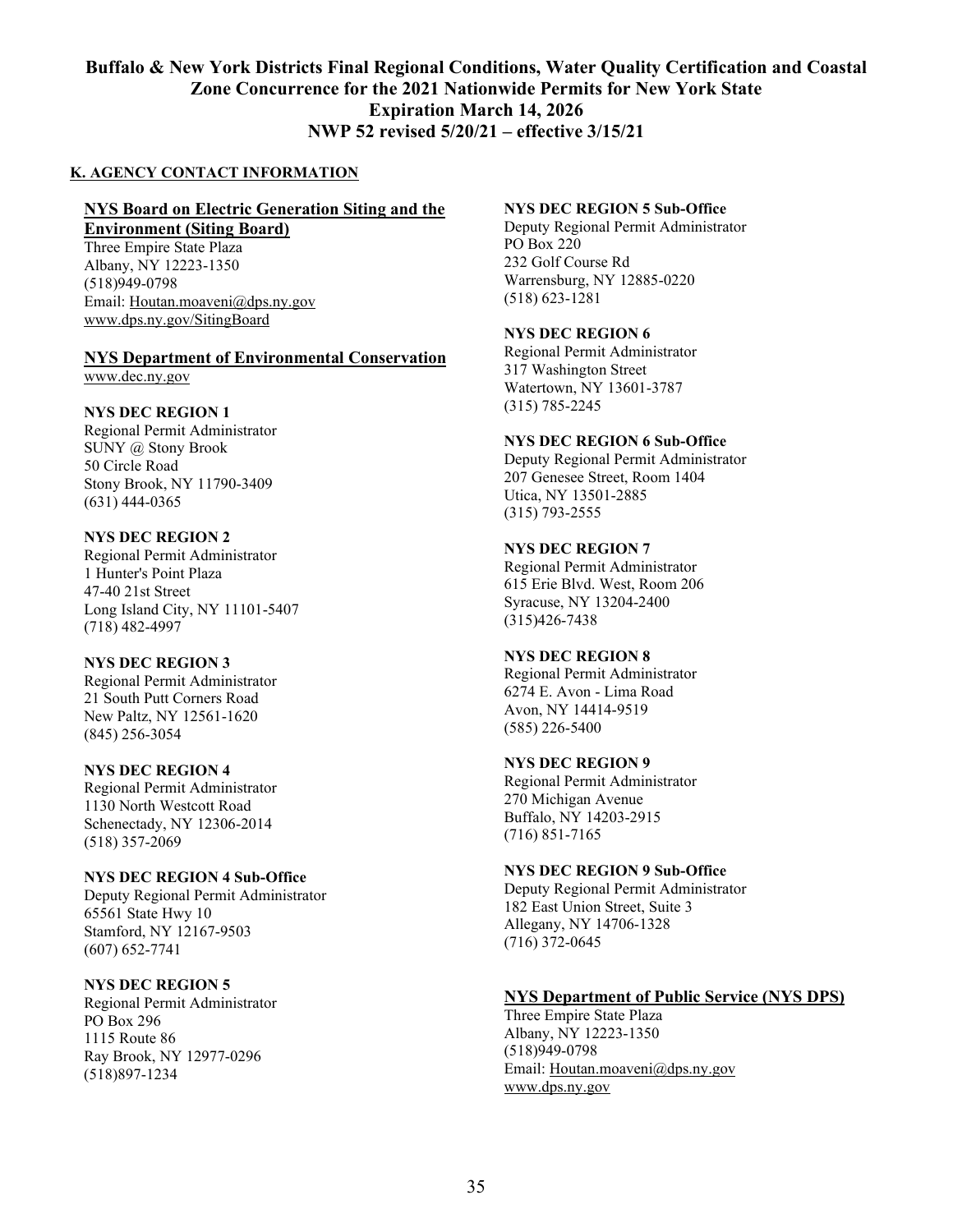### **NYS Department of State (NYSDOS)**

Office of Planning, Development And Community Infrastructure Consistency Review Unit One Commerce Plaza 99 Washington Avenue, Suite 1010 Albany, NY 12231-00001 (518) 474-6000 Email: [cr@dos.ny.gov](mailto:cr@dos.ny.gov) [https://www.dos.ny.gov/opd/programs/consistency/index.](blockedhttps://www.dos.ny.gov/opd/programs/consistency/index.html) [html](blockedhttps://www.dos.ny.gov/opd/programs/consistency/index.html)

### **NYS Office of Renewable Energy Siting (ORES)**

Empire State Plaza 240 State Street P-1 South, J Dock Albany, NY 12242 www.ores.ny.gov 518-949-0798 Email: houtan.moaveni@ores.ny.gov

### **Saint Regis Mohawk Tribe**

Water Resources Program 449 Frogtown Road Akwesasne, NY 13655 **www.srmt-nsn.gov**

### **US Army Corps of Engineers**

(For DEC Regions 1, 2 and 3) **US Army Corps of Engineers, NY District (NAN)** ATTN: Regulatory Branch, Room 16-406 26 Federal Plaza New York, NY 10278-0090 For DEC Regions 1 & 2 - (917) 790-8511 For DEC Region 3 - (917) 790-8411 Email: CENAN-PublicNotice@usace.army.mil

(For DEC Regions 4, 5) **US Army Corps of Engineers, NY District (NAN) Upstate Regulatory Field Office** ATTN: CENAN-OP-RU, Bldg. 10, 3rd Floor North 1 Buffington Street, Watervliet Arsenal Watervliet, NY 12189-4000 (518) 266-6350 - Permits Processing Team (518) 266-6360 - Compliance & Enforcement Team Email: [cenan.rfo@usace.army.mil](mailto:cenan.rfo@usace.army.mil)

NAN Electronic Application Email: [CENAN-R-Permit-App@usace.army.mil](mailto:CENAN-R-Permit-App@usace.army.mil) NAN website: [http://www.nan.usace.army.mil](http://www.nan.usace.army.mil/)

(For DEC Regions 6, 7, 8, 9) **US Army Corps of Engineers, Buffalo District (LRB)** ATTN: Regulatory Branch 1776 Niagara Street Buffalo, NY 14207-3199 (716) 879-4330

LRB Electronic Application Email: LRB.NewYork.RegActions@usace.army.milLRB website**:** [www.lrb.usace.army.mil/Missions/Regulatory/](http://www.lrb.usace.army.mil/Missions/Regulatory/)

### **US Environmental Protection Agency Region 2**

Wetlands Protection Section 290 Broadway, 24th Floor New York, NY 10007 212-637-3838 Email: [Region2\\_CWA404@epa.gov](mailto:Region2_CWA404@epa.gov)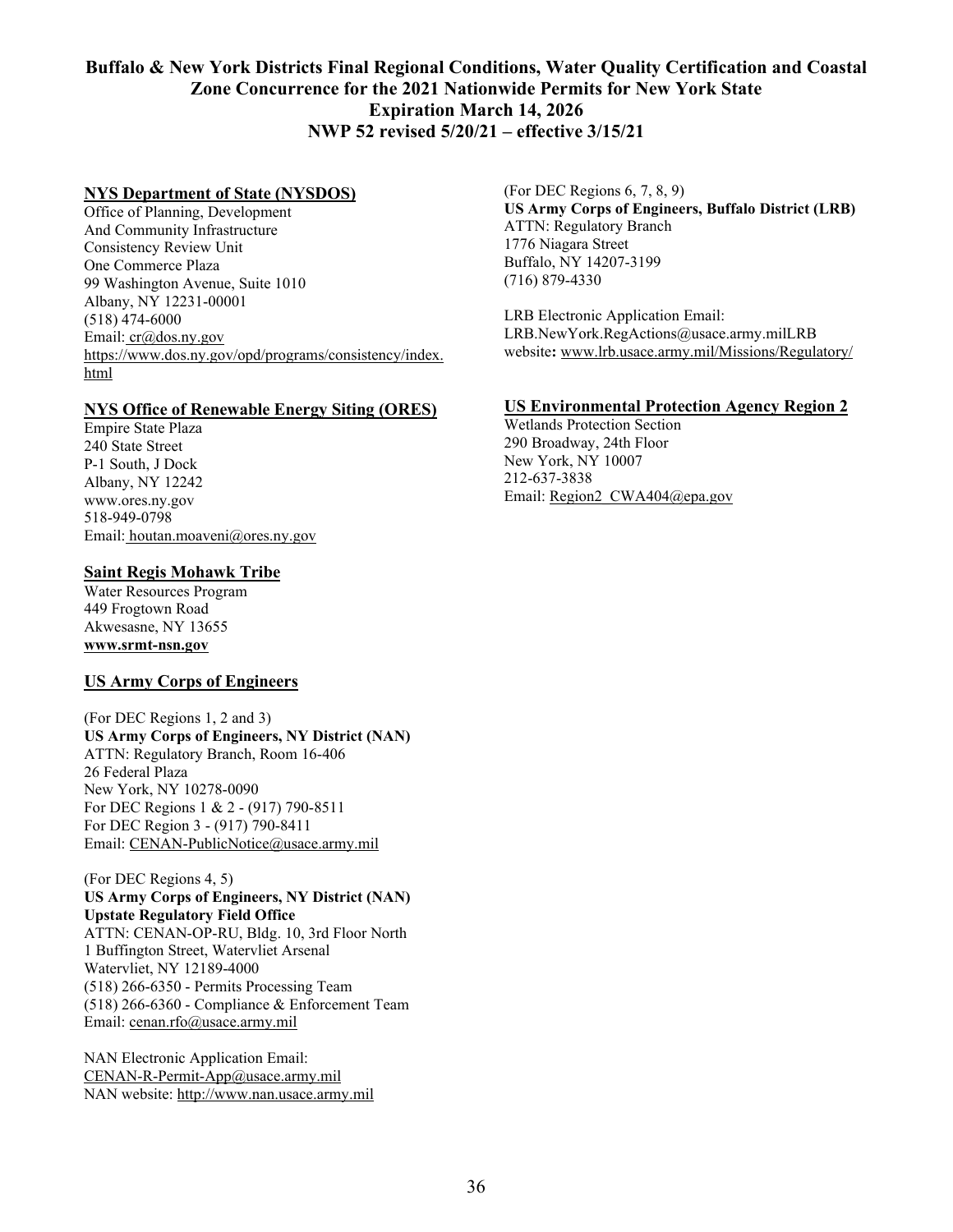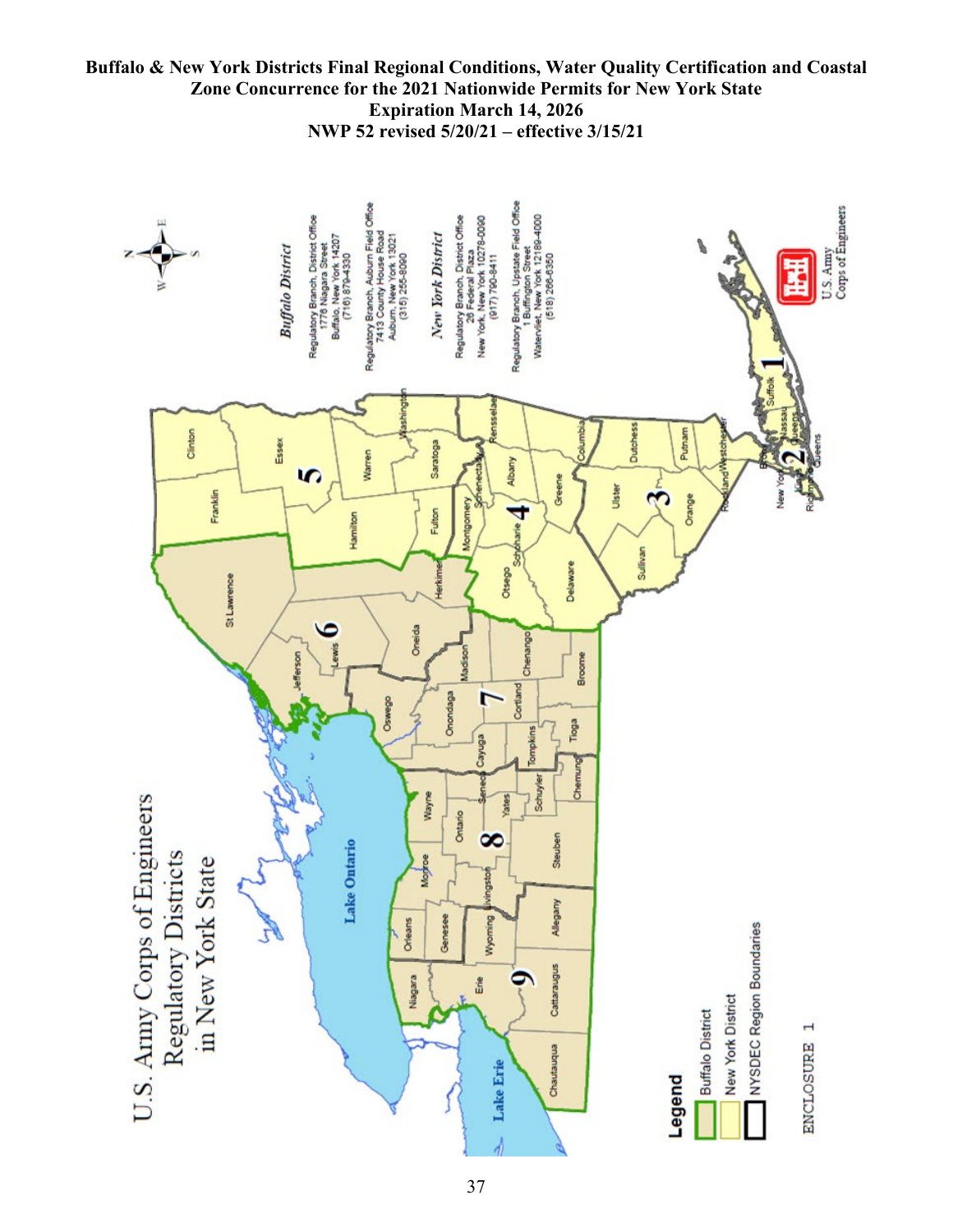### **ENCLOSURE 2**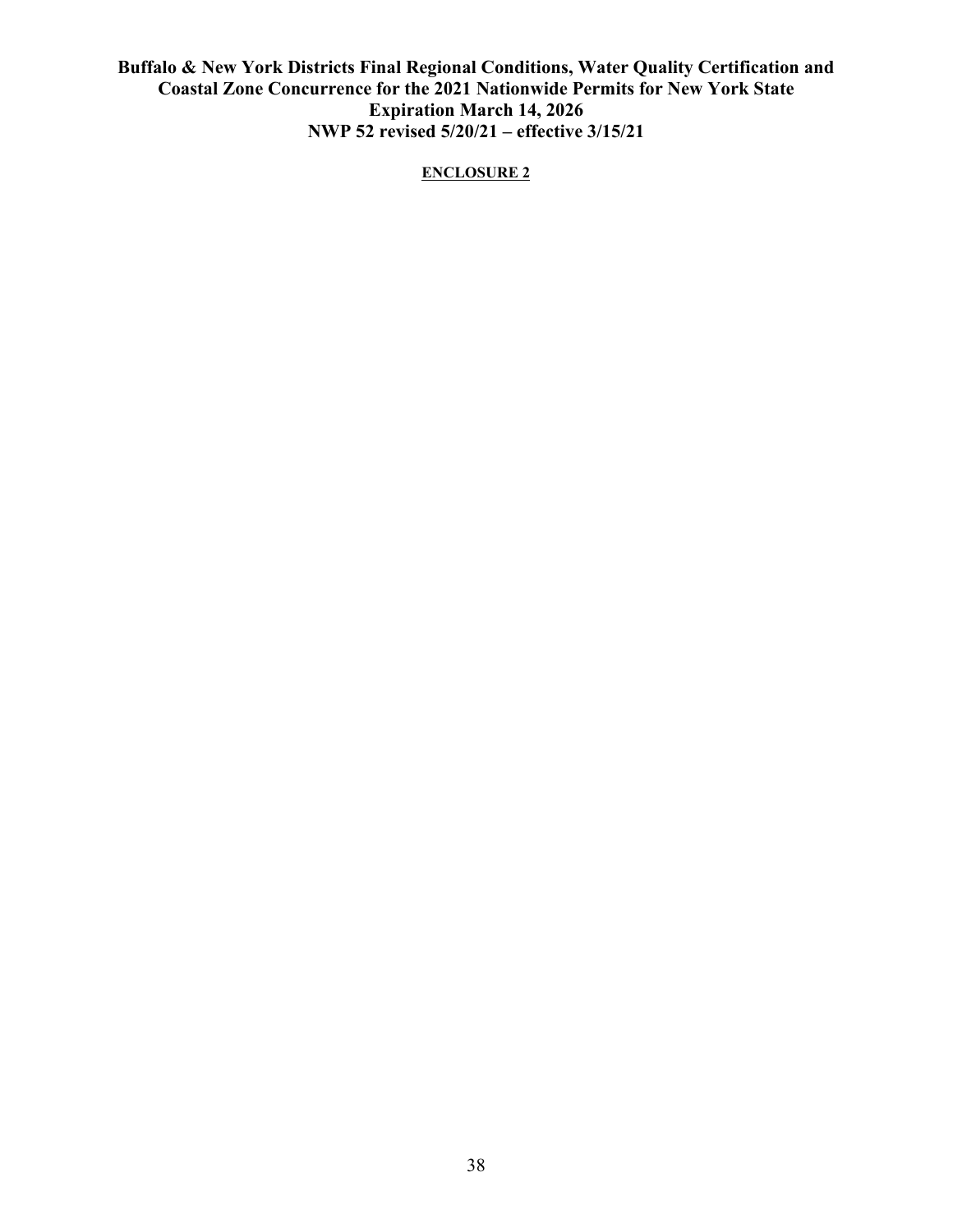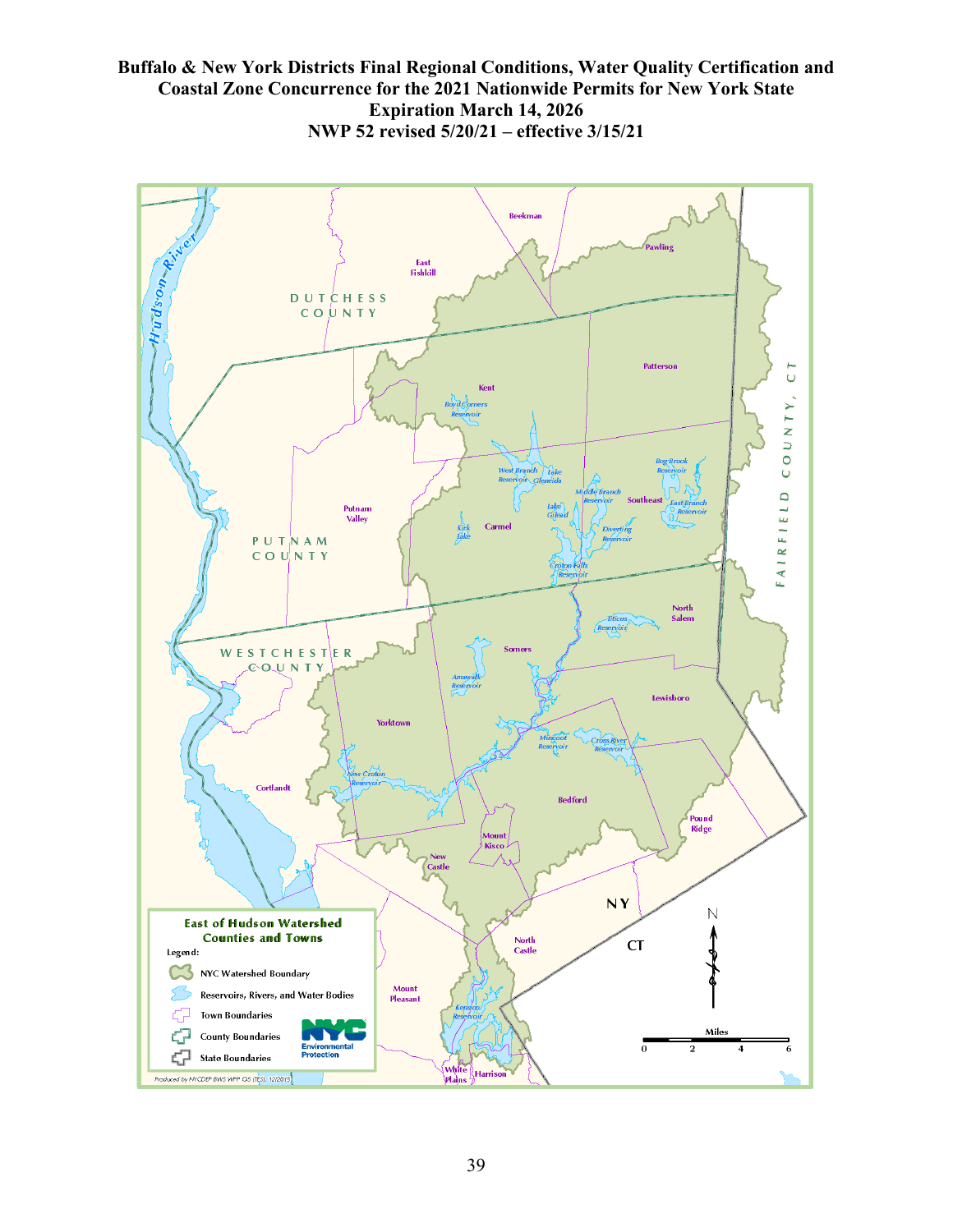### **ENCLOSURE 3**

| REPLY TO<br><b>ATTENTION OF</b>                                                  | <b>DEPARTMENT OF THE ARMY</b><br><b>U.S. ARMY CORPS OF ENGINEERS. NEW YORK DISTRICT</b><br>JACOB K. JAVITS FEDERAL BUILDING<br><b>26 FEDERAL PLAZA</b><br><b>NEW YORK NEW YORK 10278-0090</b>                                        |                                                                                  |  |  |
|----------------------------------------------------------------------------------|--------------------------------------------------------------------------------------------------------------------------------------------------------------------------------------------------------------------------------------|----------------------------------------------------------------------------------|--|--|
|                                                                                  | <b>REGULATORY BRANCH</b>                                                                                                                                                                                                             |                                                                                  |  |  |
| <b>Commercial Mooring Buoy Application Additional Information</b>                |                                                                                                                                                                                                                                      |                                                                                  |  |  |
|                                                                                  | Permit Application Number NAN-<br><u>Letter and the substitute of the substitute</u> of the substitute of the substitute of the substitute of the substitute of the substitute of the substitute of the substitute of the substitute |                                                                                  |  |  |
|                                                                                  |                                                                                                                                                                                                                                      |                                                                                  |  |  |
|                                                                                  |                                                                                                                                                                                                                                      |                                                                                  |  |  |
| Initial□Renewal□                                                                 |                                                                                                                                                                                                                                      |                                                                                  |  |  |
|                                                                                  | Purpose: New York State And the Contract of the Contract of the Contract of the Contract of the Contract of the                                                                                                                      |                                                                                  |  |  |
| <b>LOCATION OF MOORING:</b>                                                      |                                                                                                                                                                                                                                      |                                                                                  |  |  |
|                                                                                  |                                                                                                                                                                                                                                      | Anchorage: Chart: On Scene Depth (ft.):                                          |  |  |
| Position*: __________ N ____________ W                                           |                                                                                                                                                                                                                                      |                                                                                  |  |  |
| <b>MOORING BUOY DATA:</b>                                                        |                                                                                                                                                                                                                                      |                                                                                  |  |  |
|                                                                                  |                                                                                                                                                                                                                                      | No. of anchors: _______________Lbs. per anchor: ____________Type: ______________ |  |  |
|                                                                                  | Chain size (in.): Scope (yds.): Chain size (in.):                                                                                                                                                                                    |                                                                                  |  |  |
| Pennant length (yds.): ______                                                    |                                                                                                                                                                                                                                      | Circ. /dia. (in.): ______ Type: _________________                                |  |  |
| <b>VESSEL/BARGE DATA:</b>                                                        |                                                                                                                                                                                                                                      |                                                                                  |  |  |
|                                                                                  | Max size $(LxBxD)$ : $x$ $x$ $x$ Max No. of barges:                                                                                                                                                                                  |                                                                                  |  |  |
| Configuration (# abreast x # astern): $\quad x \quad \text{Water order* (yds.)}$ |                                                                                                                                                                                                                                      |                                                                                  |  |  |
| Swing Radius (yards):________                                                    |                                                                                                                                                                                                                                      |                                                                                  |  |  |

\* Please provide a copy of the NOAA chart showing your proposed mooring buoy location and the swing radius; also<br>identify the Anchorage Ground, if applicable

\*\* Watch Circle =  $\sqrt{(\text{length of scope})^2 - (\text{water depth})^2}$ 

Swing Radius = (Watch circle) + (Barge(s) length astern) + (Pendant length(s)) + (10% of swing radius). You must maintain an additional 10% of your Swing Radius from any adjacent mooring buoy Swing Radius for safety and maneuvering.